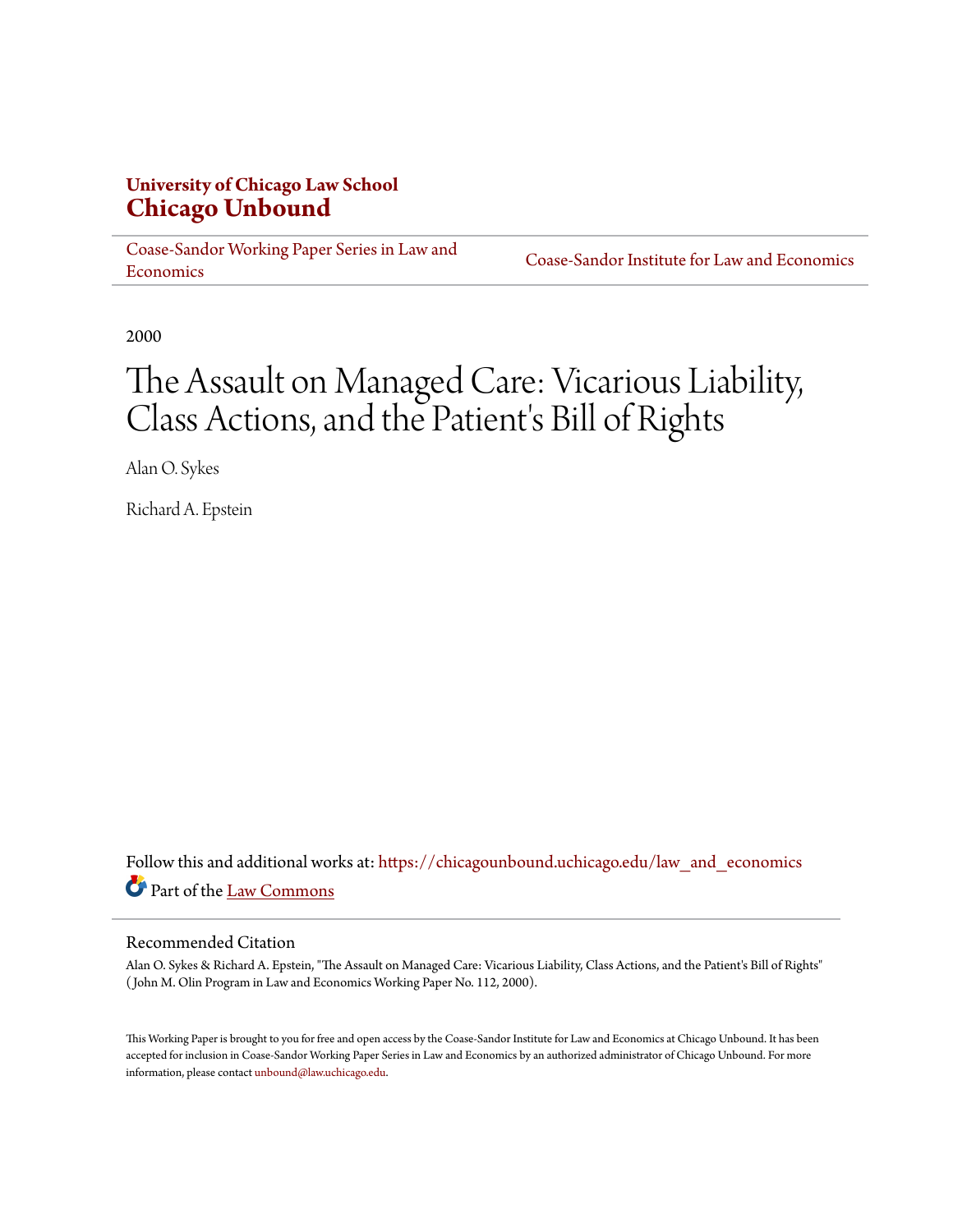# C HICAGO

#### **JOHN M. OLIN LAW & ECONOMICS WORKING PAPER NO. 112 (2D SERIES)**



## THE ASSAULT ON MANAGED CARE: VICARIOUS LIABILITY, CLASS ACTIONS AND THE PATIENT'S BILL OF RIGHTS

*Richard A. Epstein and Alan O. Sykes* 

This paper can be downloaded without charge at:

The Chicago Working Paper Series Index: <http://www.law.uchicago.edu/Publications/Working/index.html>

The Social Science Research Network Electronic Paper Collection: [http://papers.ssrn.com/paper.taf?abstract\\_id=253328](http://papers.ssrn.com/sol3/search.taf)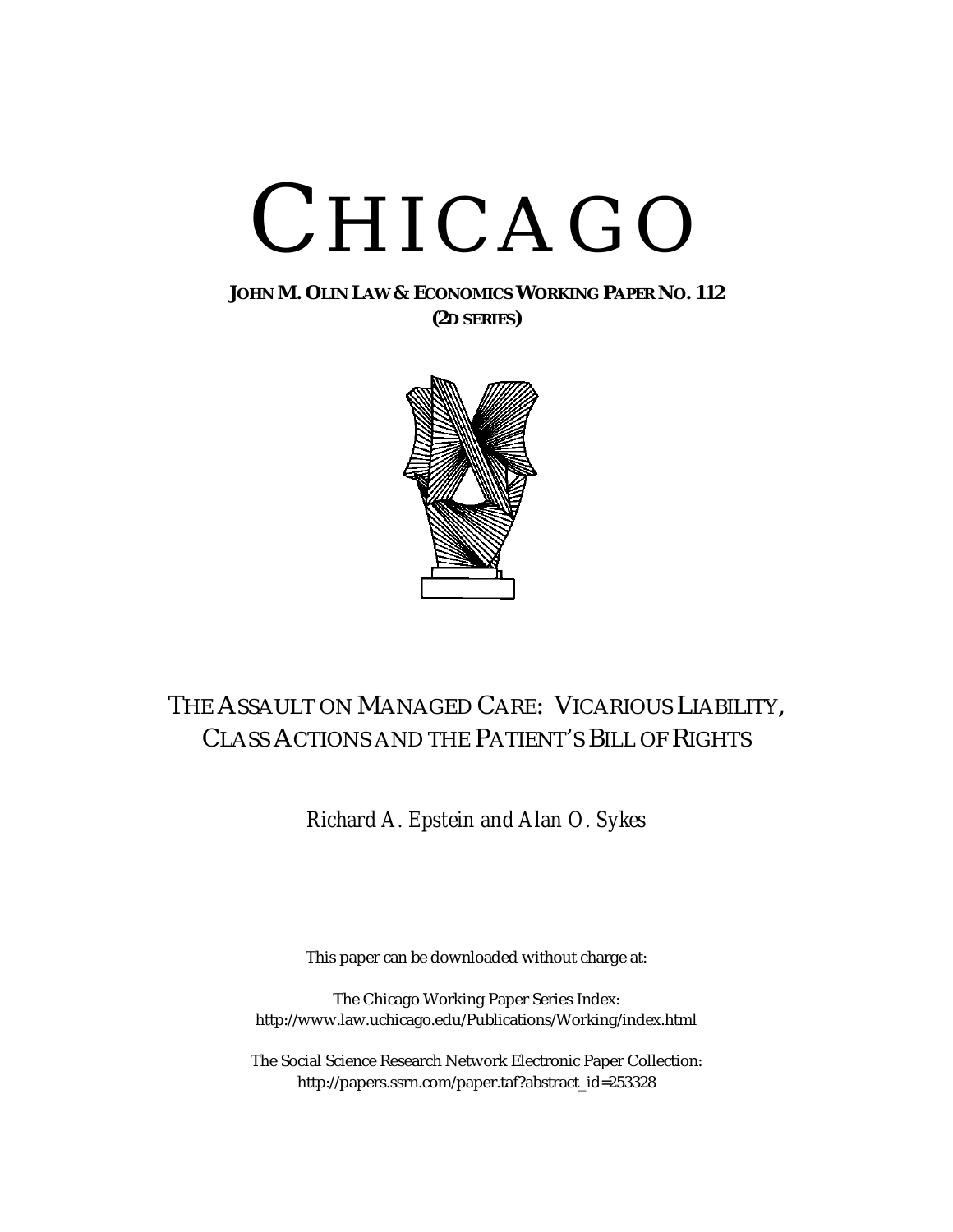### **The Assault on Managed Care: Vicarious Liability, Class Actions and the Patient's Bill of Rights**

by

#### Richard A. Epstein' and Alan O. Sykes"

The purpose of this paper is to offer an evaluation of recent legal initiatives targeting managed care organizations (MCOs) for their allegedly deficient supply of health care to their consumers. These MCOs--which tend to inject the provider of health care coverage into decisions over the type and amount of health care services provided--have grown in number, size and market penetration since the 1980s. Speaking in the round, the best explanation for their success is that they have responded to the serious shortfalls in the earlier private regimes for delivery of health care insurance, namely, the use of indemnity insurance contracts that required the insurer to reimburse the designated health care provider on a fee-for-service basis. That arrangement created strong incentives for the formation of a physician/patient alliance to increase the level of health care consumed above and beyond levels that would be regarded as cost-justified in the absence of a third party provider. It is far easier to demand services, which at the time of delivery are paid for by others, rather than by one's self. $^1$ 

The rise of the MCO responded to these structural weaknesses of the indemnity insurance model. The efficiency gains came not from substituting a flawless alternative to fee-for-service, but from substituting smaller contracting problems for larger ones. And the market penetration of the MCO suggests that its organizational structure is better tailored to the control of risk, to the introduction of new technology, and to the management of a patient base than the prior alternatives.

Yet so long as MCOs assume the care of millions of people, the law of large numbers warns us to expect legal disputes between patients and their MCO. Medical services are difficult to monitor and on specified occasions may easily go astray. Bad outcomes could be attributable to hopeless medical situations, to callous indifference of health care providers, or to a simple want of

<sup>\*</sup> James Parker Hall Distinguished Service Professor of Law, The University of Chicago.

<sup>\*\*</sup> Frank and Bernice Greenberg Professor of Law, The University of Chicago. We thank Robert Alt for excellent research assistance.

<sup>1</sup> For a basic account of the problem, see Patricia Danzon, Tort Liability: A Minefield for Managed Care? 26 J. Legal Stud. 491 (1997); Richard A. Epstein, Managed Care Under Siege, 24 J. Medicine & Phil. 434 (1999).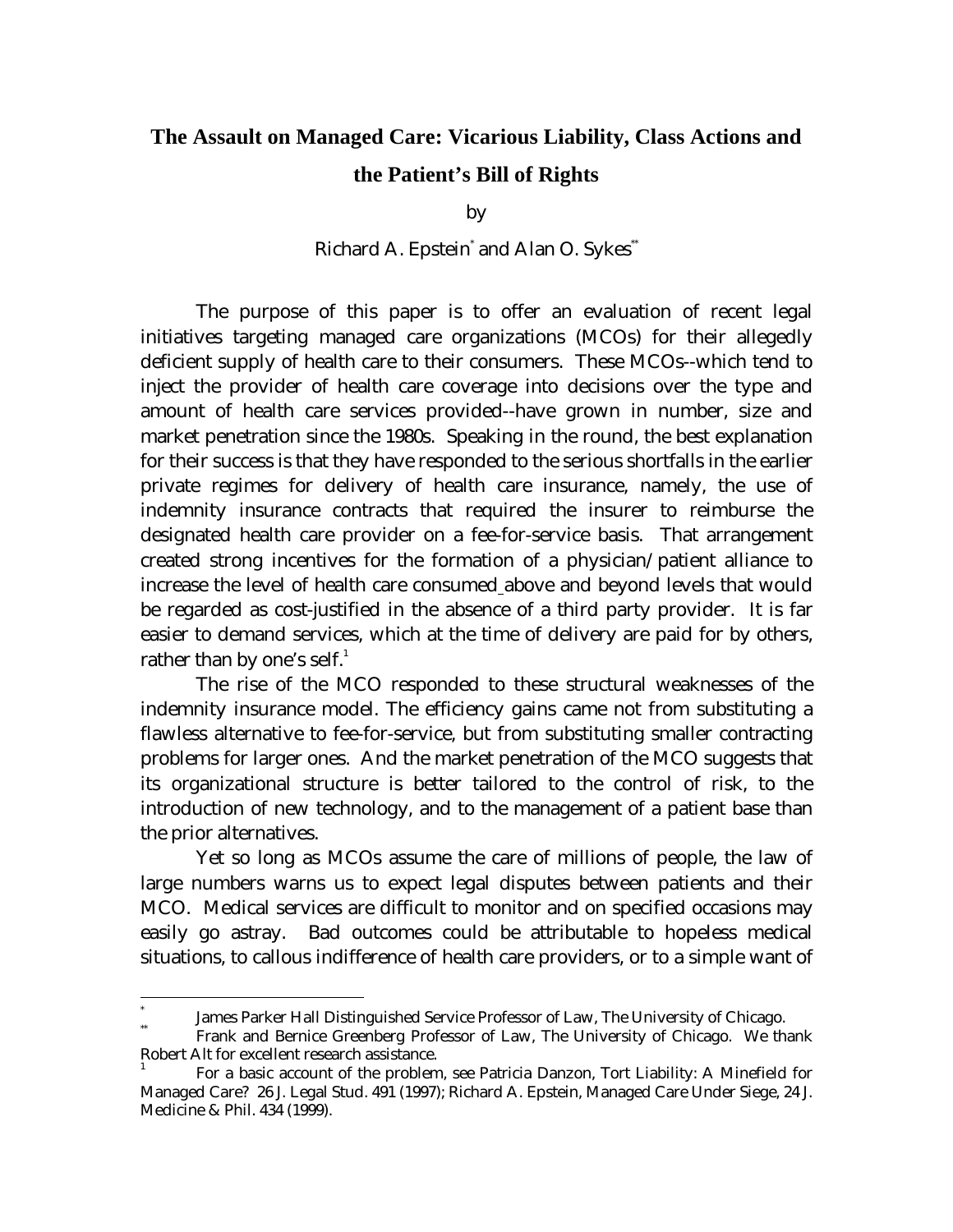ordinary care under the circumstances. In this environment, the greater control over patient care exerted by MCOs has invited greater assaults on the activities of MCOs. The modern attack on them takes place along two key dimensions.

First, in the most conspicuous recent developments, injured plaintiffs have to come rely on theories of vicarious liability and negligence to reach not only the hospital or physicians group that employs the individual physician, but also the MCO responsible for the selection, management and payment for medical services delivered by physicians and hospital groups. These individual lawsuits brought against these MCOs fall into two broad categories. The first category involves claims for personal injuries that arise out of the delivery of medical services. In these suits, the plaintiff alleges that his condition was brought about by, or worsened by, the MCO's decision, often made on cost grounds, to deny or limit some treatment that the treating physician had recommended for the patient. Sometimes, these suits allege negligence on the part of both the individual physician and the MCO that oversaw its action. At other times, the allegations of negligence are directed solely to the physician in question. The MCO is joined as a defendant either on the ground that it held out the physician as its employee or exerted sufficient control over his activities so as to treat the physician not an independent contractor, but as an employee.<sup>2</sup> These suits are brought under state law, where the plaintiffs assert that the defendants are not entitled to refuge under the so-called ERISA preemption doctrine that otherwise prevents medical malpractice actions from being brought against the administrators of medical health plans.

Side-by-side with the expanded set of malpractice and coverage actions against MCOs is a fresh onslaught of class actions. Typically, these suits do not allege any medical malpractice toward class members. Rather, they seek to attack as a business and financial matter the entire range of practices that MCOs institute in order to control the cost of care in medical cases. As is the habit today, these suits are not only based on common law theories of breach of contract, fraud and nondisclosure, but they also escalate the struggle by including counts that might allow punitive damages and attorney's fees—counts that allege racketeering under both RICO (the Racketeer Influenced and Corrupt Organizations<sup>3</sup> and ERISA (the Employee Retirement and Income Security Act)<sup>4</sup>. The filing of these lawsuits is often accompanied by an extensive publicity and public relations campaign, much of which is directed to the stock analysts. As was the case with the tobacco litigation, the purpose of these suits may be not so

<sup>2</sup> For a recent illustration involving both theories, see Petrovich v. Share Health Plan. Inc. 719 N.E.2d 756 (Ill. 1999). 3

 <sup>18</sup> U.S.C. §§1961-68.

<sup>4</sup> 29 U.S.C. §1001 *et. seq*.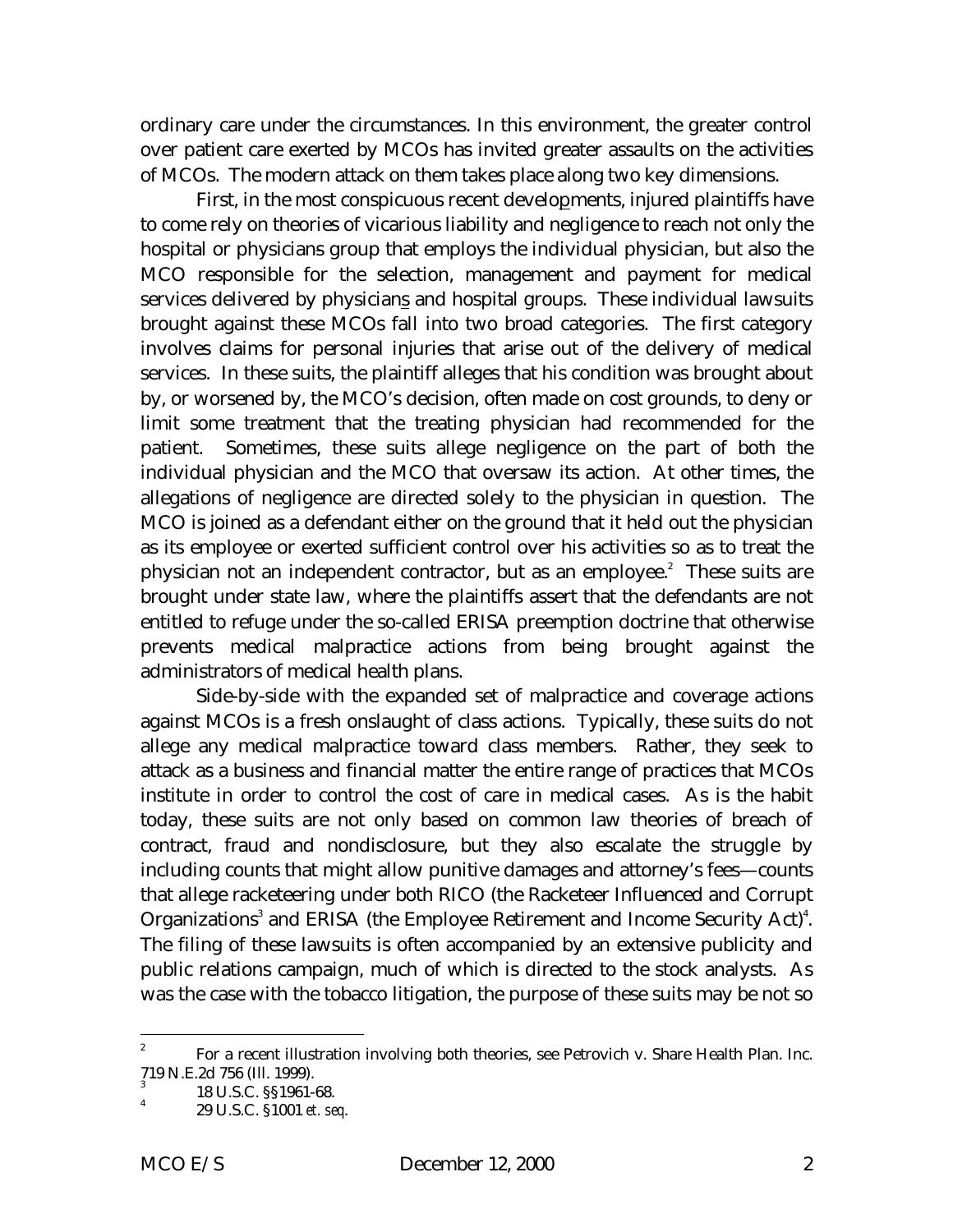much to win a jury verdict, but to inflict sufficient interim reputational damages so as to create the climate for an industry-wide settlement that both alters standard medical practice, and places a tidy sum of wealth in the hands of the plaintiffs' lawyers who initiated the suit.

This paper intends to evaluate these two legal movements. In order to do so it is necessary to state the benchmark against which this evaluation will take place. Here our basic position is that most of the maneuvers involved in these attacks on managed care are inconsistent with the basic legal theories that define (a) the contract/tort boundary, (b) the principles of vicarious liability and (c) the proper role of class action as a procedural device to amalgamate individual claims that would otherwise not be brought. The first part of that analysis begins with the proposition that the undisputed place for the law of torts is in the prevention of harms that one person (or organization) inflicts on strangers—that is those persons with whom it has no ongoing business relationships, or any convenient opportunity of establishing one prior to some harmful encounter. Typical illustrations of this relationship is the hunter whose stray bullet kills or injures an innocent bystander, the railroad whose sparks destroy a nearby farmhouse, or the factory whose pollution causes widespread physical damage to streams and the fish that swim in them. In these cases, the unregulated actor is able to internalize all of the gain, but is forced to bear only part of the loss associated with its activity. The upshot is that these actors will on average engage in too much risky activity. Only if forced to bear the losses inflicted on others will they monitor activities that they undertake and the care used in undertaking them.

The principles of tort law have another component that deals with the role of the plaintiff. In the ordinary stranger case, the plaintiff's own action sometimes helps to bring about the harm, at which point a defense of contributory negligence could allow the defendant to bar or reduce the recovery in question. In non-stranger cases, the potential plaintiff, having a prior relationship with the potential defendant, may wish to anticipate the possibility of harm and enter into some kind of advance agreement that allocates the risk of loss before it occurs. To be useful, such agreements must have the capacity to override the legal default rules that would otherwise apply. But the dominant legal position today often tends to disfavor or disallow these deviations. $^5$ 

On our view of the world, however, the entire area of medical services should be understood as involving a network of contracts and should not

<sup>5</sup> See, e.g., Tunkl v. Regents of University of California, 383 P.2d 441 (Cal. 1963). The literature on this issue is enormous. See generally, Symposium, Medical Malpractice: Can the Private Sector Find Relief?, 49 Law & Contemp. Problems, 1 (1986).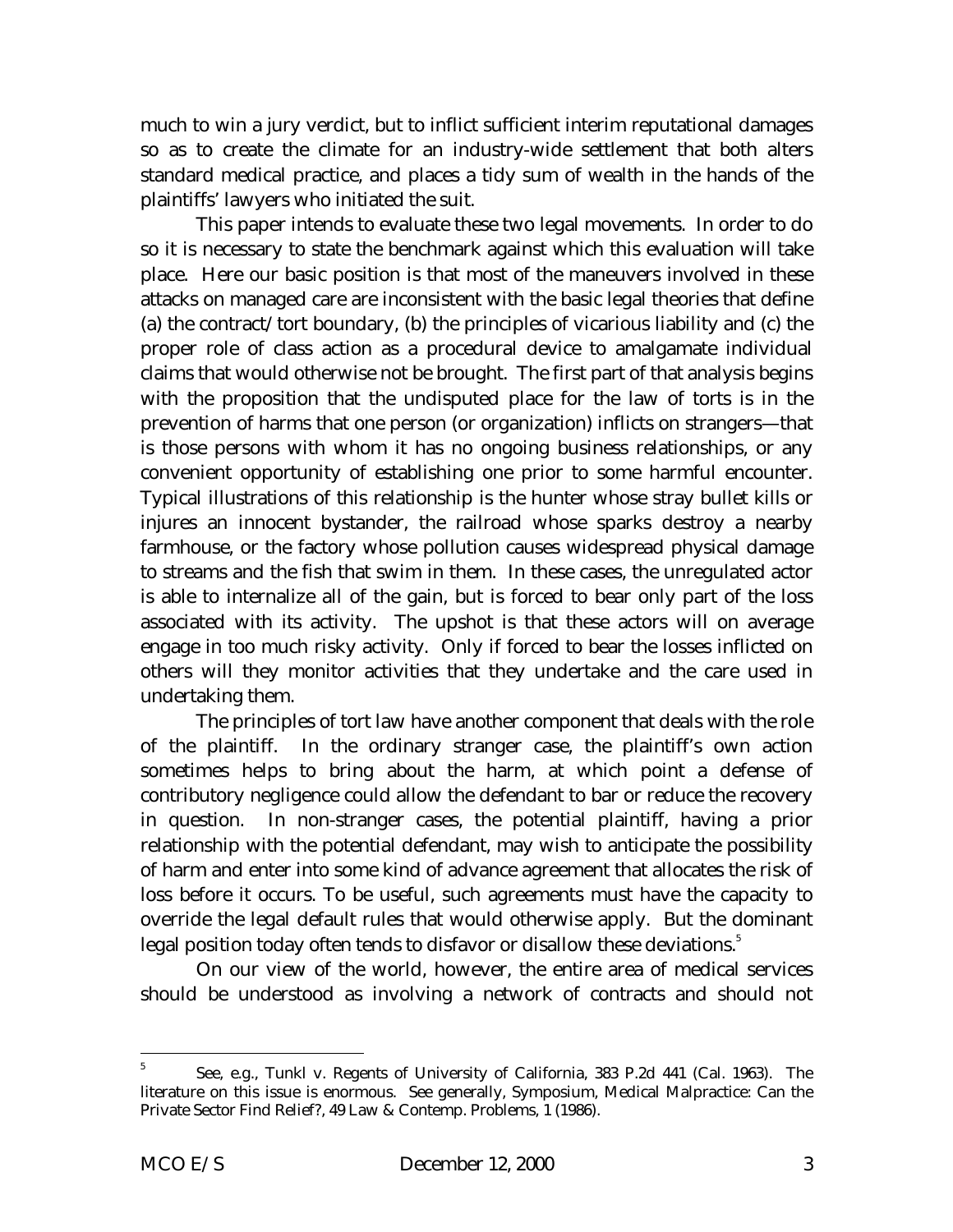unthinkingly invoke the norms of tort law in stranger cases.<sup>6</sup> The key inquiry is whether something in the process of contract formation, or in the structure of the health care industry, precludes the use of the standard market principle that binds parties, regardless of personal status or social station, by agreement. Our position cuts against the received wisdom, and much of the difficulty that we have with the recent attacks on managed care stems from the refusal of courts and legislators to allow contract to dominate tort rather than the other way around.

Part I of this paper looks at the individual lawsuits against MCOs with reference to the principles of vicarious liability and to the question of what, if anything, displaces the primacy of contract in this area. Part II then extends the analysis to the special wrinkles introduced by class actions.

#### I. The Liability of Managed Care Organizations

 In this section, we lay out the existing law governing the liability MCOs, and examine certain prominent proposals to expand its scope. We then discuss the wisdom of the current law and the proposed alternatives for policing managed care.

#### A. The Legal Landscape

 Although individual arrangements may vary, MCOs usually contract with employers and occasionally individuals to provide a bundle of health care services for a predetermined fee. In some instances, the MCOs employ salaried health care professionals to deliver these services. In other instances, health care services are delivered through a network of independent contractors (such as the typical preferred provider network).<sup>7</sup>

 Two principal types of disputes arise between MCOs and the patients covered by them. First, patients may complain that their physicians have made errors in their treatment -- conventional claims of malpractice. Second, patients may complain that their MCO has denied coverage that it is contractually bound to provide. Although complaints about malpractice and improper denial of coverage are conceptually distinct, in practice they sometimes blend together. The refusal of an MCO to provide an expensive treatment that might have

 6 For the early defense of this position, see Richard A. Epstein, Medical Malpractice: The Case for Contract, [1976] Am. Bar Found. J. 87; see also, Patricia Danzon, Medical Malpractice: Theory, Evidence, and Public Policy (1985); Clark C. Havighurst, Health Care Choices: Private Contracts as Instruments of Health Reform (1995).

<sup>7</sup> See, e.g., Petrovich v. Share Health Plan of Illinois, Inc., 719 N.E.2d 756, 763-64 (Ill. 1999) (citing 215 Ill. Comp. Stat. 125/1-2(7) (LEXIS through Public Act 91-712) (defining "Independent Practice Association" Health Maintenance Organizations (HMOs) as "financing entities that arrange and pay for health care by contracting with independent medical groups and practitioners.")).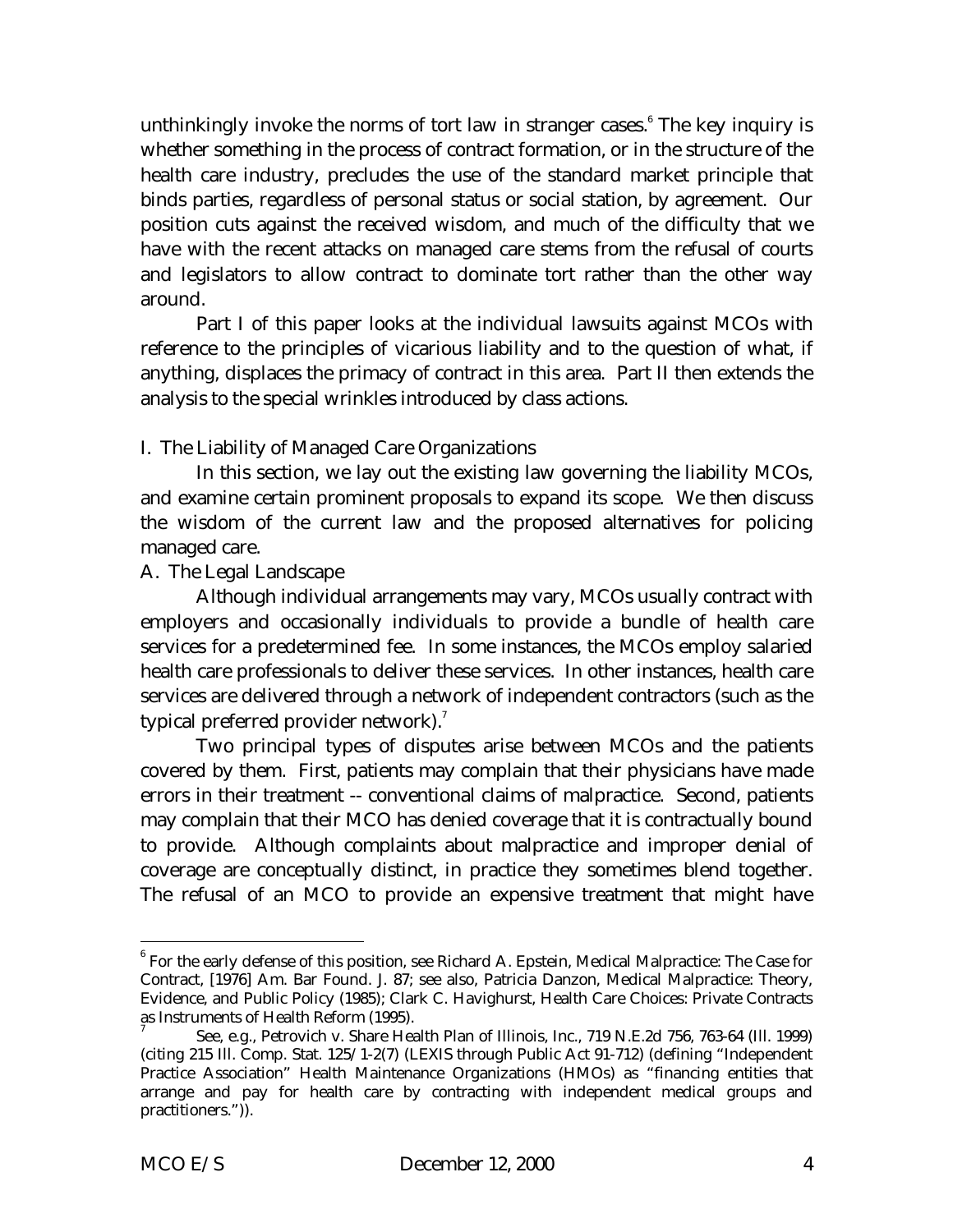improved the patient's outcome, for example, may be characterized as a failure of its physicians to live up to the industry standard of care (malpractice), or as an erroneous refusal to provide proper coverage, perhaps on grounds that the treatment was not "medically necessary" or was "experimental."<sup>8</sup> The legal remedies available to patients in these disputes involve a complex amalgam of state and federal law.

#### 1. MCO Liability for Physician Malpractice

 Lawsuits against physicians alleging medical malpractice are governed by state tort law. The plaintiff must show that the physician was "negligent" usually, a failure of the physician to provide the treatment that a reasonable practitioner with comparable medical training would have provided under the circumstances.<sup>9</sup> Successful plaintiffs can recover the standard array of damages in personal injury cases, including medical expenses, lost wages, damages for loss of consortium, damages for pain and suffering, and statutory wrongful death damages. In egregious cases, punitive damages may be recovered, although punitive awards are rare in medical malpractice actions. $^{\scriptscriptstyle{10}}$ 

 If a physician who is found liable for medical malpractice is a salaried employee of a hospital or medical center, the doctrine of respondeat superior allows the plaintiff to obtain a judgment against the employer as well. Such liability is often termed "vicarious liability." Even if the physician is an independent contractor, the associated hospital or medical center may be vicariously liable for the physician if an argument can be made that the hospital misled the public into believing that the physician was its employee.<sup>11</sup> The

 $\overline{a}$ 

<sup>8</sup> See, e.g., Pegram v. Herdrich, 120 S. Ct. 2143, 2155 (2000) (noting that all the petitioner's allegations target medical necessity determinations).

<sup>9</sup> Minnesota's Jury Instruction Guide provides a typical example of this standard: "a doctor must use that degree of skill and learning which is normally possessed and used by doctors in good standing in a similar practice in similar communities and under like circumstances." 4 Minnesota District Judges Association Committee on Jury Instruction Guides, Minnesota Practice § 425 G-S (2d ed. 1974), approved in Kalsbeck v. Westview Clinic, P.A., 375 N.W.2d 861, 868 (Minn. App. 1985).

In a survey of Cook County, for example, there was only one punitive damage award for medical malpractice from 1960 – 1984. See Michael J. Saks, Do We Really Know Anything About the Behavior of the Tort Litigation System—And Why Not?, 140 U. Pa. L. Rev. 1147, 1256 (1992) (citing Mark A. Peterson, et al., Punitive Damages, Empirical Findings 13 (1987)). See also, Theodore Eisenberg, et al., The Predictability of Punitive Damages, 26 J. Legal Stud. 623, 637 (1997): "[P]unitive damages are most frequently awarded in the areas of law where breach of a legal duty suggests intentional or morally flawed behavior. In traditional tort areas where morally culpable conduct is not necessarily involved, including automobile, medical malpractice, and products liability cases, punitive damages awards are very rare."

<sup>11</sup> Hardy v. Brantley, 471 So. 2d 358, 371 (Miss. 1985). See also, Petrovich, 719 N.E.2d at 765 (applying the apparent authority standard announced in Gilbert v. Sycamore Mun. Hospital, 622 N.E.2d 788 (Ill. 1993) to the HMO context). For a similar view, see, Restatement (Second) of Agency §267: "One who represents that another is his servant or other agent and thereby causes a third person justifiably to rely upon the care of skill of such apparent agent is subject to liability to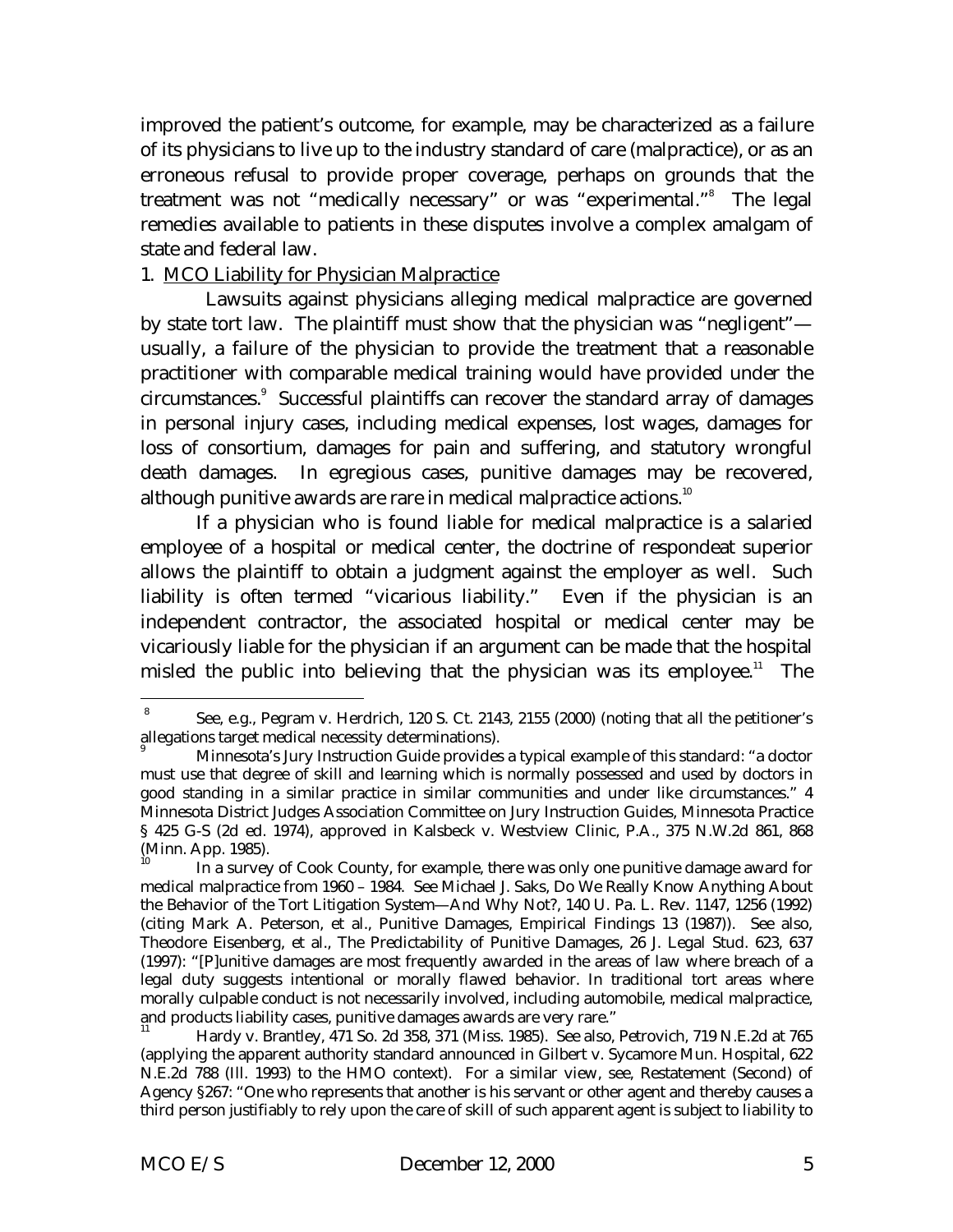imposition of liability on this basis occurs pursuant to the "apparent authority" or "ostensible agency" doctrine. Similarly, even if the physician and the affiliated hospital or medical center treat the physician as an independent contractor for internal purposes, vicarious liability may be imposed if the hospital or medical center exercises a high degree of control over the physician's medical decisions. Liability on this basis arises because of "implied agency."<sup>12</sup>

 The liability of an MCO for malpractice by an affiliated physician is more complicated because of the Employee Retirement Income Security Act of 1974 (ERISA). ERISA to a degree displaces ("preempts") state law affecting employee benefit plans in the private sector (it does not apply to employee benefit plans for government employees).<sup>13</sup> Many MCOs, of course, provide health care services through employer-sponsored group insurance plans, and are thus covered by ERISA preemption. The scope of this preemption, however, is not entirely clear.

 Specifically, ERISA preempts state laws that "relate to" a covered employee benefit plan. $14$  The precise meaning of this phrase has been a subject of extensive litigation and a number of Supreme Court decisions. Following the Court's decision in *Pilot Life*,<sup>15</sup> conventional wisdom had it that ERISA preempted state law in virtually any lawsuit relating to health care coverage or quality under a covered plan. Some courts thus held that MCOs could not be held liable for medical malpractice under state law even if standard agency principles would otherwise impose liability.<sup>16</sup> But subsequent Supreme Court decisions limited the scope of preemption, $i^{\dagger}$  and a number of lower federal and state courts then concluded that MCOs can be held liable for malpractice by their actual, implied or ostensible agent physicians.<sup>18</sup>

 $\overline{a}$ 

the third person for harm caused by the lack of care or skill of the one appearing to be a servant or other agent as if he were such."

<sup>&</sup>lt;sup>12</sup> See, e.g., <u>Petrovich</u>, supra.<br><sup>13</sup> 29 U.S.C. §§1002(32), 1003(b)(1). See, e.g, McEvoy v. Group Health Cooperative of Eau Claire, 570 N.W.2d 397, 406 n.6 (Wis. 1997) (noting that ERISA preemption does not apply to benefits plans offered by government employers).

<sup>&</sup>lt;sup>14</sup> 29 U.S.C. §1144(a).<br>
Pilot Life Ins. Co. v. Dedeaux, 481 U.S. 41 (1987).<br>
See, e.g., Elsesser v. Hospital of the Phila. College of Osteopathic Medicine, 802 F. Supp. 1286 (E.D. Pa. 1992) (finding that ERISA preempted direct liability claim)

New York State Conference of Blue Cross & Blue Shield Plans v. Travelers Ins. Co., 514 U.S. 645, 654-55 (1995) (finding in the field of health care that there is no ERISA preemption without clear manifestation of congressional purpose). See also, De Buono v. NYSA-ILA Med. & Clinical Servs. Fund, 520 U.S. 806 (1997) (relying on Travelers Ins., and declaring a state statute imposing a gross receipt tax on medical centers is not pre-empted by ERISA).

See, Dukes v. U.S. Healthcare, Inc., 57 F.3d 350 (3d Cir 1995) (finding that ERISA did not preempt ostensible agency claims). See also, Petrovich, 719 N.E.2d at 775 ("An HMO may be held vicariously liable for the negligence of its independent-contractor physicians under both the doctrines of apparent authority and implied authority.").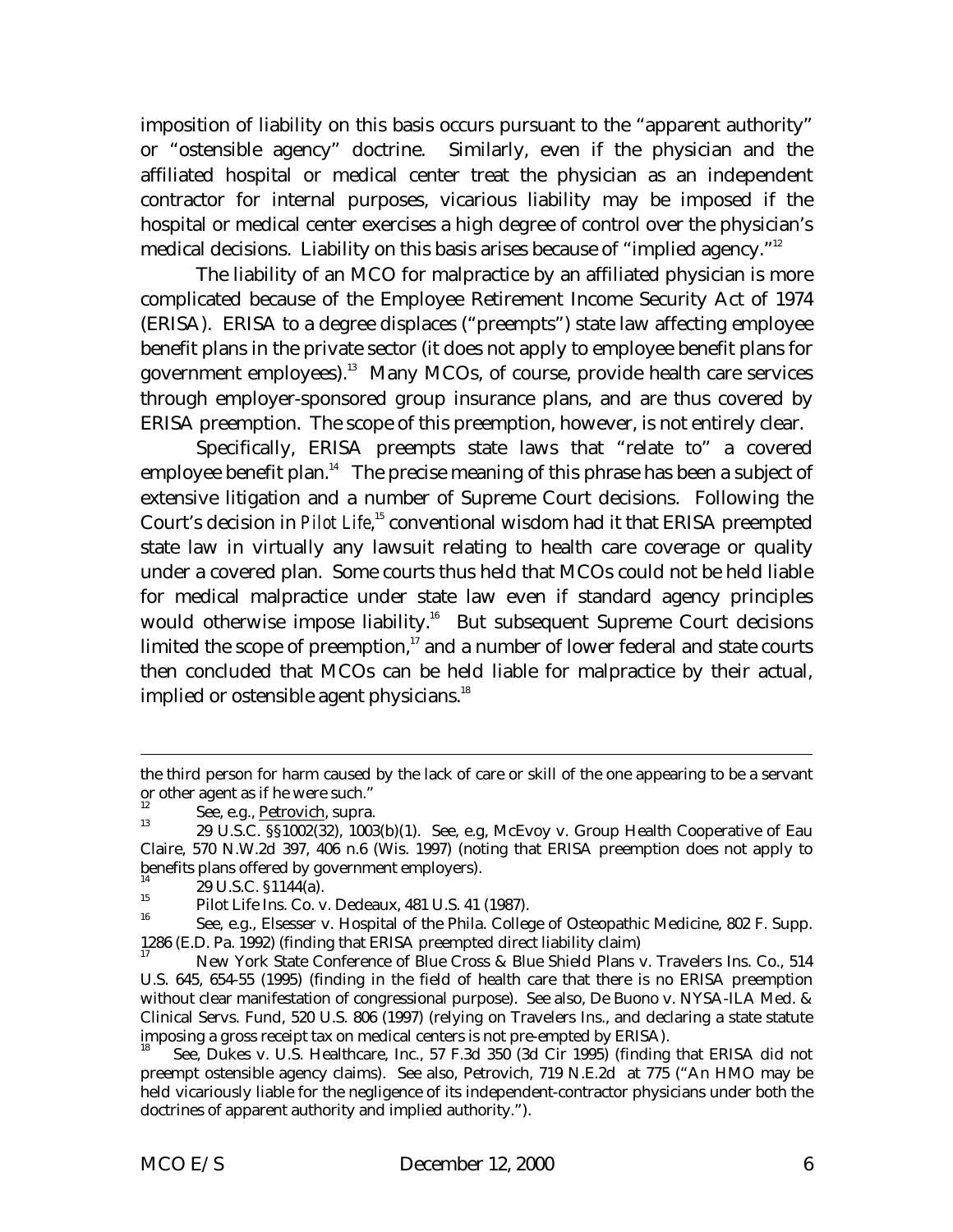The emergent distinction in the law of ERISA preemption is between claims regarding a denial of coverage (preempted because they "relate to" the administration of the benefit plan), and claims regarding the quality of care provided by the plan (not preempted because they involve medical decisions rather than plan administration decisions). The utility of this distinction may be questioned for the reason given above -- malpractice claims and coverage claims are not always readily separable -- and some courts have on this basis rejected the notion that ERISA preemption can be cabined to "coverage" disputes.<sup>19</sup> Nevertheless, it is probably fair to say that in most jurisdictions, MCOs covered by ERISA preemption can nevertheless be reached for physician malpractice to the extent that they would otherwise be held liable under the conventional rules of vicarious liability.

 The expansion of vicarious liability for physician malpractice under state agency law has *not* been matched by a judicial willingness to recognize a Federal cause of action against the MCO under ERISA. In *Pegram v. Herdrich*,<sup>20</sup> a health plan covered by ERISA provided for treatment by non-HMO physicians only in emergencies. The patient's HMO physician decided that her condition was not serious enough to justify an emergency ultrasound procedure at an unaffiliated hospital, and the patient suffered a ruptured appendix as a consequence. In addition to a conventional malpractice claim, the plaintiff argued that her injury resulted from an incentive device within the HMO that rewarded physicians for reducing costs by, *inter alia*, cutting back on referrals to physicians outside of the HMO. This physician compensation system had not been disclosed to plan subscribers, and its non-disclosure was alleged to be fraud under state law. The state court held that the fraud allegation was preempted, and the patient then filed in Federal court claiming that the HMO had committed a breach of its fiduciary duty under ERISA (precisely how was somewhat unclear). In the Seventh Circuit, Judge Coffey held that the MCO could be held liable for breach of fiduciary duty to the extent that it relied on cost-control devices to limit a subscriber's consumption of medical services.<sup>21</sup> The case created much of a stir at the time because it branded as unlawful cost-containment devices that were in common use in virtually all  $MCOs.<sup>22</sup>$  It was no surprise therefore that the

<sup>19</sup> For example, in Pegram, the Supreme Court in analyzing the "dual medical/administrative roles of HMOs" described in Dukes, 57 F.3d at 361, found that "[i]n practical terms, these eligibility decisions cannot be untangled from physicians' judgments about reasonable medical treatment . . . ." Pegram, 120 S. Ct. at 2152-55.

 $\begin{array}{ll} \vspace{20} & 120 \text{ S. Ct. 2143 (2000).} \ \vspace{21} & 154 \text{ F.3d 362 (7th Cir 1998).} \ \vspace{22} & \text{See, Herdich v. Pegram, 170 F.3d 683, 686 (7th Cir. 1999) (Easterbrook, J. dissenting). For} \ \end{array}$ pointed criticism, see David Hyman, Medicine in the New Millennium: A Self-Help Guide for the Perplexed, 26 Am. J. Law & Med. 143-150 (2000).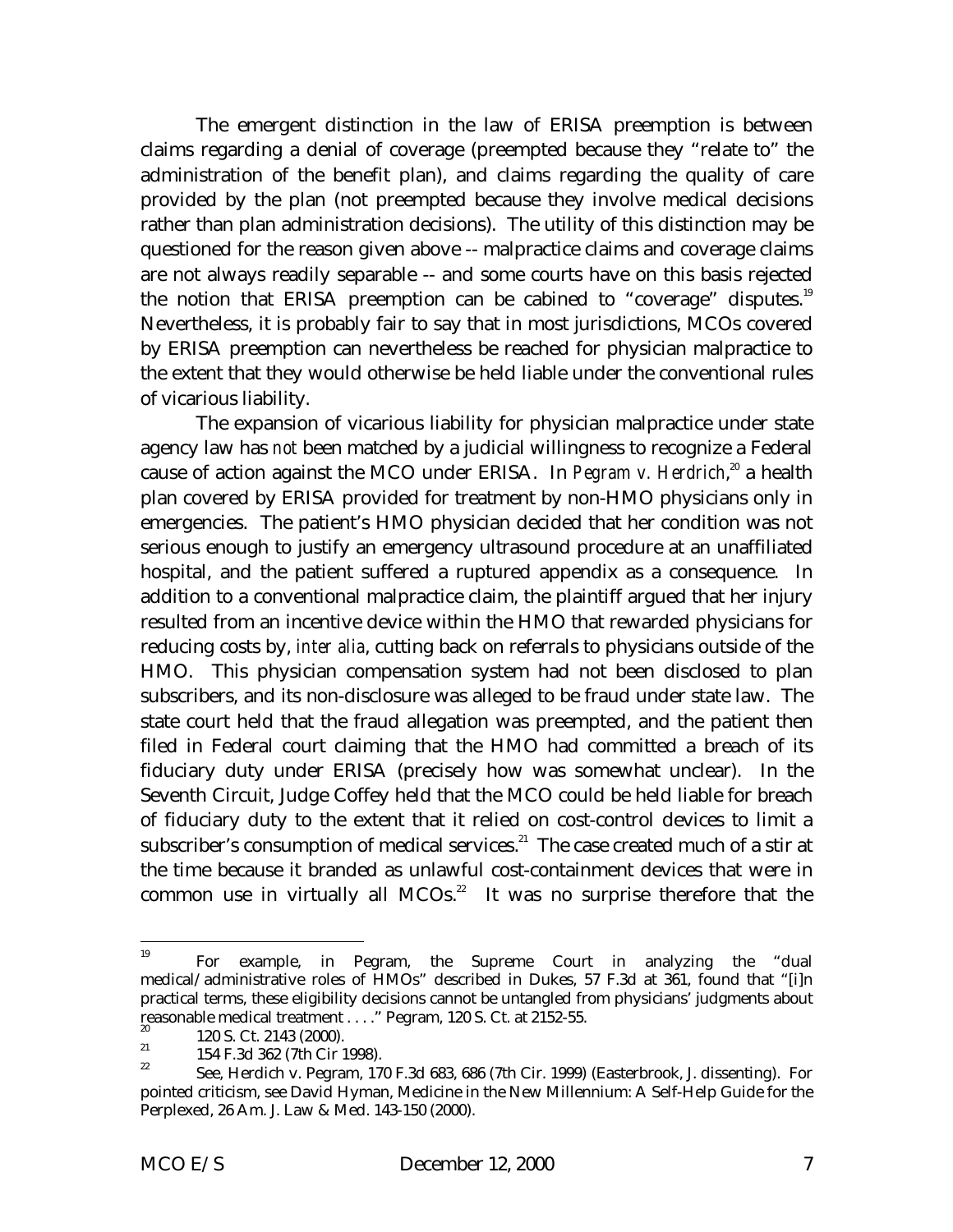Supreme Court reversed the Seventh Circuit and held that decisions within a health plan that involve medical judgment, such as whether an emergency exists that would trigger coverage at an unaffiliated hospital, are not "fiduciary" decisions and thus cannot result in a breach of fiduciary duty. The Court thus created a substantial roadblock for plaintiffs who would transform their state malpractice claims into Federal ERISA claims (which, among other things, would allow them to recover attorneys fees). The Court also observed that cost-cutting devices were central to the operation of HMOs, and strongly hinted that the mere existence of a particular cost-cutting scheme could not support a claim for breach of fiduciary duty. $23$ 

 It remains to consider the division of liability between the MCO and the physician in cases where both are liable for the physician's malpractice. Their liability is joint and several, so the plaintiff can collect the judgment from either or both defendants as the plaintiff wishes, subject to the constraint that the total amount collected cannot exceed the total judgment.<sup>24</sup> Under the common law of vicarious liability, employers who pay judgments because of torts by their employee or independent contractor have a right to seek "indemnity" from them.<sup>25</sup> That is, the employer may sue the employee or independent contractor for the amount paid out by the employer, and collect up to the limit of the employee's or independent contractor's assets. In addition to this common law right to indemnity, employers and their employees or independent contractors are generally allowed to allocate the risk of liability between themselves by contract. Although any contractual allocation of liability will not be binding against a successful plaintiff in the face of joint and several liability, it will allow the employer and its employee or independent contractor to shift the liability between themselves after the plaintiff has collected so that the ultimate liability falls wherever the parties to the contract wish it to fall.

2. MCO Liability for Wrongful Denial of Coverage

 All courts seem to agree that disputes over the coverage of an employee benefit plan "relate to" the administration of the plan and thus come within ERISA's general preemption clause. Another part of ERISA, however, exempts from preemption the "state regulation of insurance."<sup>26</sup> But the Supreme Court

<sup>23</sup> After noting that "inducement to ration care goes to the very point of any HMO scheme," the Court repelled from the potential consequences of the fiduciary claims: "Recovery would be warranted simply upon showing that the profit incentive to ration care would generally affect mixed decisions, in derogation of the fiduciary standard to act solely in the interest of the patient without possibility of conflict." The court found that this could lead to the reorganization or elimination of HMOs, a decision it averred to be best left to the legislative branch. Id. at 2150, 56.

<sup>24</sup> For an explanation of joint-and-several liability, see Richard A. Epstein, Torts § 9.2 & n.19  $(1999)$ .

<sup>&</sup>lt;sup>25</sup> Id., § 9.8 (citing Restatement (Second) of Torts §886B & cmt. e.).<br>29 USC §1144(b)(2)(A).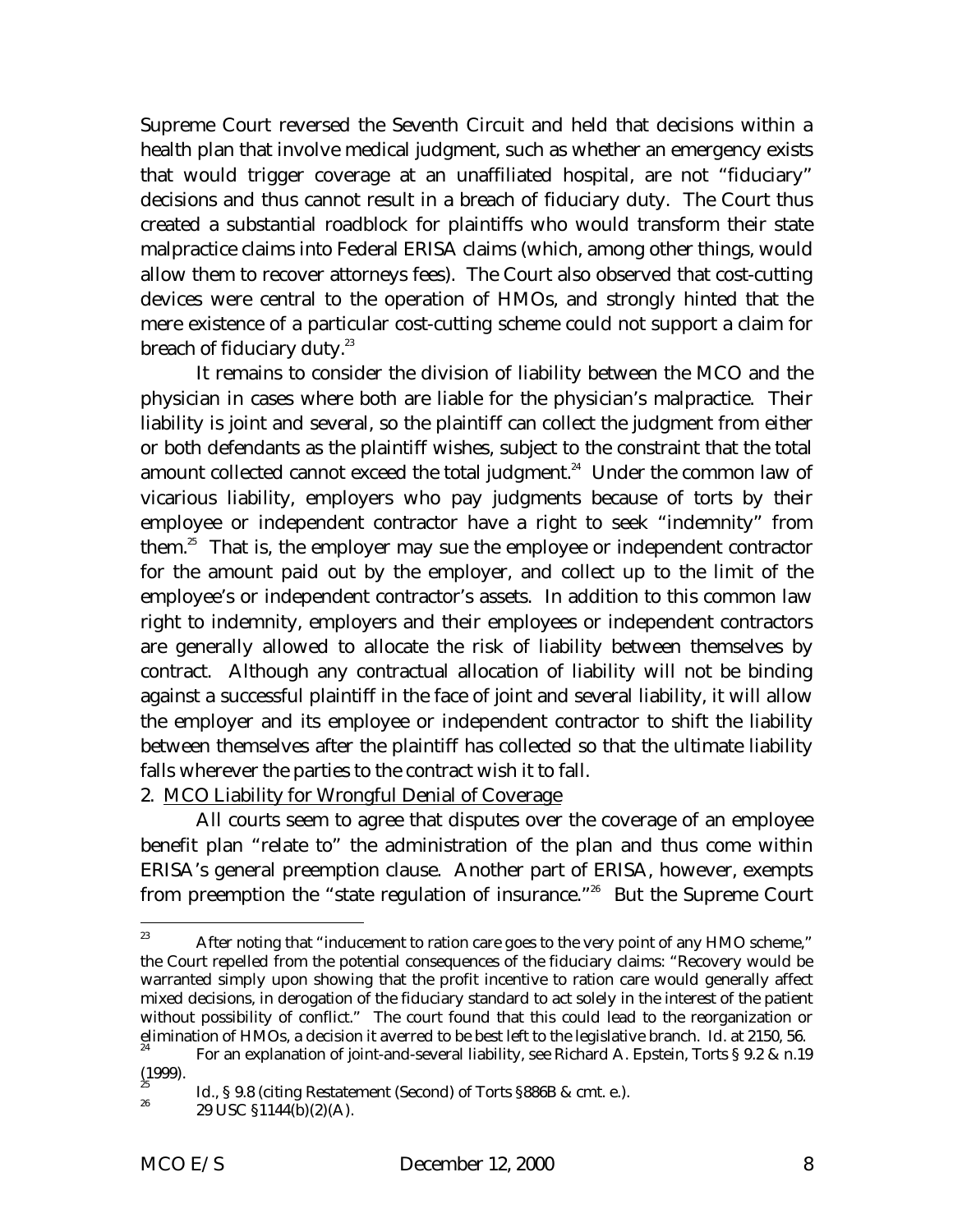has also held that the civil enforcement provisions of ERISA (the provisions that afford plan beneficiaries a private right of action for denial of benefits) were intended by Congress to be the exclusive remedy for employees suing over a denial of benefits.<sup>27</sup> Thus, when a dispute arises between a patient and an MCO over a coverage matter, the first question is whether the MCO's activities are part of an employer-sponsored plan covered by ERISA. If the answer is no, then state law applicable to such contractual disputes will govern. If the dispute involves a plan covered by ERISA, state law is preempted unless it is part of the state law "regulating insurance." Even then, it will preempted to the extent that it purports to provide any "remedy" for the denial of benefits (as distinguished from, say, a rule of insurance contract construction).

 The practical consequence of this convoluted structure is that a civil enforcement action under ERISA is presently the sole legal remedy available to a patient who challenges the denial of coverage by an MCO under a plan covered by ERISA. The fact that the plaintiff is confined to the ERISA cause of action may not make much difference on the question of liability, $28$  but it can have profound impact on the remedy available to the successful plaintiff. Under ERISA, the successful plaintiff is entitled to an order directing the plan to provide the benefits in dispute, plus attorney's fees. $29$  Or if the employee has paid for the covered benefits out of his own pocket, he can obtain reimbursement.<sup>30</sup> Most critically, however, consequential damages are not allowed. Thus, if the denial of coverage leads to unfortunate medical consequences, there is no recovery for any pain and suffering, lost wages, wrongful death, loss of consortium and the like, and no recovery of punitive damages. $31$ 

 Under state law, by contrast, consequential damages may be recoverable as long as they are "foreseeable" by the party who breaches the contract, $32$  at least in those cases where the defendant has not successfully disclaimed consequential damages, which is difficult, if not impossible to do, in connnection with the personal injuries.<sup>33</sup> The foreseeability hurdle seems likely to be a modest one where an MCO has denied coverage for some treatment of medical importance to the patient. In addition, many states now allow punitive damages against insurers who deny coverage without a reasonable basis for doing so (denial of

 $27\,$  $\frac{27}{28}$  Pilot Life, 481 U.S. at 52.

<sup>28</sup> To be sure, there may be some differences between ERISA law and state law that will affect the determination of whether or not the MCO has breached its contract with the plaintiff.

<sup>29</sup> USC §1132(g)(2)(D).<br>30 29 USC §1132(g)(2)(A).<br>31 See also, Pilot Life, 481 U.S. at 53-54 (finding that ERISA does not permit punitive damages) (citing Massachusetts Mutual Life Ins. Co. v. Russell, 473 U.S. 135, 147 (1985) (quoting Northwest Airlines, Inc. v. Transport Workers, 451 U.S. 77, 97 (1981)).

 $\frac{32}{33}$  Hadley v. Baxendale, 9 Ex. 341, 156 Eng. Rep. 145 (1854).<br>See U.C.C. § 2-719 (3).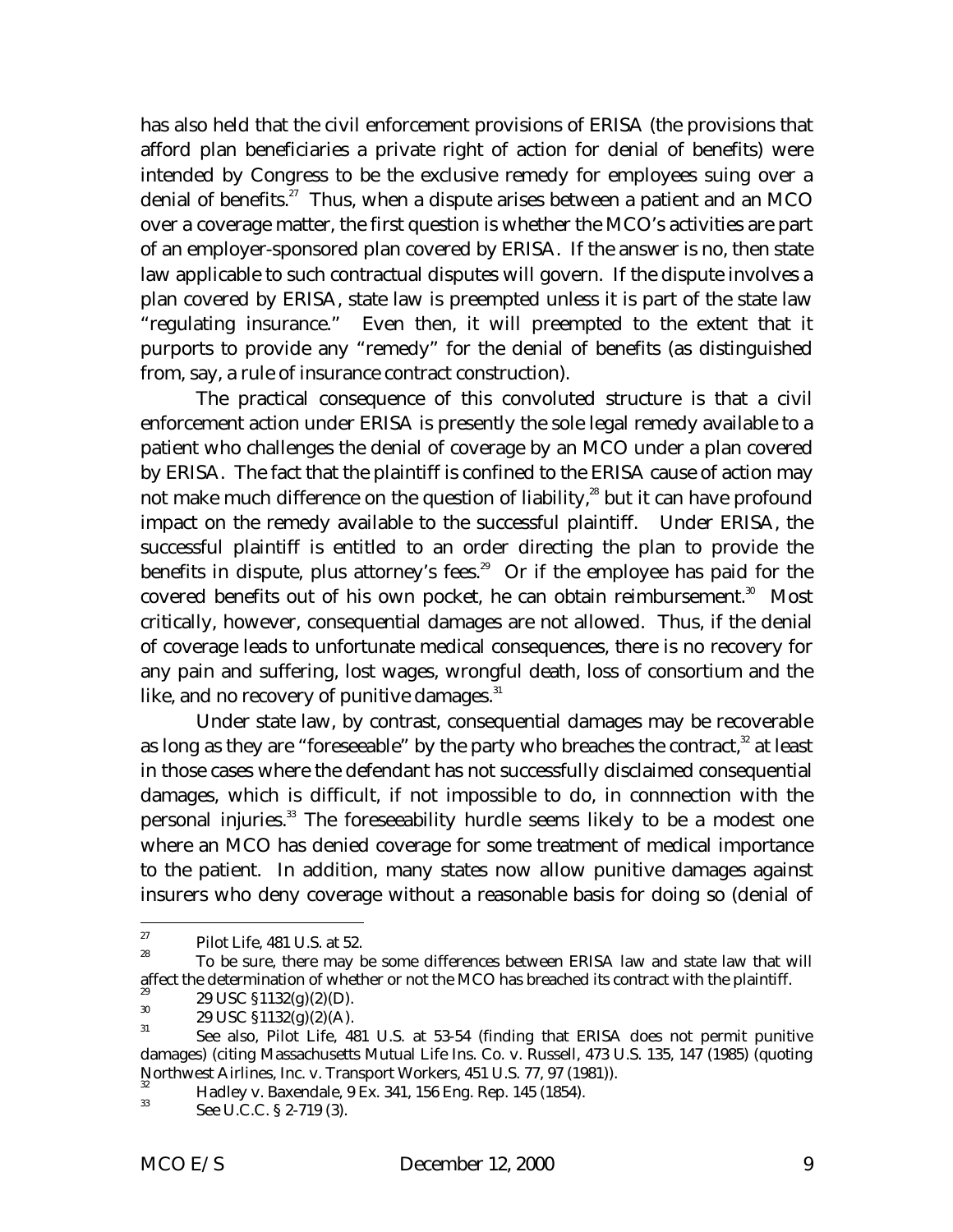coverage in "bad faith"). The Supreme Court held in *Pilot Life* that the state law cause of action for bad faith was indeed preempted by ERISA, but state courts have allowed that action against MCOs in circumstances where ERISA preemption did not apply.<sup>34</sup>

#### 3. Statutory Initiatives at the State Level

 Public dissatisfaction with managed care has led to a number of initiatives in the state legislatures, some of which affect the civil liability of managed care organizations. In California, for example, an MCO will have "a duty of ordinary care to arrange for the provision of medically necessary health care service to its subscribers and enrollees  $\dots$ ."<sup>35</sup> Liability attaches to any careless decision that results in the "denial, delay or modification" of a service recommended for, or furnished to, a subscriber who suffers "substantial harm" as a result. $36$  Georgia requires "ordinary diligence" in reviewing claims for health benefits, and imposes liability for injuries that result from a want of care. $37$  In Texas, an MCO "has the duty to exercise ordinary care when making health care treatment decisions."38 An MCO is also statutorily liable for the health care treatment decisions of its employees, agents and ostensible agents. $39$  These statutes generally indicate that they do not impose liability for the failure to provide a service that is not covered by the benefit plan in question, but only for negligence in the delivery of covered services.<sup>40</sup>

 Another common provision in these state initiatives prohibits indemnification clauses that would require affiliated physicians to reimburse an MCO for liabilities it incurs for breach of its duty of care, $41$  as well as a provision that prohibits MCOs from retaliating against physicians that advocate particular treatments on behalf of their patients.<sup>42</sup> Some statutes also prohibit waiver of the  $MCO's$  duty of care, at least by subscribers or enrollees<sup>43</sup> and in some cases by employers as well.<sup>44</sup> A few states have also enacted statutes that require MCOs

<sup>34</sup> See, e.g., McEvoy, 570 N.W.2d at 406 n.6 (enforcing common law tort of bad faith against HMOs where ERISA preemption did not apply).

Cal. Civ. Code §3428(a) (West, WESTLAW through 1999 portion of 1999-2000 Reg. Sess. and 1st Ex. Sess.).

<sup>&</sup>lt;sup>36</sup> See, id. §3428(a)(1)-(2).<br><sup>37</sup> Ga. Code Ann. §51-1-48 (LEXIS through the 1999 General Assembly).<br><sup>38</sup> Tex. Civ. Prac. & Rem. §88.002(a) (LEXIS through the 2000 Supp. (1999 Sess.)).

<sup>39</sup> See, id. §88.002(b)(1)-(4).<br>40 See, e.g., id. §88.002(d).<br>41 See, e.g., id. §88.002(g); see also, Cal. Civ. Code §3428(d); and Conn. Gen. Stat. §38a-472a (LEXIS through 1997-98 Sess.).

See Tex. Civ Prac. & Rem. §88.002(f). See also, Okla. Stat. tit. 63, §2528.5 (LEXIS through 1998 Second and 1999 First Ext. Sess.) (prohibiting retaliation against physicians who testify at internal or external reviews on behalf of patients in coverage disputes).

<sup>&</sup>lt;sup>43</sup> See, e.g., Cal. Civ. Code §3428(f).<br><sup>44</sup> See, e.g., Ga. Code Ann. §51-1-48(b).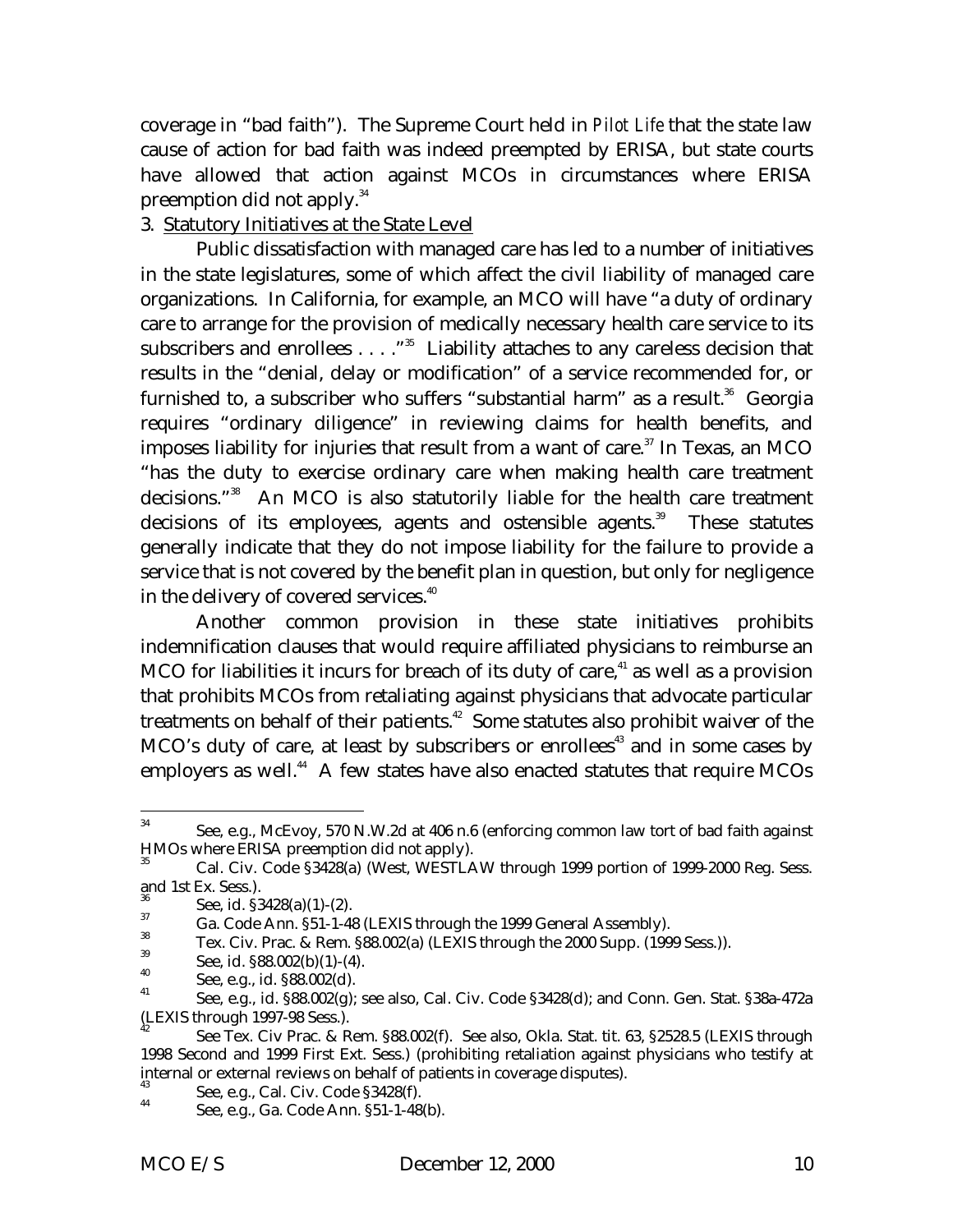to afford subscribers an opportunity to obtain an independent review of any decision to deny coverage.<sup>45</sup>

 In the absence of amendments to ERISA, it is uncertain how many of these statutes can survive challenge on grounds of ERISA preemption. Statutes that merely codify the common law of vicarious liability for malpractice are likely to survive preemption challenges. Statutes that create state causes of action for the denial of benefits under plans covered by ERISA, or require that independent review procedures to be followed after a denial of benefits, are likely to be preempted on the grounds that ERISA's civil enforcement provisions provide the exclusive remedy for aggrieved subscribers. $46$ 

 The gray area concerns the statutes that impose a duty of care on MCOs to provide covered services in a timely manner, and that prohibit indemnification clauses, retaliation against physicians, and waiver of statutory protection. A Texas statute containing such provisions (except the no-waiver provision) survived a preemption challenge in the Fifth Circuit.<sup> $47$ </sup> The court reasoned that the statute really does no more than impose vicarious liability for malpractice, given its stipulation that it does not in any way expand "coverage" under health plans. Likewise, the anti-indemnification provisions and anti-retaliation provisions do not compel any particular level of coverage, the court argued, but simply regulate MCOs in the interest of patient safety, much like state malpractice law. The soundness of this reasoning may certainly be questioned. Suits alleging a want of ordinary care in a decision made by an MCO will very often implicate issues of coverage (such as the question whether an emergency existed in *Herdrich*), and state actions regarding coverage are generally held to be preempted as noted. The problem is even more acute with statutes (such as Georgia's) that require "diligence" in claims processing, and that may well lead to lawsuits over delays relating to uncertainties about coverage. Likewise, antiindemnification and anti-retaliation provisions effectively constrain the terms on which MCOs can offer health care coverage to employers, and may thus be said to "relate to" the benefit plans quite directly. Absent legislative clarification at the Federal level, therefore, these issues may require guidance from the Supreme Court.

4. Federal Initiatives -- the "Patient's Bill of Rights"

 The U.S. Senate and House of Representatives are presently considering a number of competing versions of a "Patient's Bill of Rights," aimed largely at the

 $45\,$ 

See, e.g., Okla. Stat. tit. 63, §2528.5.<br>See Corporate Health Insurance, Inc. v. Texas Department of Insurance, 2000 WL 792435 (5th Cir. 2000) (holding that Texas statute requiring independent review of claims denials was pre-empted).

Id.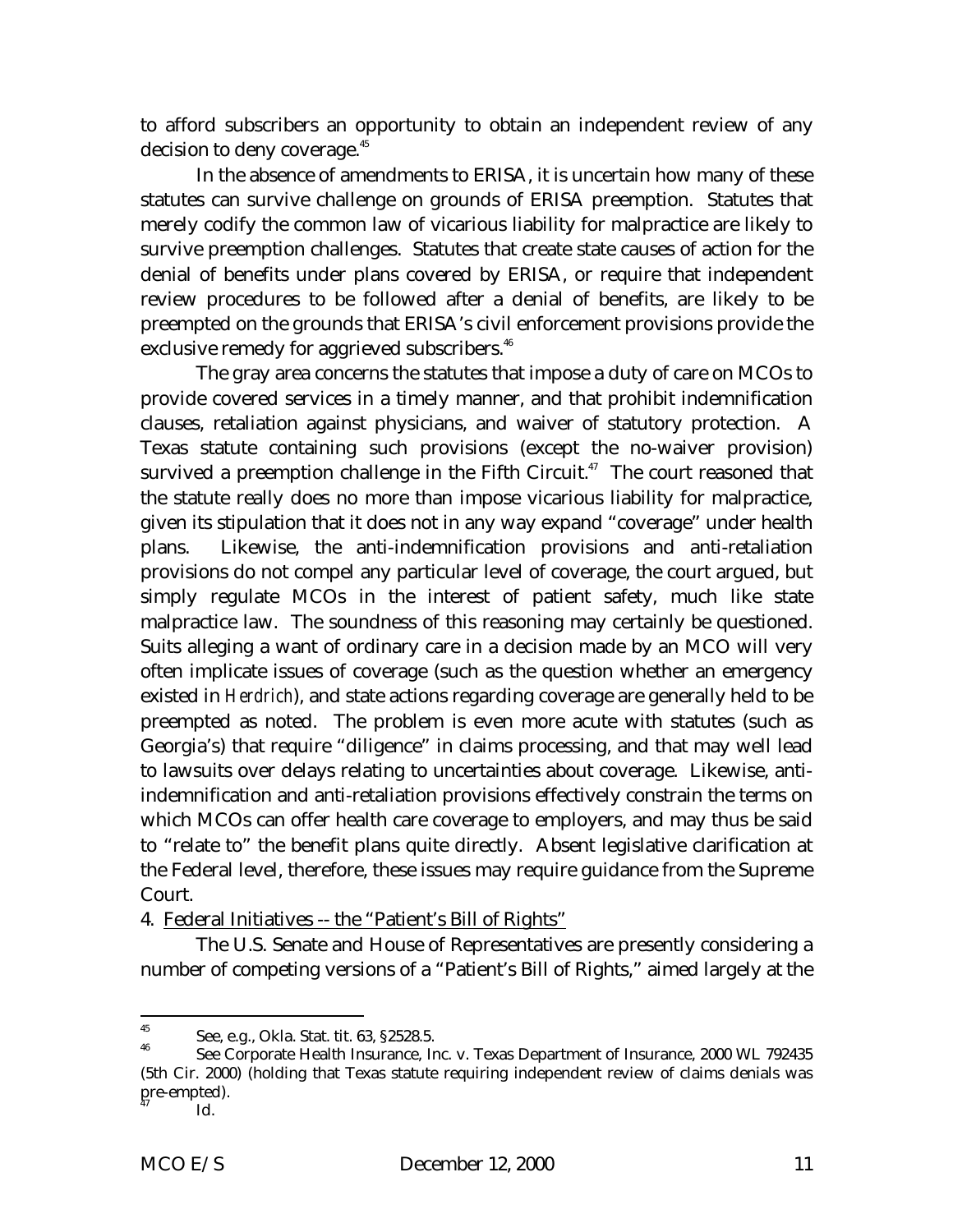managed care industry and the problems it is perceived to have created. Much of the proposed legislation concerns the scope of coverage offered by MCOs, and would have little direct effect on the civil liability of managed care organizations. One of us has already written at some length on these proposals with a critical eye.<sup>48</sup> A few of the provisions do affect the liability of MCOs directly, however, and warrant attention here.

 One Senate Bill, S. 1344, would revamp the disclosure obligations under ERISA, and require plans to provide considerably more information to subscribers than presently. Among other things, plans would have to disclose the way in which physicians are compensated, including any incentives for cost reductions that might come at the expense of patient care (recall *Herdric*h).<sup>49</sup> The Bill would also impose new requirements regarding the procedures for denial of claims by an ERISA-covered health plan. In particular, an internal appeals process is required along with an option for a subsequent independent review, and each procedure is regulated as to its timeline. Failure to adhere to the timeline or to respect the results of an outside review is punishable by fines, and patients can seek reimbursement plus attorneys fees for any services that the plan should have covered but did not.

 Other proposals, such as H.R. 2990, contemplate more extensive changes. Like S.1344, this Bill introduces new requirements respecting the procedures for the denial of claims, including internal appeals and the option for an independent review,<sup>50</sup> and it would also enhance the disclosure requirements under ERISA.<sup>51</sup> But it adds an anti-retaliation provision, similar to those enacted at the state level, to protect physicians who advocate care on behalf of their patients.<sup>52</sup> And perhaps most importantly, it would amend ERISA's preemption provisions to provide that actions under state law may be brought for personal injury or wrongful death against any person "in connection with the provision of insurance, administrative services, or medical services by such person to or for a group health plan..."<sup>53</sup> If enacted, this language would plainly protect many of the recent state initiatives from a preemption challenge. It goes on to provide that in such actions, punitive damages may not be recovered as long as the health plan has complied with the requisite procedures for internal and independent review of claims denial.<sup>54</sup>

B. Analysis

<sup>48</sup> 48<br>
As Richard Epstein, Managed Care Under Siege, 24 J. Medicine & Philosophy 343 (1999).<br>
50 S. 1344, 106th Cong. § 111 (1999).<br>
H.R. 2990, 106th Cong. §§ 1101-04 (1999).<br>
52 <u>Id</u>. §1121.<br>
<u>Id.</u> §1135.<br>
<u>Id.</u> § 1302.<br>
54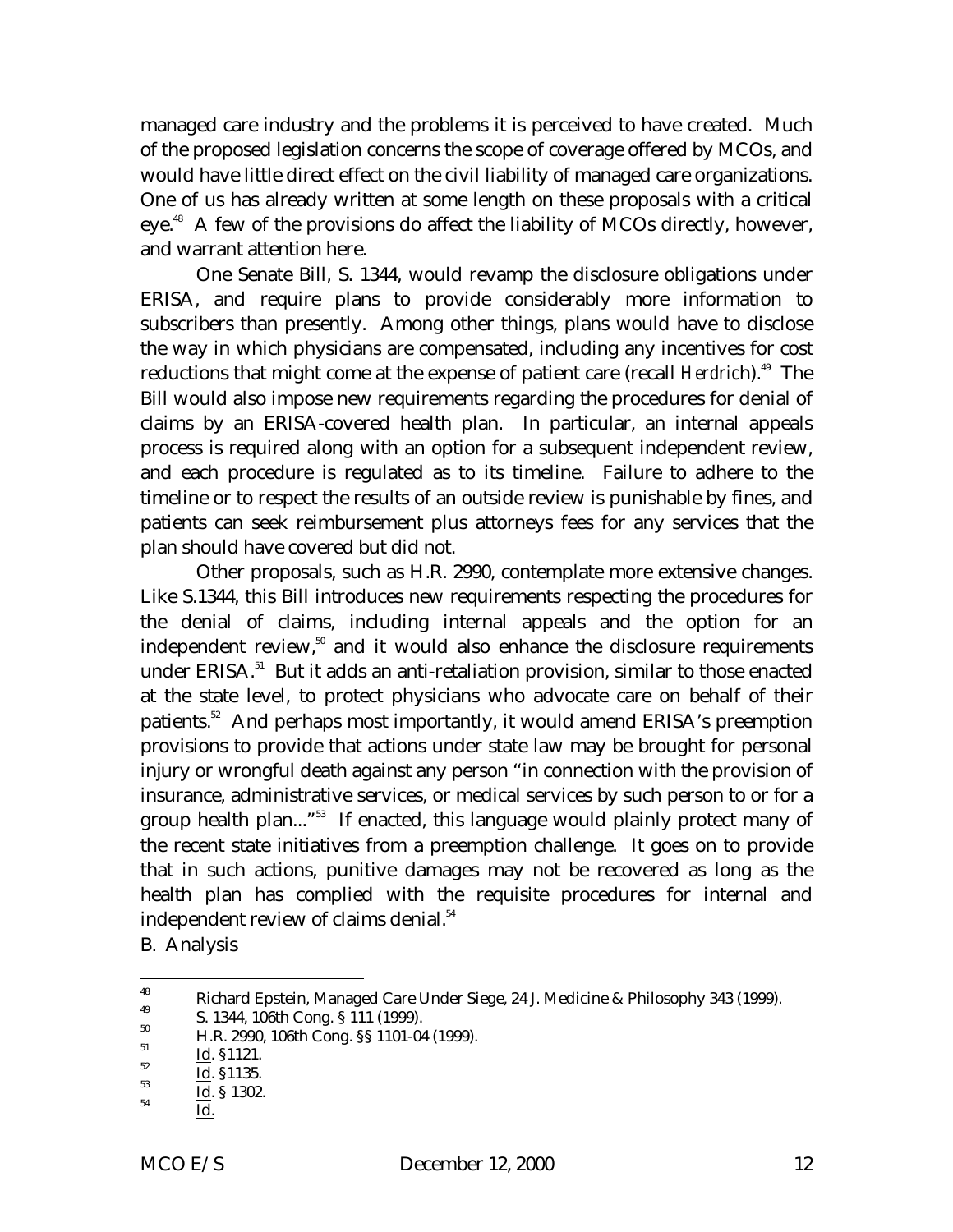The extant and proposed rules governing MCO liability are complex and raise a number of distinct normative issues. It is helpful to divide them into three broad categories: (1) the wisdom of imposing vicarious liability on MCOs for the malpractice of affiliated physicians in accordance with state agency law; (2) the wisdom of efforts to introduce a new remedy for wrongful denial of coverage in addition to or in lieu of the existing civil enforcement action under ERISA; and (3) the wisdom of various measures that constrain freedom of contract between MCOs and their physicians or subscribers, including antiindemnification rules, anti-retaliation rules, and rules that prohibit waiver of statutory duties.

#### 1. Vicarious Liability for Malpractice

*Economic Background*. Vicarious liability responds to two potential problems.<sup>55</sup> First, the financial assets of many employees are insufficient to cover judgments against them for the torts that they commit in the course of their jobs. If employees are unable to pay judgments, they may lack the incentive to invest in the efficient level of care to avoid accidents. In addition, if employees lack the assets to pay judgments, their wage demands may not reflect the full extent of their expected liability. Business enterprises will then avoid paying the full cost of harms that they cause, and the scale of risky activity may become inefficiently large. Finally, because a contractual assumption of liability by the employer would put more assets at risk, employers and employees may elect to leave the liability on the employee even when the employee is risk averse and the employer is the superior risk bearer. For essentially the same reason, risk averse employees may elect not to buy any liability insurance and instead to take their chances on bankruptcy.

 Vicarious liability can ameliorate these inefficiencies. By placing the employer's assets at risk, employers will have an incentive to exercise whatever control they have over their employees to induce them to behave more carefully, and the joint incentive to invest in care will be optimal as long as the combined assets of the employer and employee are sufficient to cover judgments against them.<sup>56</sup> If employers can observe carelessness directly, they can require careful behavior as a condition of employment. Where care is not directly observable at all times, a moral hazard arises but other monitoring devices may nevertheless be employed to induce employees to be more careful than they would be otherwise. Threats of discharge or demotion in the event of accidents, spot

<sup>55</sup> The general analysis of vicarious liability is developed at length in Alan O. Sykes, The Economics of Vicarious Liability, 93 Yale L.J. 1231 (1984). For an account of the rules, see Richard A. Epstein, Torts § 9.9 & 9.10 (1999).

This proposition assumes that damages judgments are equal to the social value of the harms caused by employees.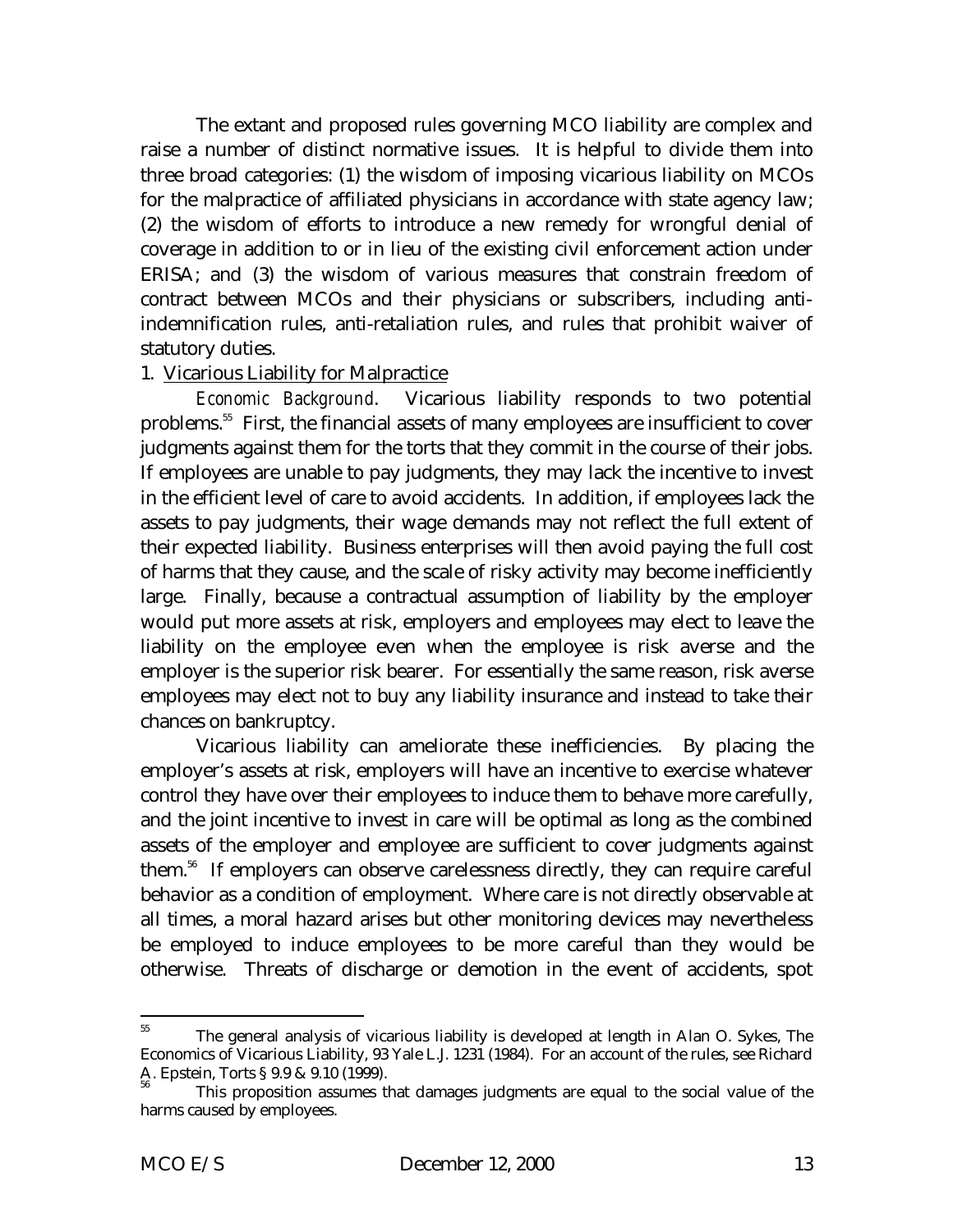checks for the level of care, and perhaps the threat of an indemnity action can combine to enhance the employee's incentives for care.

 In addition, vicarious liability forces the business enterprise to internalize the costs of harms that it causes. It thus tends to reduce the scale of risky activity to the proper level. $57$ 

 Finally, because a contractual assumption of liability by the employer no longer has the effect of placing more assets at risk, vicarious liability eliminates the possible incentive to leave liability inefficiently on a highly risk averse employee. Likewise, if the risk is better laid off on the insurance market, there is no longer any disincentive to doing so, and indeed the employer may be the best party to purchase insurance, buying a single policy to cover everyone in the workforce.

 Putting aside the possible insolvency of the employee, a second potential problem in the absence of vicarious liability -- albeit a less important one -- arises where the transaction costs of contracting between employers and employees impede a contractual allocation of risk between them. The rules of vicarious liability can then serve as potentially useful "default" rules, allocating the risk of liability to the employer or the employee, as the case may be, in accordance with which of them is likely to be the better risk bearer.

 A third rationale for vicarious liability also deserves mention. In many business situations, it is clear that the harm in question has been caused by some employee or employees, but it is not clear by which.<sup>58</sup> Absent vicarious liability, the firm can hide behind the inability of the injured party to identify the individual wrongdoer, thus leading to systematic underdeterrence of the wrong. This problem can be effectively avoided by vicarious liability no matter whether the risk was caused jointly or individually by workers. And once vicarious liability is imposed, the firm has strong incentives to keep track of the behavior of its own employees.

 Vicarious liability will be of little benefit, and may simply increase litigation costs, when the above conditions that favor it do not arise. Thus, if there is no potential insolvency on the part of employees, little reason to think that employers are the superior risk bearer, and no causal uncertainties, vicarious liability is likely undesirable. Similarly, if employers have little ability to induce their employees to behave more carefully, the benefits of vicarious liability are lessened.

<sup>57</sup> The caveat is that if liability is only for negligence, any harms that occur when due care is taken will still be externalized. Of course, under a rule of strict liability, a reverse externality runs from victims to injurers. Ronald H. Coase, The Problem of Social Cost, 3 J.L. & Econ. 1 (1960).

<sup>58</sup> Richard A. Epstein, The Temporal Dimension in Tort Law, 53 U. Chi. L. Rev. 1175, XXX (1986).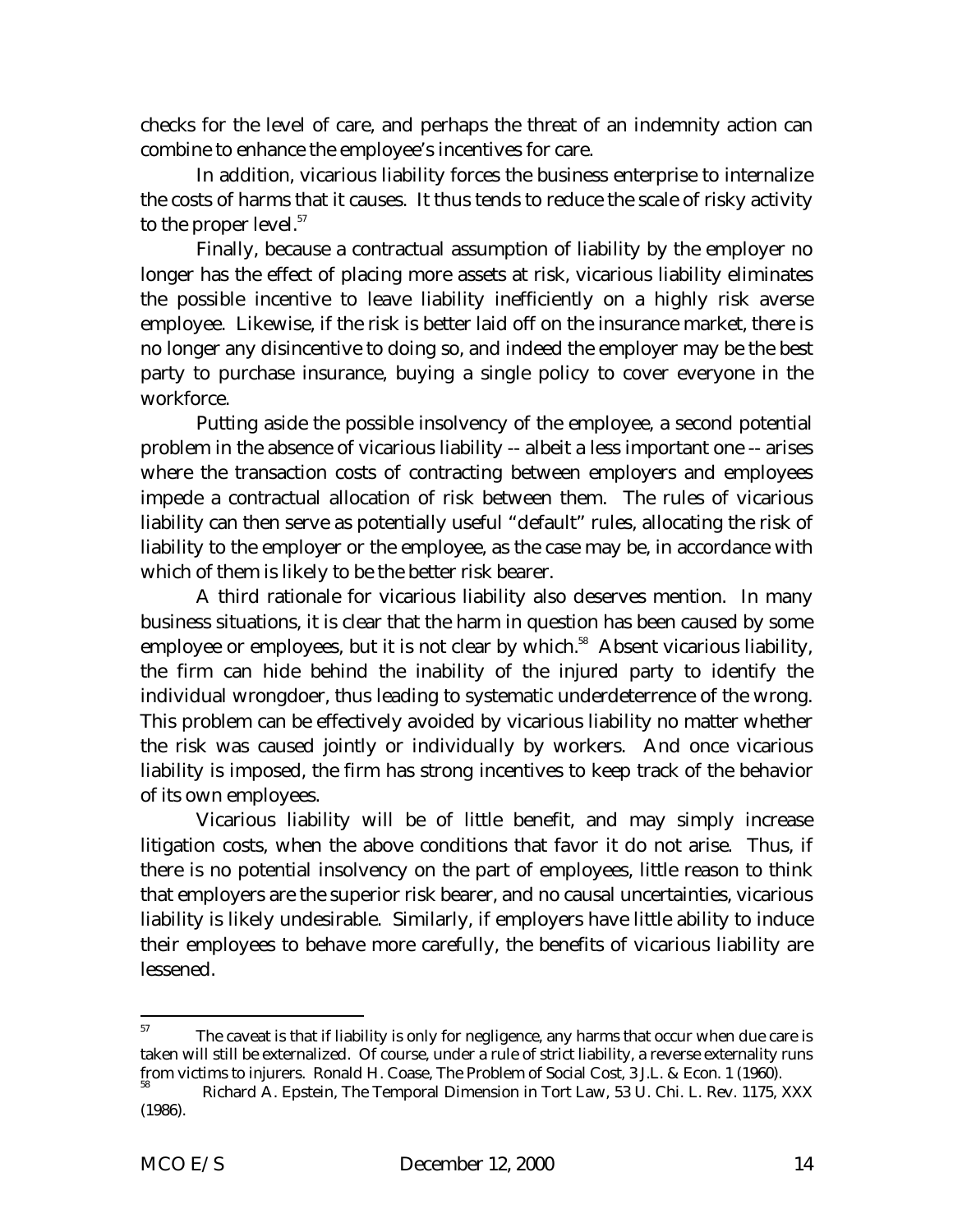One of us has argued elsewhere that the common law rules of vicarious liability are broadly responsive to these economic considerations.<sup>59</sup> The doctrine of respondeat superior tends to impose liability on employers when employees have limited assets, and when employers have monitoring techniques available to them to induce employees to behave more carefully. The typical employee for whom employers are held liable may also be quite risk averse and thus a poor risk bearer. The general rule that employers are not liable for torts by their independent contractors can similarly be justified on the grounds that independent contractors tend to have more substantial assets (often including their own liability insurance), that the ability of employers to monitor them and induce greater care is much weaker, and that there is often little reason to believe that the employer is less risk averse.

*Application to MCOs*. At times, it may well be efficient for entities such as hospitals and MCOs to bear vicarious liability for physician malpractice. The young resident or intern, for example, on salary at an HMO hospital, may well have limited assets and be unlikely to purchase adequate malpractice coverage if left to her own devices. In addition, the young physician may well require (and receive) considerable supervision by more senior physicians to avoid errors in care, so that the HMO hospital has considerable capacity to monitor her. On these assumptions, the standard arguments for vicarious liability apply readily.

 When physicians establish independent practices and carry substantial malpractice insurance on their own, by contrast, the case for vicarious liability is much weaker. The physicians' personal assets, including malpractice coverage, become considerable and the problem of potential insolvency greatly diminishes. Further, the ability of hospitals or MCOs to monitor these independent physicians is extremely limited, as there is no one with greater medical expertise in the hierarchy regularly overseeing their work. We thus doubt that vicarious liability for independent physicians with their own malpractice coverage will accomplish much beyond adding an additional party to litigation, which of course is costly in itself. And the likely result of vicarious liability under these circumstances may simply be an effort to shift the liability back to careless physicians by contract (if that is allowed, as we discuss below).

 To a degree, the application of standard common law principles to MCOs and their affiliated physicians will track this economic logic. Vicarious liability at common law is likely to be imposed for malpractice by a physician on salary at a hospital or HMO. By contrast, a physician who has an independent practice and her own malpractice coverage is likely to be deemed an independent contractor,

 ${\bf 59}$ 

See Sykes, The Economics of Vicarious Liability.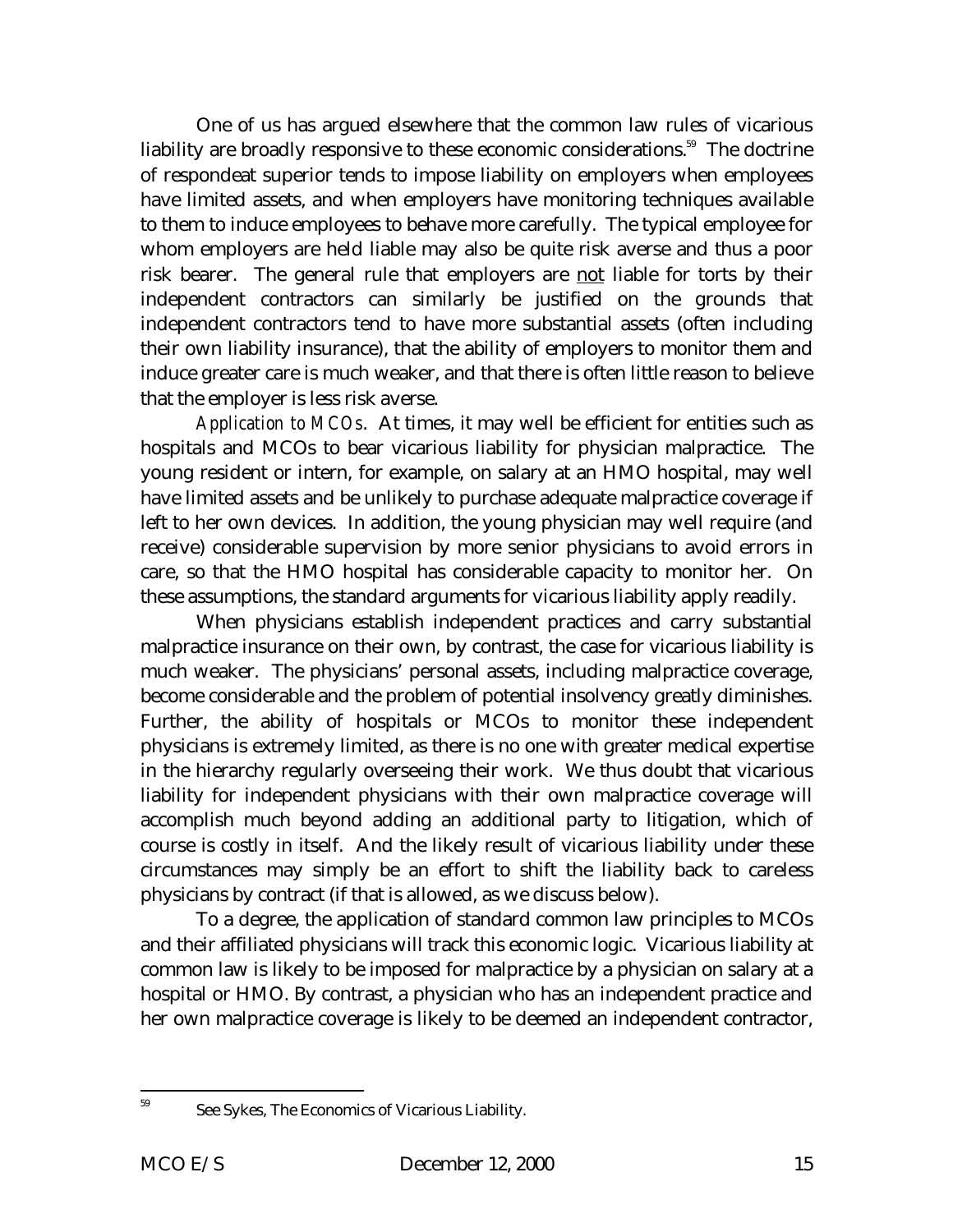and any hospitals or MCOs with which the physician is affiliated will ordinarily not be subject to vicarious liability.

 Certain exceptions to this "independent contractor rule," however, have been at the heart of much recent litigation in the area. $60$  As noted earlier, plaintiffs can reach beyond the negligent physician on a theory of "implied agency" or "ostensible agency." Both of these doctrines, in the abstract, have some logic as traditionally applied at common law. Where an "independent contractor" is in fact controlled by another entity in making decisions about care (the "implied agency" case), the imposition of liability on that entity may be desirable to help promote proper incentives for care. If the independent contractor has substantial assets at risk, of course, he may seek a contractual assumption of liability by the entity that exercises control, and the imposition of vicarious liability may be superfluous. But whether it is accomplished by contract or by the common law, it makes good sense for the party who selects the level of care to bear the risk of error. Likewise, liability for the "ostensible agent" makes sense where the public is induced to deal with a particular independent contractor on false pretenses. The paradigm case here would be one in which the public is led to believe that an impecunious independent contractor is in fact an employee of another entity, so that the apparent employer's assets would be available to satisfy a judgment in the event of carelessness by the apparent employee. The actual cases that have been litigated often deny independent contractor status to groups of emergency physicians who appear to the outside world to be an operating division of the hospital or medical center of which they are a part. $^{\scriptscriptstyle 61}$ 

 In principle, either scenario might justify the imposition of liability on an MCO for independent contractor physicians. In practice, however, we doubt that the conditions justifying such liability will be satisfied very often.

 The fact that an MCO exercises some independent judgment about the medical necessity of particular care, for example, or utilizes some cost control device that makes physicians think twice about ordering expensive procedures, is quite insufficient in our view to convert the physician into an "implied agent" anytime a malpractice allegation arises. As long as the care decision resides with the independent contractor physician, economic logic suggests that liability should reside with that physician as well. It is only when the MCO overrules the physician and dictates a course of care contrary to the physician's recommendations that a shift of liability may be warranted. Indeed, the physician may have a defense to a malpractice claim in such cases, and it may then become quite important that a patient have a distinct cause of action against

<sup>60</sup> 

<sup>&</sup>lt;sup>60</sup> See Petrovich, supra.<br><sup>61</sup> Hardy v. Brantley, 471 So.2d 358 (Miss. 1971).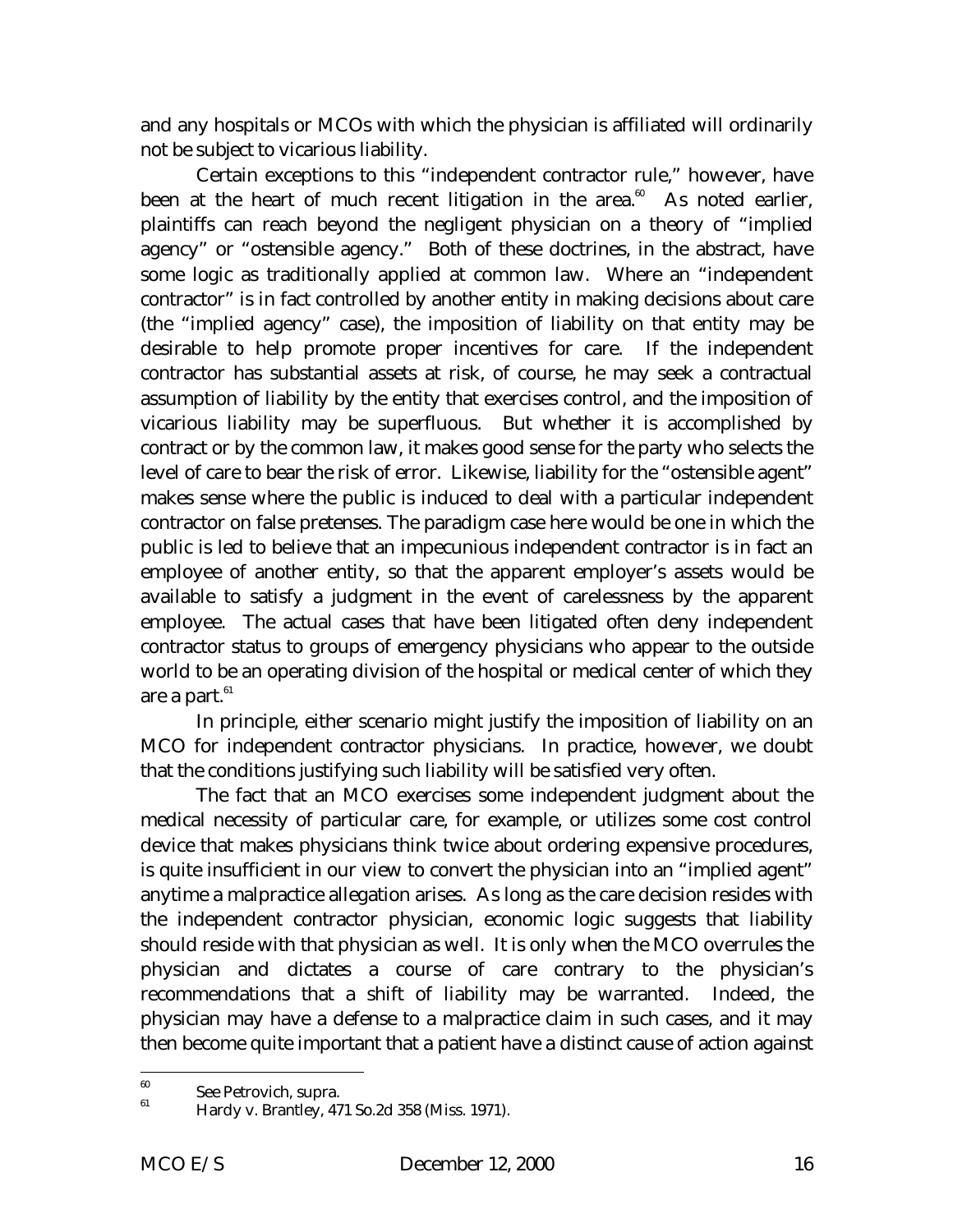the MCO -- we return to this issue below when we discuss actions relating to denial of coverage. But putting aside this class of cases, findings of implied agency against MCOs are likely inappropriate.

 Likewise, claims of "ostensible agency" typically ring quite hollow. The independent contractor physicians who affiliate with MCOs are not in general impecunious, and rarely can the argument be made that they are unable to pay for their torts. Nor is it often plausible that patients have been induced to deal with these physicians on the false premise that the MCO has somehow certified their financial soundness. The mere fact that the physicians are part of a network or HMO, and that the details of their affiliation with the MCO are not widely disseminated, are wholly insufficient to induce the sort of mistaken reliance on the physician's status hat might justify a finding of ostensible agency.

 If we are right that insolvency is usually not a serious concern with independent contractor physicians, however, why are plaintiffs' lawyers so interested in reaching the MCOs as well? The answer, we suspect, as noted above, is that the MCO is a much less sympathetic defendant than the individual physician. Juries will be more generous with their compensatory awards, and more disposed toward punitive awards, when the faceless, cost-cutting MCO is implicated as contributing to the plaintiff's bad medical outcome. Unless one believes that juries undercompensate today in malpractice cases involving individual physicians, therefore, adding the MCO to the mix may result in nothing more than an excessive award and additional litigation costs that will reduce the capacity of MCOs to control expenses in the interests of all.

 The effort by the plaintiff in *Herdrich* to convert a garden variety malpractice claim into a claim for breach of fiduciary duty under ERISA raises still further concerns. Some of the remedies for breach of fiduciary duty -- such as disgorgement of profits -- simply do not fit well with the malpractice action. Damages to compensate the plaintiff for his injuries, and thus to encourage the care-provider to internalize the costs of mistakes, are more appropriate. And while one can wonder about the wisdom of the American rule regarding attorneys fees in tort actions generally, there is no reason to depart from it simply because a physician happens to be affiliated with an MCO.

 In sum, when the physician qualifies as an independent contractor under agency law and has substantial malpractice coverage of her own, we believe that efforts to impose vicarious liability on the MCO because of implied or ostensible agency should generally be

rejected. The significant class of exceptions arises when the MCO has refused to permit the physician to provide the care that the physician recommends, and that decision has arguably caused the harm to the plaintiff. As this situation is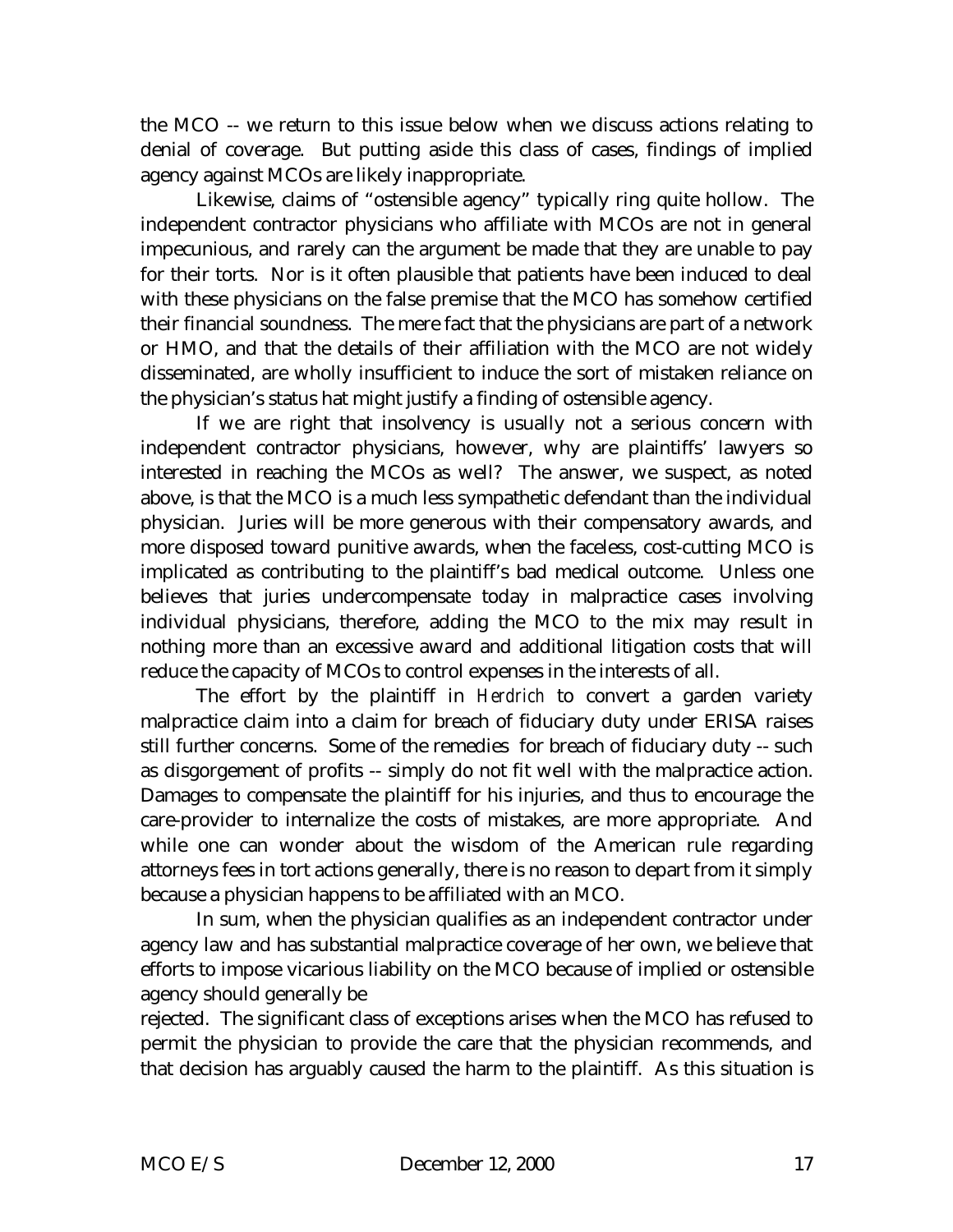more properly viewed as a coverage dispute than as a malpractice claim, we deal with it separately below.

#### 2. Liability for Wrongful Denial of Coverage

 Because of ERISA preemption, many participants in MCOs are limited to a civil enforcement action under ERISA when challenging the denial of benefits by their health plans. As noted, the ERISA remedy simply allows the successful plaintiff to obtain an order directing the plan to provide the benefits, or to reimburse the plaintiff for services purchased elsewhere, plus attorneys fees. No consequential damages are allowed, even if the wrongful denial of coverage resulted in great pain and suffering or even death.

 It is not difficult to fashion an argument that the ERISA remedy is inadequate. Because the premiums charged by health plans to employers and subscribers are generally fixed at an amount that is independent of the care provided, the argument runs, reduced expenditures on care mean more profits for the health plan. A plan that wrongfully denies benefits at a minimum defers an expenditure and captures the time value of the money, even if the sums saved today eventually be spent tomorrow. And if the patient does not have the sense or wherewithal to challenge the denial effectively, the wrongful denial is pure gain. A self-serving health plan may balance the prospect of paying plaintiff's attorney fees at the end of litigation against the benefits of delaying an expenditure or perhaps avoiding it altogether, and might conclude that a deliberate, wrongful denial of benefits is a good bet. Indeed, the calculus may be even more favorable toward wrongful denial if the plan anticipates that it can settle the cases that are brought quickly with minimal expenditures necessary to compensate plaintiffs' attorneys.

 The problem is not limited to deliberate, wrongful denials. Callous or overworked plan administrators may also deny benefits without exercising sufficient care to ascertain whether they should be provided. These careless denials of benefits may work great harm to a subscriber in medical need, and because the consequential damages associated with such harms are not recoverable, carelessness in processing claims for or in authorizing treatment may be seriously underdeterred. To provide proper deterrence of such behavior, the argument runs, the plan must be made to pay for the harms that are caused by wrongful denial of benefits, whether deliberate or careless. Only an award of consequential damages, in addition to the current relief provided by ERISA, will achieve that objective. And of the legal initiatives discussed earlier, only a Federal statute can provide the needed changes in ERISA.

 This argument has considerable force, and may in the end be convincing. But we add some important cautions. First, the notion that ERISA-covered plans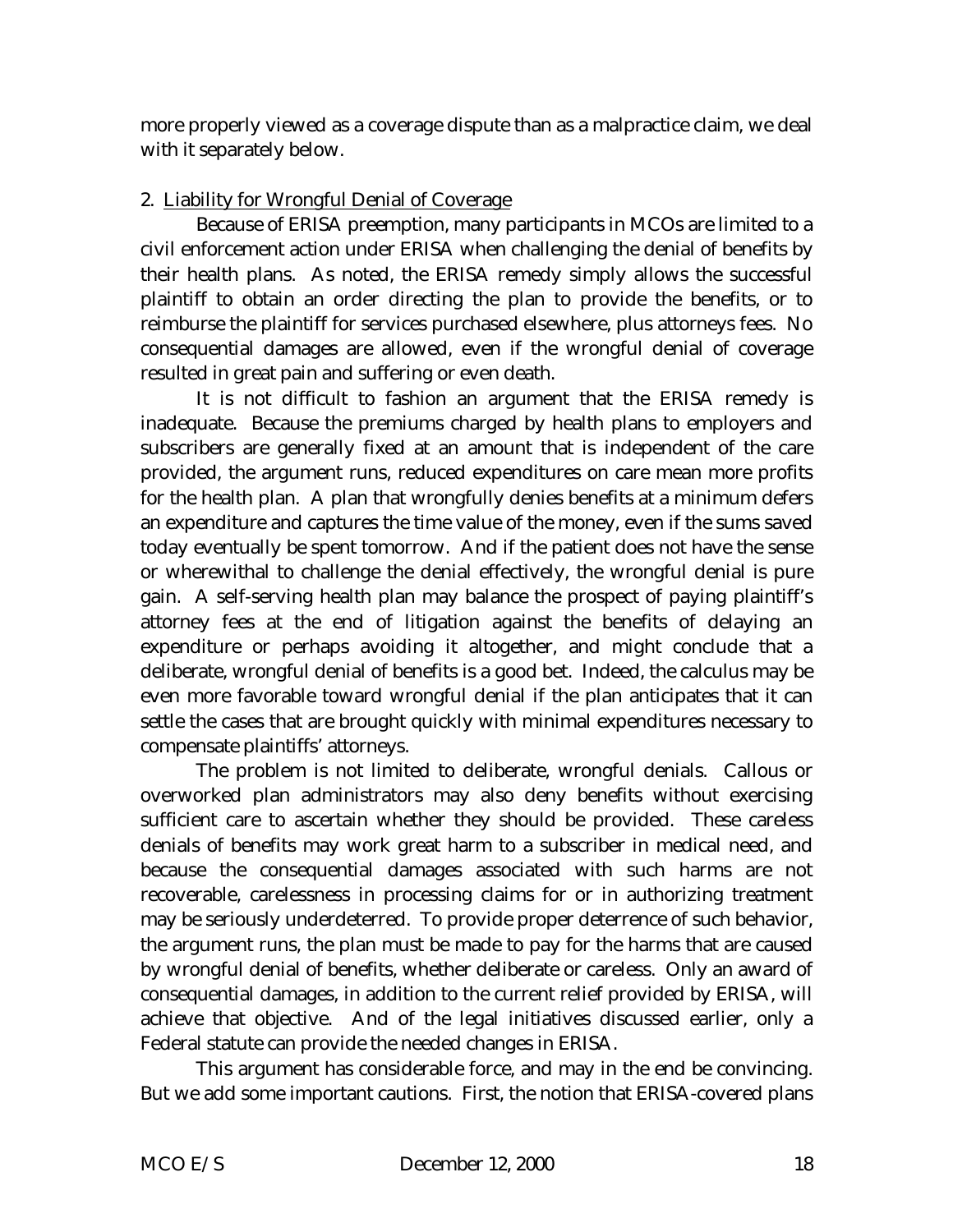can deny benefits willy-nilly without significant penalty is plainly exaggerated. If administrators regularly deny valid claims or authorization for treatment, employers will hear about it and will be strongly urged by their employees to change health plans. Word of such behavior can also disseminate across firms as human resources administrators communicate with each other. In short, the usual market constraints associated with repeat dealing and reputation are operative to a significant degree, even if they do not eliminate all problems.

 Second, changes to the available remedy will no doubt introduce new error costs. In the malpractice area, scholarly studies suggest that the courts are rather poor at identifying malpractice -- many bona fide cases of malpractice are overlooked, while lawsuits often focus on cases where the physician did nothing wrong.<sup>62</sup> The question whether the denial of a claim or an authorization for treatment was wrongful may not raise quite the same issues, but certainly raises related ones. The plan's judgment about medical necessity, or the existence of an emergency, will often be at the heart of a dispute (as the Supreme Court noted in *Herdrich*). And given the diversity of medical opinions on the proper course of treatment for particular patients, it may not be difficult for a plaintiff to find an expert willing to opine that some treatment was "necessary" or "nonexperimental." Juries may be no better at sorting out such complicated issues, and no less inclined to help out the sympathetic plaintiff, than they are in standard malpractice cases. One must therefore wonder whether erroneous judgments against health plans might increase the costs of care significantly and discourage greatly efforts at cost control.

 Third, we note the practice of contracting away from consequential damages is routine in virtually all sales transactions governed by the Uniform Commercial Code and similar statutes. The same pattern appears whether the transactions are between merchants or, as is the case here, between merchants and consumers.<sup>63</sup> Given the range of transactions that adopt the same position, we think that is unlikely that the uniform practice could be attributable—much less attributable solely—to some defect in market structure or to some systematic want of information by the consumer party. Rather we think that it is likely that some of the economic pressures that produce these contracts between commercial equals can also operate here. Certainly the need to control

<sup>62</sup> 62 See generally, Paul C. Weiler, A Measure of Malpractice: Medical Injury, Malpractice Litigation, and Patient Compensation (1993); Statement of Robert Brook, in Medical Necessity: From Theory to Practice 47-51, Hearing Before the Senate Committee on Health, Education Labor and Pensions, 106th Cong., 1st Sess. (March 2, 1999) (discussing studies finding that about 1/3 of medical procedures provided are unnecessary, and that patients who need procedures do not get them about 1/3 of the time).

See Richard A. Epstein, Beyond Foreseeability: Consequential Damages in the Law of Contract, 18 J. Legal Stud. 104 (1989).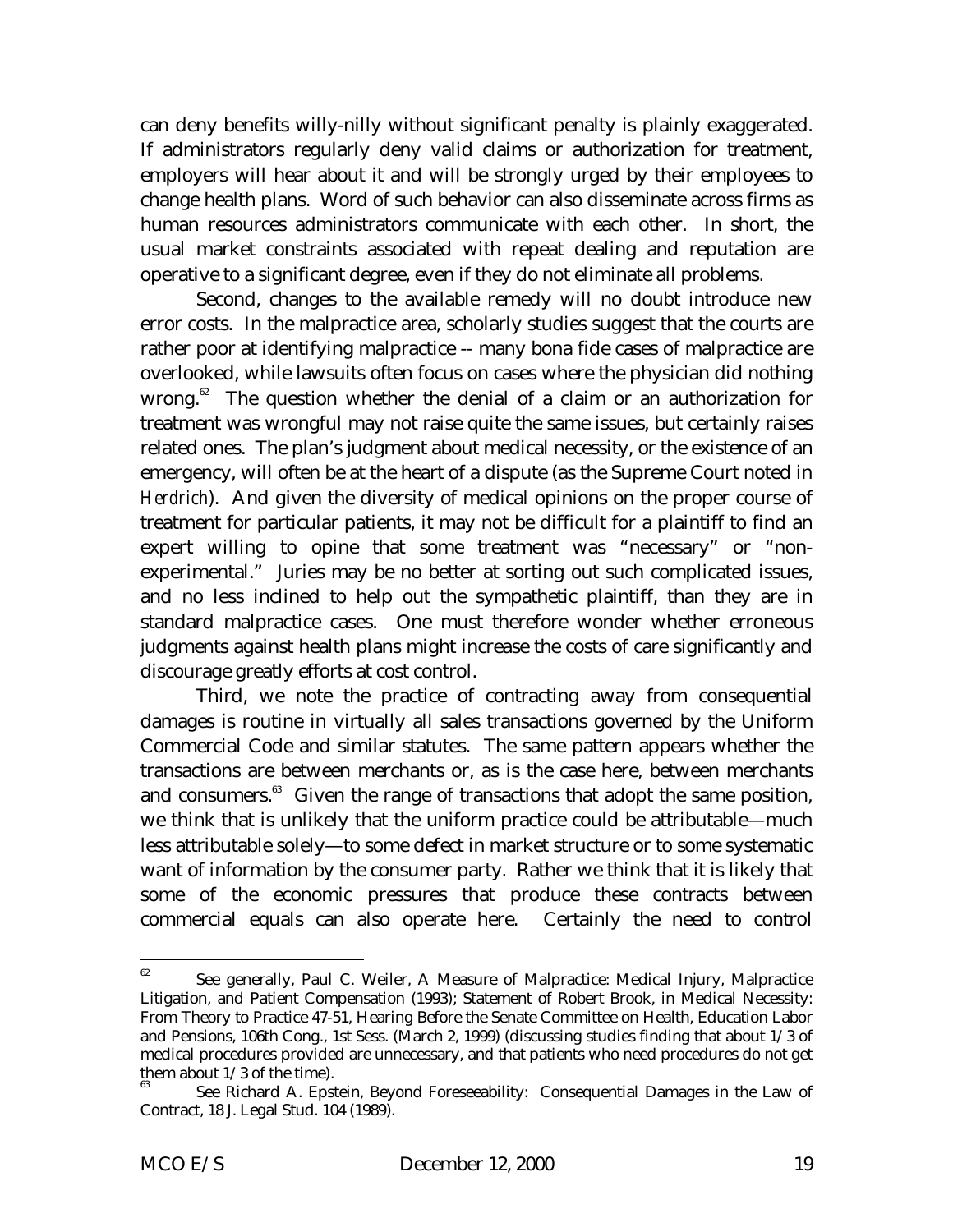administrative costs, reduce error, and to prevent the implicit cross-subsidy between those plan members that are likely to protest from those who are compliant has a lot to do with the overall picture.

 However one comes out on the broader issue of whether to amend ERISA to permit higher damages awards, we have particular concerns about some of the recent changes in state law noted earlier. Recall that a number of the state statutes impose a duty of ordinary care on MCOs, noting that they do not expand the "coverage" of benefit plans, while the courts continue to suggest that the sole remedy for a denial of coverage is a civil enforcement action under ERISA. This situation invites some unintended complications. Consider an employer-sponsored health plan that has initially refused to cover or authorize some treatment that a subscriber wants. After further consideration, the plan changes its mind and is willing to pay for the treatment in question, but in the meantime the patient has suffered some harm because of the delay. If the plan admits that the treatment was "covered" all along, it opens itself up to a state action for breach of its duty of care. By contrast, if the plan stonewalls in its original position and insists that the treatment is not "covered," it has an argument that the sole remedy is the ERISA civil enforcement action. Accordingly, the incentive may be for the plan that initially denies coverage to fight tooth and nail to defend its denial, even if it later comes to believe that it made a mistake. The unintended consequences for subscribers may thus be quite unfortunate.

 The question also arises whether state actions for "bad faith" denial of benefits, which in some jurisdictions allow the recovery of punitive damages, should be allowed if ERISA is amended. One argument for punitive damages against insurers who breach first-party insurance contracts is that in their absence, insureds with high subjective discount rates would be induced to settle for considerably less than they are entitled to under their insurance contracts. In other words, insurers will exploit their insureds' desperate need for money to induce them to settle for a smaller sum than they should properly receive -- the prospect of compensatory damages at the end of a long litigation is an inferior alternative. $64$  At first blush, this argument might seem applicable to MCO subscribers, who may desperately need particular care to improve their quality of life or even to survive. But on further reflection, the desperation of a seriously ill patient is not likely to induce the patient to settle for less than the care that he believes is necessary to make him well. When the issue is what health care will be provided, as opposed to what amount of money the insured will accept to settle a monetary claim, it is not clear that an insurer can exploit the insured's

 $64\,$ See, Alan O. Sykes, "Bad Faith" Breach of Contract by First-Party Insurers, 25 J. Legal Stud. 405 (1996).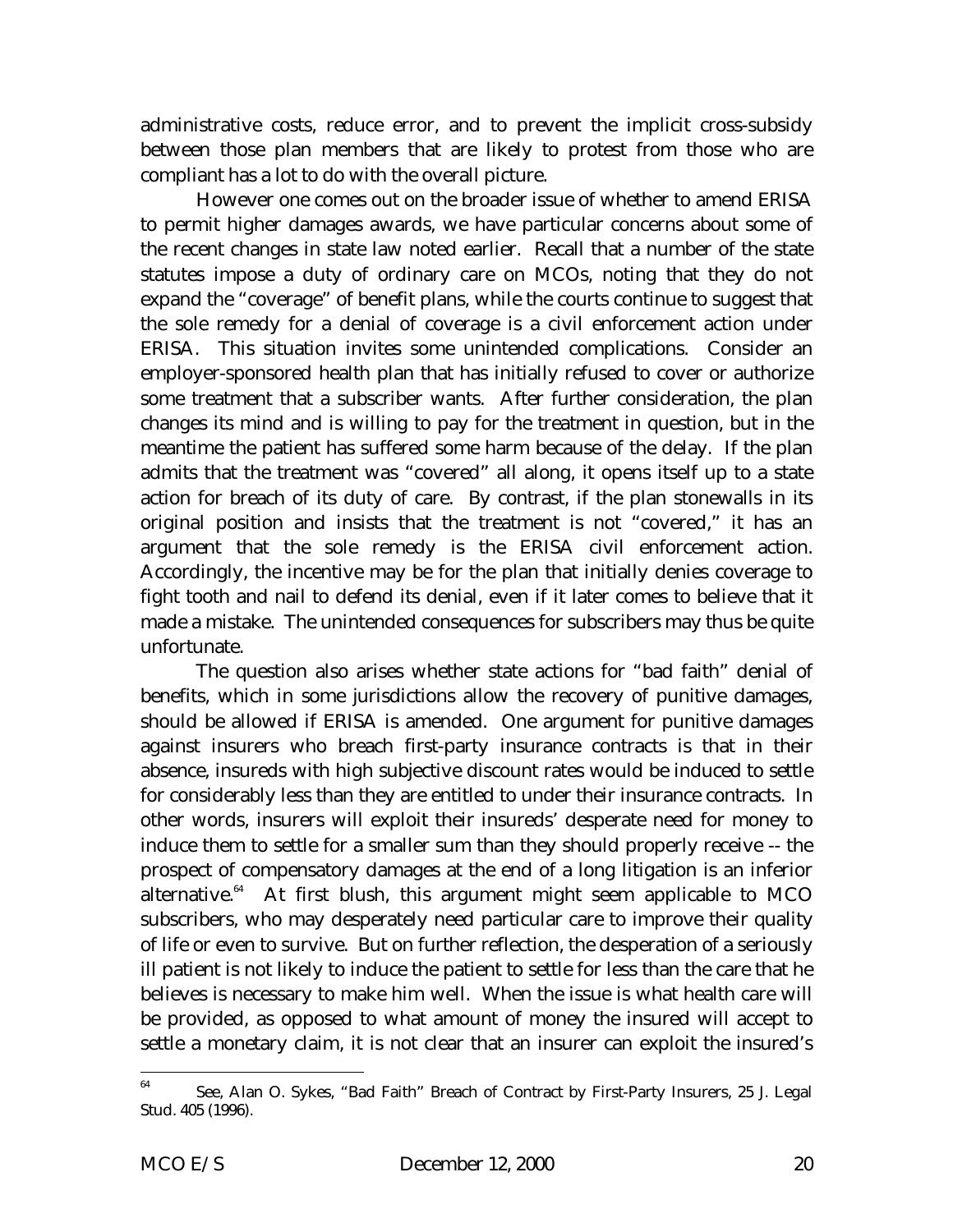high "discount rate." The argument for punitive damages to prevent such exploitation then carries little weight.

 Another more familiar argument for punitive damages is that they can correct for an underdetection or underenforcement problem. Applying the argument to MCOs, the theory would be that when an MCO denies benefits wrongfully, the denial will be challenged with probability less than 1.0. If damages are merely compensatory, the argument runs, the expected cost to the MCO of wrongful denial is less than the actual cost to subscribers on average, and too much of it will occur.

 This argument is more convincing, as it simply requires a degree of ignorance on the part of MCO subscribers that would lead them to forego treatment to which they are entitled with some regularity. But even here we could expect some increased level of consumer awareness, given the high stakes to the parties, and the presence of aggressive intermediaries (unions, cooperatives, lawyers, public officials) who will take steps to inform plan members of their statutory rights. Further, if an argument for punitive damages may be fashioned along these lines, it is important that they be calibrated sensibly. The goal should be to correct for any underenforcement problem, and the difficulty is that punitive damages for "bad faith" are not calibrated to that end. Juries are told to look at factors such as the egregiousness of the defendant's conduct and the defendant's wealth.<sup>65</sup> None of these factors bears much relationship to the underlying issue. Hence, there can be little confidence that allowing punitive damages to be assessed against MCOs under existing state law would improve matters. It is noteworthy that H.R. 2990 (and some of the other bills introduced in Washington) would protect MCOs against punitive damages as long as they comply with certain appeal procedures for subscribers who challenge a denial of benefits.

3. Limitations on Contracts with MCOs

 With proper remedies in place for malpractice and for wrongful denial of coverage, there is little basis for interfering with the ability of MCOs, physicians and employers to allocate liability risks by contract. Accordingly, antiindemnification rules, anti-retaliation rules and rules against waiver of new causes of action are suspect.

*Anti-Indemnification Rules*. The typical anti-indemnification rule under recent state statutes, as noted, prohibits MCOs from pursuing indemnity against

<sup>65</sup> See, Anderson v. Continental Ins. Co., 271 N.W.2d 368, 379 (Wis. 1978) (noting that the appropriate standard for permitting punitive damages the context of bad faith is the showing of "an evil intent deserving of punishment or of something in the nature of special ill-will or wanton disregard of duty or gross or outrageous conduct"). This is essentially the standard for punitive damages adopted by the Restatement (Second) of Torts § 908 (punitive damages are appropriate for "outrageous" conduct, "evil motive," or "reckless indifference to the rights of others").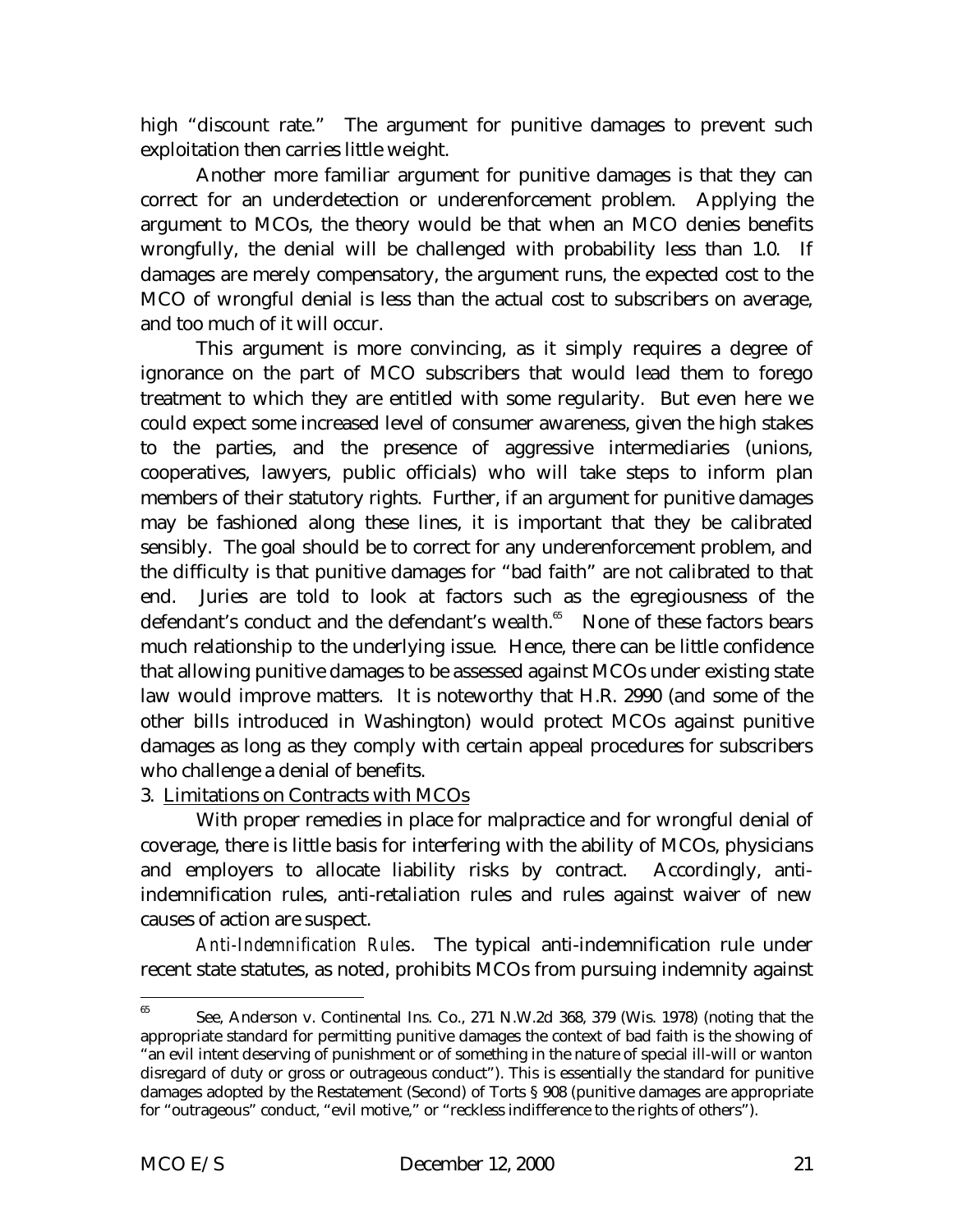affiliated physicians after the MCO has been held liable for breach of its duty of care. The prohibition applies even if the contract between the physician and the MCO expressly provides for indemnity. The argument for such rules, we suppose, is that the MCO will otherwise exercise its "bargaining power" to force physicians to accept an indemnity agreement that is not in the best interests of physicians and their patients. The MCO will avoid having to pay for its own intentional misconduct or carelessness, resulting in an undesirable increase in such behavior by the MCO.

 Such arguments are familiar from other settings, and almost always deeply flawed for essentially the same reasons. An MCO will wish to include an indemnity arrangement in its contract with physicians only if it profits from the arrangement. Physicians have reservation wages just like all other participants in labor markets, and if an MCO requires physicians to indemnify it against liability, that reduces the level of physician compensation, other things being equal. The MCO must then pay physicians more direct compensation to induce them to affiliate with the MCO. The indemnity arrangement will be desired by the MCO, therefore, only if the increase in direct compensation that it necessitates is less than the expected value of the MCO's own liability in the absence of the indemnity arrangement. In turn, the required increase in direct physician compensation under an indemnity arrangement will be at least equal to the expected value of the indemnity payments that physicians must make. Indeed, it may be considerably greater that that if the physician, whose portfolio of risk is underdiversified, is risk averse and worried about the variance in her expected income with an indemnity arrangement.

 Suppose, then, that the indemnity arrangement indeed increases the amount of wrongful behavior by the MCO, and increases the attendant liability to subscribers, which is now borne by the physicians pursuant to an indemnity agreement. In that event, the requisite increase in direct compensation to physicians under the indemnity arrangement will exceed the direct costs of liability to the MCO without an indemnity arrangement. If this were the case, it would be irrational for the MCO to insist on an indemnity arrangement. The fact that an indemnity arrangement is commonly observed suggests that the parties to the contract expect it to lower, not increase, their joint liability to subscribers. And that will be true only if it reduces, not increases, the damages payable as a result of the wrongful behavior by the MCO. Notice that this argument in no way turns on any assumptions about the relative "bargaining power" of MCOs and physicians.

 A possible objection to the above reasoning relates to the information available about the value of indemnity. If physicians systematically underestimate the expected cost of indemnity to them, they may "sell"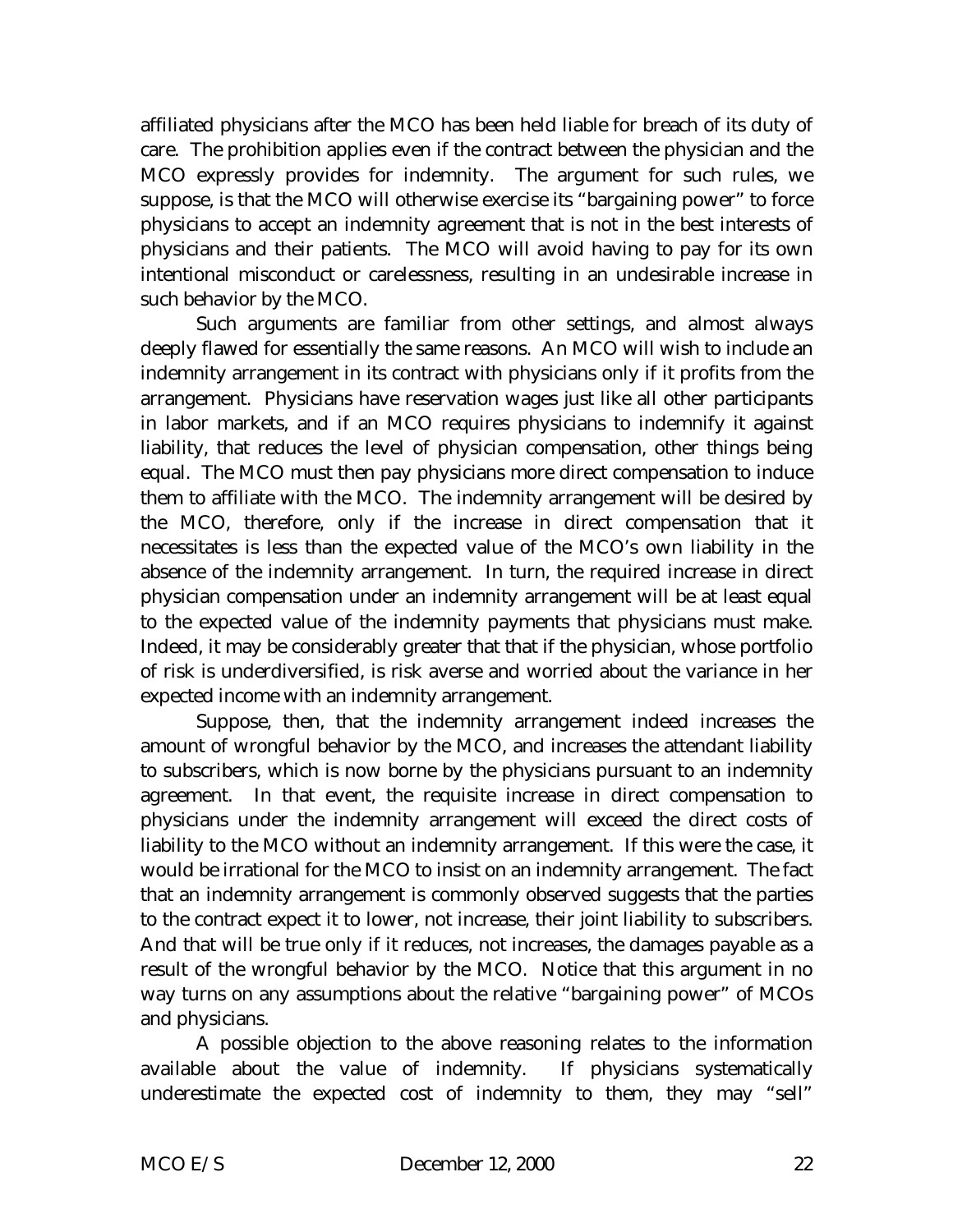indemnity agreements too cheaply. MCOs might then profit from them even if they increased the harm from actionable negligence. But we can imagine no basis for supposing that physicians will as a group underestimate the costs of agreeing to indemnify MCOs. Accordingly, we would expect any indemnification arrangements negotiated with MCOs to be efficient rather than inefficient.

 The possible utility of indemnification is easy to see. Even where an MCO has been found negligent for, say, refusing to provide some treatment on the grounds that it is not "medically necessary," affiliated physicians may well share in the blame. The denial of coverage might result as much from the failure of the physician to provide clear and credible justification for the recommended treatment as from carelessness on the part of the MCOs decisionmaker. If so, the value of inducing greater care on the part of physicians in making their recommendations may exceed the costs of reducing the incentives for care within the MCO.

 The value of allowing indemnity actions may be even greater owing to the dynamics of tort litigation. So long as the treating physician is protected against suit by statutory prohibitions against indemnity actions, then she could easily team up with the plaintiff in order to send, as it were, a message to the MCO. Juries in many cases are reluctant to impose extensive liability against individual physicians who live in their own communities, but that reluctance is likely to vanish when it becomes possible "to send a message" to an impersonal or distant corporation.

 In short, the parties to the contract are better situated than anyone else to determine what allocation of liability will minimize the losses from mistakes, and the law should thus respect their allocation of liability. Blanket prohibitions on indemnification arrangements, such as those found in a number of recent state statutes, are unsound.

*Anti-Retaliation Rules*. These rules prohibit MCOs from punishing physicians who advocate care on behalf of their patients. If adequate remedies exist for wrongful denial of coverage, however, the costs to subscribers from such behavior will be internalized by the MCO and its affiliated physicians. When it appears that a physician has been the target of "retaliation" under these circumstances, there is nevertheless no case for interfering with freedom of contract between physicians and MCOs because no harm results to third parties by hypothesis.

 The caveat relates to the assumption that the remedy for wrongful denial of coverage is adequate. We have already suggested in the last section that changes in the ERISA remedy may be appropriate. Further, for an MCO subscriber to establish that coverage was wrongfully denied, testimony from the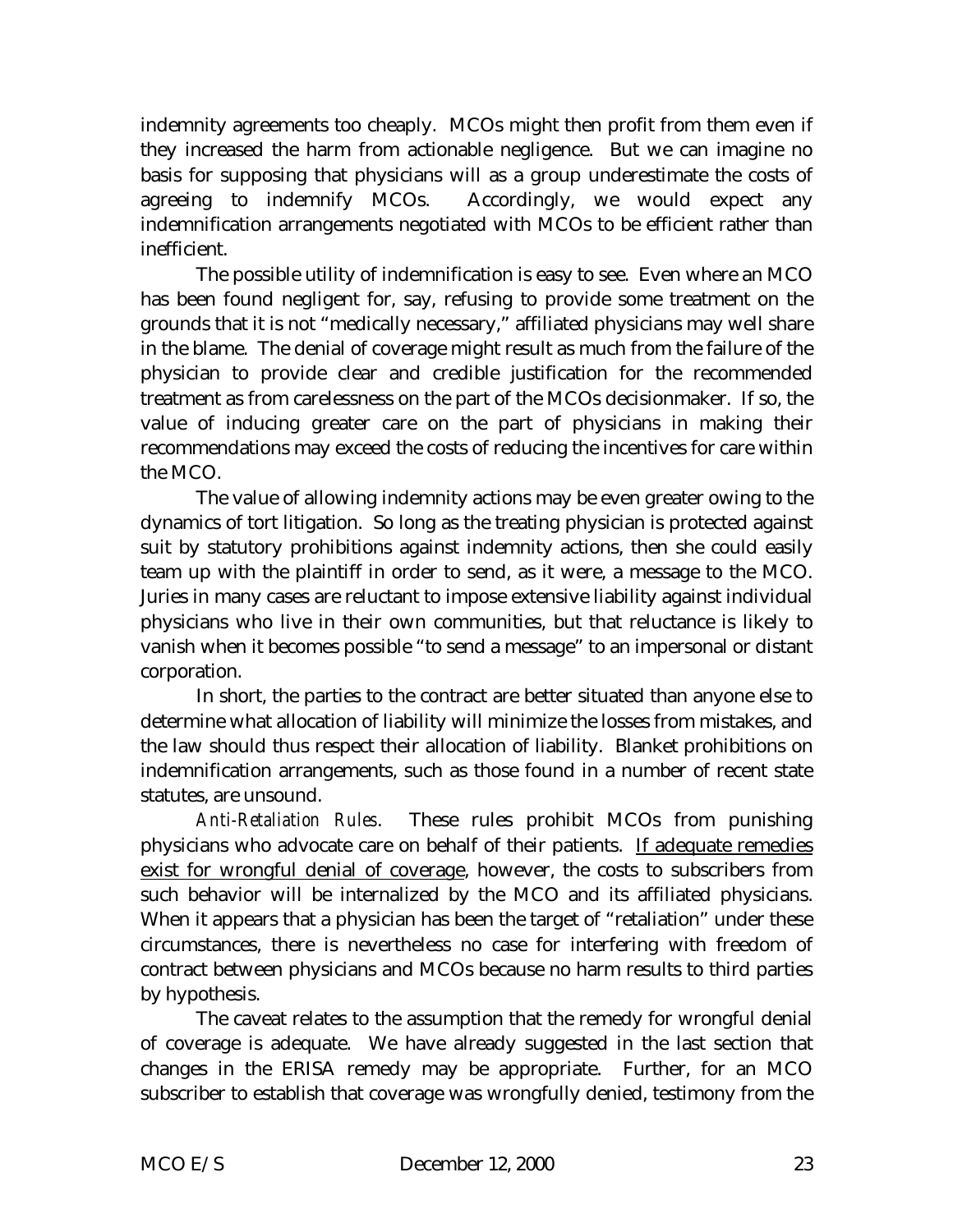subscriber's physician will often be required. If MCOs are allowed to retaliate against physicians who provide honest cooperation to a subscriber complaining about a denial of coverage, therefore, the adequacy of the remedy may be undermined. It may thus make sense for the law to prohibit retaliation against a physician who provides helpful information to a subscriber seeking to secure coverage through an internal or independent review process, or during a lawsuit alleging a wrongful denial of coverage. The analogy is to rules that prevent an employer from retaliating against an employee who reports a statutory violation or who files a workers' compensation claim. Broader anti-retaliation rules, however, such as those in the Texas statute that prohibit retaliation for all advocacy on behalf of patients (whether or not connected to the dispute resolution process) may make it impossible for MCOs to rid themselves of physicians whose medical judgment is regularly at odds with reasonable efforts at cost containment.

*Anti-Waiver Rules*. Some state statutes restrict the capacity of parties who deal with MCOs to waive their statutory rights of action. In discussing these rules, it is useful to distinguish two variants -- those that make it impossible for subscribers to waive their rights, and those that make it impossible for employers to waive the rights of all employee-subscribers to a health plan.

 The argument for preventing patients from waiving their rights is a familiar one -- they may be induced to waive rights of action in some standard consent to treatment form or other document filled with fine print, without ever reading it or understanding it. They will then grant the waiver too cheaply (or for nothing), and the valuable incentives created by the statutory cause of action will be lost.

Although this concern perhaps justifies restrictions on the ability of individual subscribers to waive their rights under a health plan, it is noteworthy that such restrictions on waiver could be written into the plan itself. The market can thus provide wavier restrictions if they are valuable. And if employers, who are informed on these matters, do not seek them on behalf of their employees, their utility is then in some doubt.

 Our greater concern, however, is with restrictions on the ability of employers to waive or limit causes of action against MCOs. Simple economics suggests that employers have an interest in providing fringe benefits to their employees when the employees will value them at an amount greater than the cost to the employer. If waivers or limitations on rights to sue are inefficient, so that the price to the employer for excluding them from the plan is exceeded by the loss to the employees from including them, the employer's self-interest should lead to their exclusion.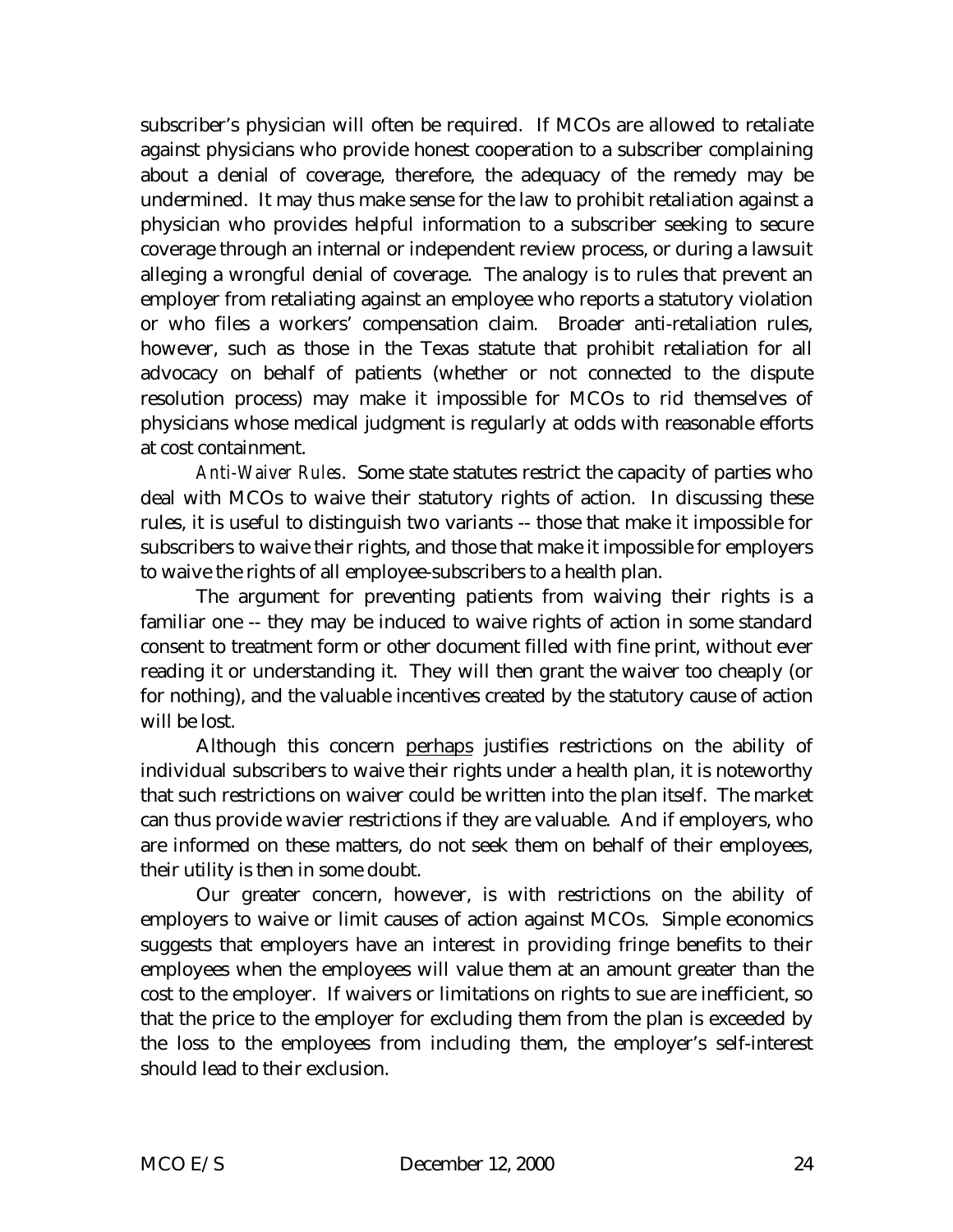This simple argument assumes, of course, that employers and employees collectively do not undervalue the right to sue ex ante, and agree to waivers or other limitations too cheaply. One can imagine this problem occurring on occasion, particularly with small employers that may have little sophistication in employee benefits matters. But if large employers with substantial human resources departments would agree to waivers or other limitations on suit, the inference that they are harmful is largely dispelled. $66$ 

 The possible utility of agreements between employers and MCOs to reduce the MCOs' exposure to liability is again easy to see. If MCOs' become liable for consequential damages for negligently denying treatment to subscribers, or punitive damages for "bad faith," the potential costs to them of denying treatment increase greatly. And as noted earlier, it would be a mistake to suppose that courts can adjudicate these cases without error. Plaintiffs will generally be sympathetic to juries and MCOs quite unsympathetic. We have no way to know how serious this problem might become, but it is by no means inconceivable that the costs of errors in the administration of a new remedy might exceed its benefits. If at that point large employers prefer to agree to a curtailment of the right to sue, the system should not prevent it, but should instead take that development as a strong signal that things have gone awry.

#### II. The Class Actions

Few institutional practices in the modern legal scene invite sharper differences of opinion than the modern class action. In the eyes of some, the class action supplies the ordinary person the keys to the courthouse, which would otherwise be inaccessible to individuals with small claims. To others, the class action is a giant club that allows plaintiffs lawyers to extract large settlements from defendants who fear adverse verdicts in "you-bet-your-company" situations. $67$  Both over generalizations are dangerous. The broad subject matter

<sup>66</sup> 66 Of course, even small firms can hire third parties to supply the expertise that they lack internally.

<sup>67</sup> See In re Rhone-Poulenc Rorer, Inc., 51 F.3d 1293 (7th Cir. 1995), in which Judge Posner acting on a petition for mandamus ordered decertification of a class based in part upon

a concern with forcing these defendants to stake their companies on the outcome of a single jury trial, or be forced by fear of the risk of bankruptcy to settle even if they have no legal liability, when it is entirely feasible to allow a final, authoritative determination of their liability . . . to emerge from a decentralized process of multiple trials, involving different juries, and different standards of liability, in different jurisdictions; and when, in addition, the preliminary indications are that the defendants are not liable for the grievous harm that has befallen the members of the class.

Id. at 1299. It is worth noting that since this decision, the Federal Rules of Civil Procedure have been amended to include R. 23(f), which grants to circuit courts discretionary review of district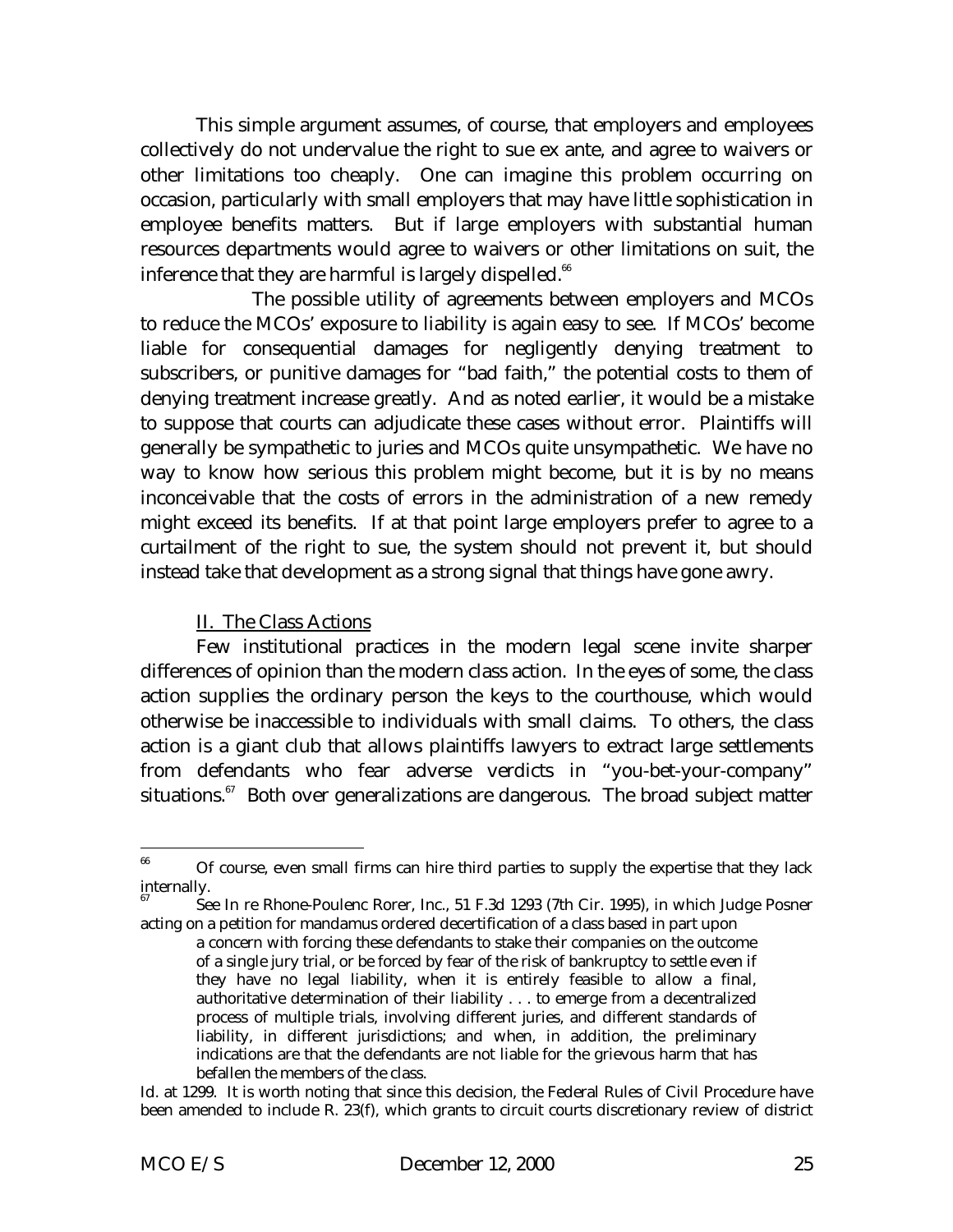range of class actions—antitrust, corporate derivative suits, consumer and securities fraud, tort claims, breach of warranty—defies easy characterization. In some contexts, the use of class actions seems relatively uncontroversial, but in others, such as the suits against tobacco companies and MCOs, the use of class actions is anything but. We begin our analysis with a brief review of the logic of class actions, with attention to their benefits and pitfalls in various circumstances.

#### A. The Costs and Benefits of Class Actions

**The Plaintiff's Perspective.** Let us assume that an individual has a valid claim worth \$1,000 that costs \$1,500 to collect. Under the American rule where each side bears its own legal expenses, as a first approximation we can be confident that suit will not be brought. The plaintiff who wins the action is worse off than if he had never brought the case at all. That calculation, of course, can be made far more complex by the introduction of a few confounding variables. The defendant may have to spend \$1,500 to defend the claim as well, so that a well-timed demand letter by a plaintiff may elicit a payment or settlement without having to incur the full \$1,500 in legal costs. Yet the defendant who knows the plaintiff's cost structure may just ignore the demand, believing that the plaintiff has no interest in forcing the defendant to lose \$2,500 in fees and payments for the privilege of losing \$500 himself. The basic calculations only become more complicated when the plaintiff's claim is of uncertain validity or uncertain amount.

The basic assumption behind the class action is that the amalgamation of individual claims will alter for the better the ratio between the size of the anticipated recovery and the costs of obtaining it: the cost per unit claim drops as the number of claims rises. Thus if 1000 claims are brought together, the total size of the pot goes from \$1,000 to \$1 million. But the costs of bringing that action may increase say by between 10 and 100 fold, to between \$15,000 and \$150,000: all of a sudden the economics of suit from the plaintiff's side start to make sense, for the expected recovery exceeds the expected cost of litigation, even for claims uncertain in validity and extent. The situation necessarily works a stunning reversal in fortune for the defendant who could be saddled with an adverse judgment of \$1 million plus his own defense costs. But without more that claim for mercy deserves little sympathy. The class action only makes affordable underlying cases that were already valid. The real problem was the prior inability of injured plaintiffs to counteract the defendant's wrongful conduct.

 $\overline{a}$ 

court orders regarding class certification, and thereby allows parties the opportunity to challenge class certification without resorting to the more arduous standards required for mandamus.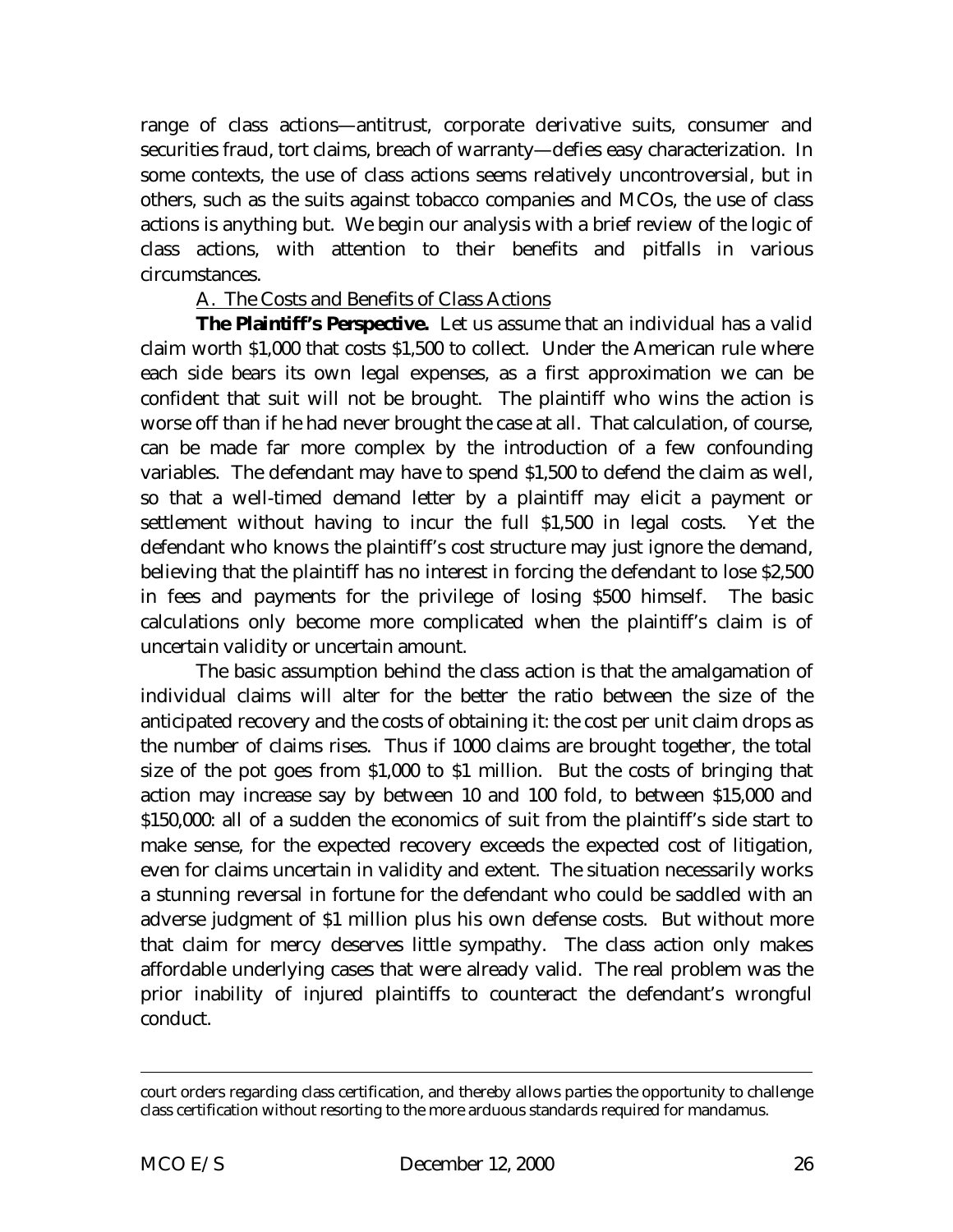Yet overcoming that cost barrier introduces management problems of its own concerning the relationship of the class to its individual members. Prior to the class action, the initial legal position gives all individuals the sole and exclusive ownership of all legal claims, including those for invasion of property, personal injuries, fraud or breach of contract. It only makes sense that a cause of action for injury to these protected individual interests should ordinarily go to the individuals whose interests have been impaired, because they have the best information about the issues surrounding the dispute, and they are the ones who suffer the unanticipated drop in wealth from the incident. Vesting the claim in the initial holder of the right also prevents endless competition over who controls the suit, and helps to achieve both deterrence of and compensation for injuries, generally regarded as the twin objects of the tort system.

The initial assignment of the claim to the individual plaintiff may be overridden in response to the administrative complications alluded to above. The value of the claim depends on the chances for its successful prosecution: where the claim is large in amount and unique in content, the individual plaintiff will normally be in the best position to decide whether to pursue it. But once the claims become smaller in amount and larger in number, then the presumption may have to give way but not absolutely. One way to understand the class action is as a system of forced exchanges whereby the individual plaintiff surrenders control of his or her claim in exchange for the benefit of fractional class participation of equal or greater value.

The most obvious applications of this principle do *not* involve actions for damages, but rather cases in which the relief sought is a class good (nonrivalrous and nonexclusive) for the members of the class. Thus when an individual shareholder seeks to enjoin or require particular actions from a corporate officer, that decision will necessarily impact all shareholders in proportion to their interest. A rule that allows an individual to prosecute only on his own behalf thus allows other shareholders to free-ride on that decision. The class action device, insofar as it allows the moving shareholder to recover legal fees conditional upon the successful prosecution of the suit, is an effective counter to the freerider problems, but does not seem to raise deep concerns about individual autonomy given the close alignment of interests between the active and the passive shareholders. And where those conflicts do arise, then some method may be reached to allow certain shareholders, with notice, to opt out of the class.

These questions of structural relief are part and parcel of the suits against MCOs, many of which claim the need for structural reform of MCO practices for the benefit of plan members. But these cases also seek monetary damages. Class action damage cases do not give rise to the necessary freerider problem that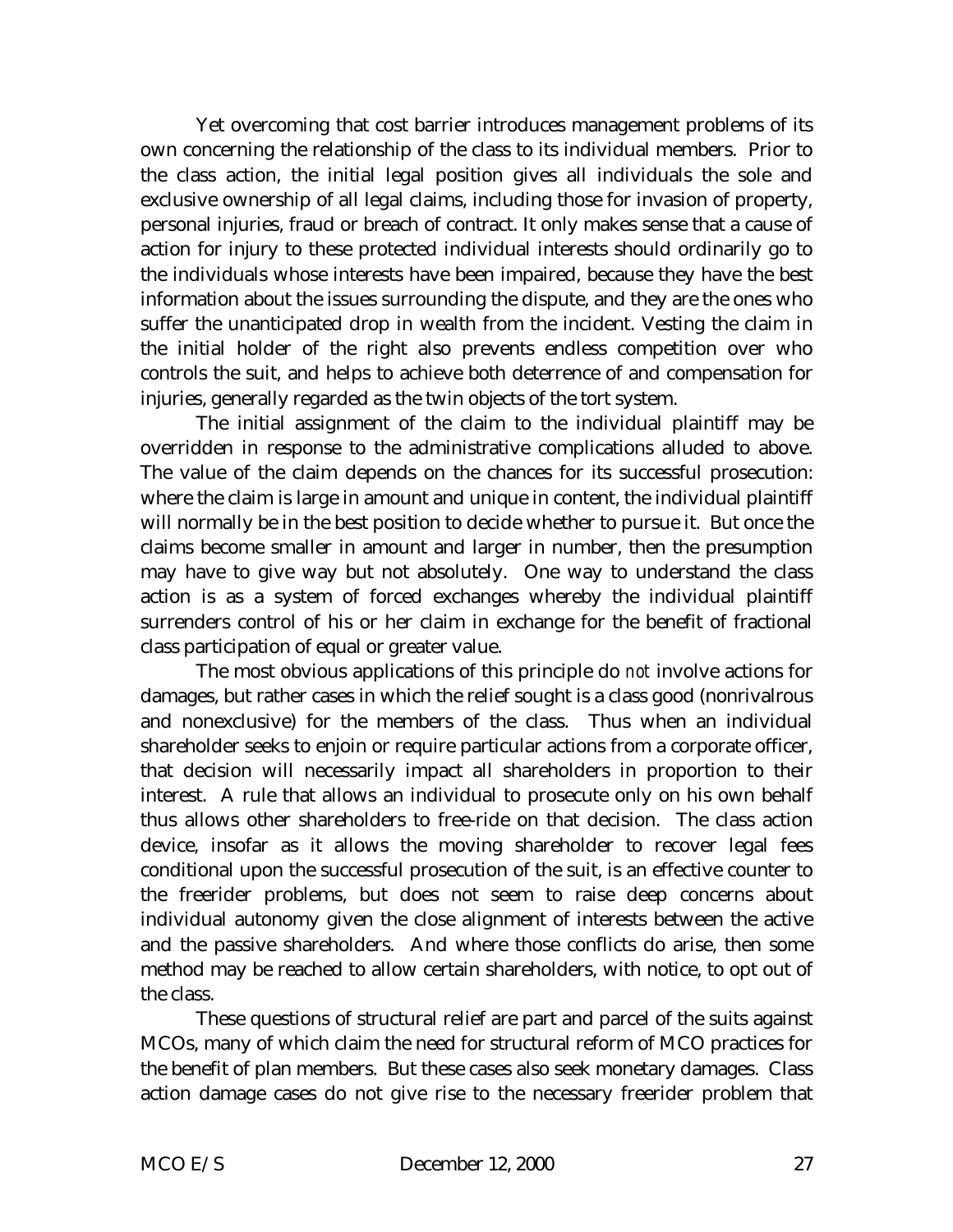arises in cases seeking injunctive relief. It is in principle possible for one person to pursue his own claim while another individual may decide to settle or abandon his suit. Indeed, it is just that possibility of separability, which allows each claimant to pursue independent strategies, which makes the class action most controversial in the case of damage actions.<sup>68</sup> In this context, the case for allowing class actions is necessarily different, and runs as stated above: the surrender of the private right to suit is offset by the efforts taken by the class representatives and their lawyers on behalf of passive class members, and the associated economies of scale which reduce the per claim cost of litigation more than enough to offset any costs of amalgamating claims and suppressing their differences. That condition is most likely to hold when the class representatives have claims typical of members of the class generally, when the lawyers who have led the charge are capable of adequately representing both the named and the unnamed plaintiffs, and when the common issues in the class are sufficiently important and uniform so as to obviate potential conflicts of interests between the class representatives and the remaining members of the class. The ability to exit from the class and preserve the individual action is one check on the dangers of conflict, and judicial oversight of the various decisions of the class representatives and lawyers offers a second line of protection against abuse. It is an open question in principle whether the administrative costs of running the class actions—many of which fall on the public at large—are low enough to justify the use of the class action mechanism in a given case. Among other things, the system requires some degree of supervision over the attorneys' fees generated under the class action so that the lawyers receive only a competitive rate of return on the services that they supply. And there are immense difficulties in making sure that the class definition, the actions of the class representative, and the decisions concerning whether to litigate or to settle are consistent with keeping the passive members of the class better off than they would have been had no class action been brought—and better off in roughly uniform proportion with the named plaintiffs. That said, the general view is that the class action survives a frontal assault against its very existence, whatever the abuses or errors in its application to individual cases.<sup>69</sup>

 $\bf{68}$ For recognition of this point, See Fed R. Civ. P. 23(b)(3) advisory committee's note (1966), dealing with amalgamation of damage actions, which states that "[i]n the situations to which this subdivision relates, class action treatment is not as clearly called for as in those described above," i.e. in sections 23(b)(1) and 23(b)(2).

A convenient summary of the protections is offered in Fleming James, Jr., Geoffrey Hazard, Jr., & John Leubsdorf, Civil Procedure §10.22 at 564 (4th ed. 1992) (footnotes omitted):

Revised Rule 23 provides for court control of the representative's conduct, including giving notice to absent members of the class, allowing absentees to intervene, subdividing the class into subclasses along the lines of their interest, limiting the issues as to which the class proceeding shall be binding on absentees, and requiring court approval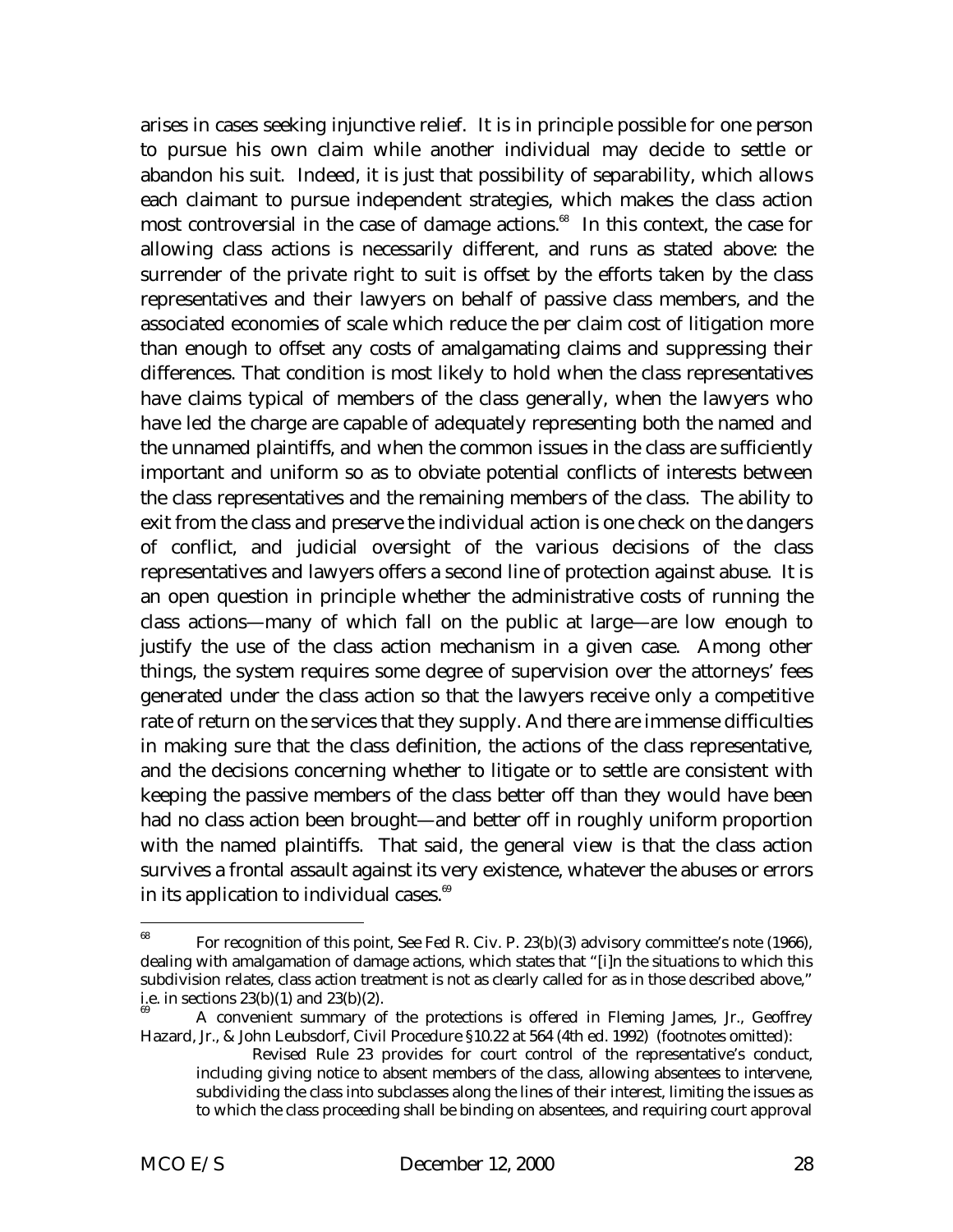**The Defendant's Perspective.** As already noted, the class action exposes the defendant to liabilities greater than those which it faces in a setting where only individual claims (even with permissive joinder) can be brought. When this development follows solely from the consolidation of meritorious claims into a single claim with lower aggregate litigation costs, defendants should not be heard to complain. But the formation of the class gives rise to two other potential disadvantages for defendants that are not so easily dismissed.

Substantive Law Transformation Through Claim Amalgamation. The first danger involves the risk of some implicit transformation of the substantive law during the course of claim aggregation. Thus, suppose that the plaintiff must prove A, B, and C in order to win an individual judgment. The class action takes on a far more ominous role if the requirement A is dropped, or if the burden of proof on element B is switched from what it would be in an individual suit. Now in effect the conservation of legal accountability (as we might call it) is not respected in the amalgamation of claims in the class action format, and to that imposition the defendant has a legitimate protest.

Just how powerful these transformations can be is illustrated by the successes that plaintiffs had in the tobacco litigation, which proceeded through a modified form of the class action.<sup>70</sup> The usual tort claim in tobacco litigation contained elements for pain and suffering, lost income and medical expenses.

 $\overline{a}$ 

of any settlement. In addition, members of a Rule 23(b)(3) class —the damages class suit — may opt out by signifying that they do not wish to have their claims included in the action. Revised Rule 23 thus appears fully to meet the requirements of Hansberry v. Lee, on adequate protection of the absentees' interests.<br><sup>70</sup> See, Agency for Health Care Admin. v. Associated Indus. of Florida, 678 So.2d 1239 (Fla.

<sup>1996),</sup> in which the Florida Supreme Court upheld a statute abrogating "[p]rinciples of common law and equity as to assignment, lien subrogation, comparative negligence, assumption of risk, and all other affirmative defenses normally available to a liable third party . . . to the extent necessary to ensure full recovery by Medicaid from third-party resources. . . ." Id. at 1244-45 (quoting Medicaid Third-Party Liability Act, 1994 Fla. Laws ch. 251, §4). With the ordinary tort law defenses cast aside by a marriage of legislative fiat and judicial acquiescence, the tobacco companies predictably settled, first in Mississippi, Florida, Texas, and Minnesota, respectively, and ultimately in a "global" settlement covering 46 states, 5 U.S. territories, and the District of Columbia. For more on the "global" settlement, see Attorneys General, Tobacco Industry Finalize \$206 Billion Settlement, Health Law Rep. (BNA) No. 47, at 1885 (Dec. 3, 1998); for more on the Minnesota settlement, see Tobacco Industry Settles Lawsuit with Minnesota, Blue Cross/Blue Shield, Health Law Rep. (BNA) No. 20, at 779 (May 14, 1998); for more on the Texas settlement, see Texas' \$15.3 Billion Settlement with Tobacco Companies is Largest Yet, Health Law Rep. (BNA) No. 4, at 125 (Jan. 22, 1998); for more on the Florida settlement, see Tobacco Companies to Pay \$11.3 Billion to Settle Florida's Reimbursement Suit, Health Law Rep. (BNA) No. 35 at D-10 (Aug. 28, 1997); and for more on the Mississippi settlement, see Attorney General Announces \$3 Billion Deal with Tobacco Industry, Health Law Rep. (BNA) No. 28, at D-12 (July 10, 1997). But see State ex rel. Miller v. Philip Morris Inc., 577 N.W.2d 401 (Iowa 1998) (finding the State has no common law right to indemnity, that it failed to make a subrogation claim, and that it asserted claims against tobacco companies as third-party injurers that failed under the remoteness doctrine).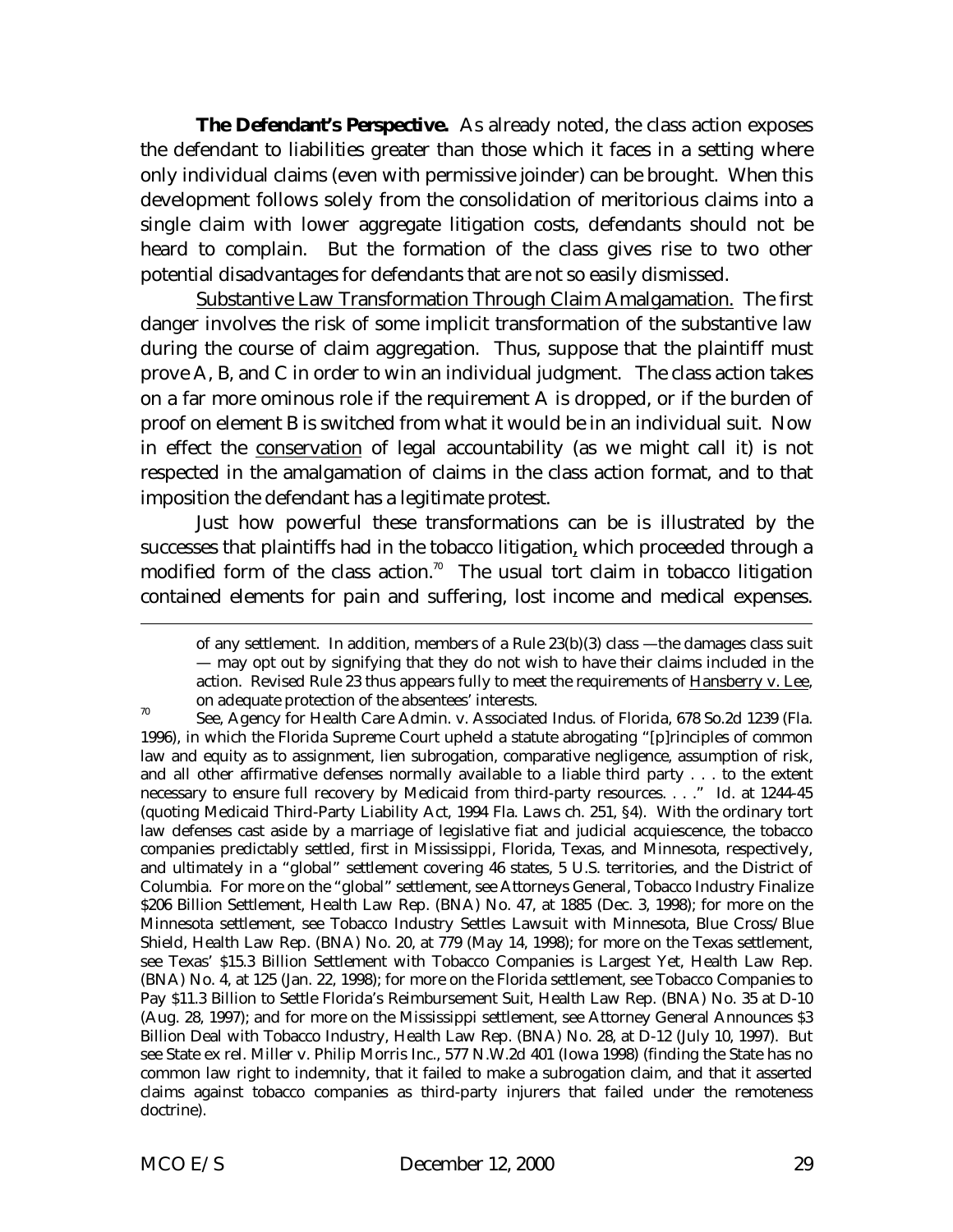The ordinary rule of liability required the plaintiff to show some defect in the defendant's product (usually in the warnings supplied), and allowed the defendant some version of the assumption of risk defense--in this case the continuous awareness of the individual smoker to the risks and hazards of smoking--which had proven a powerful defense in these cases.

But in the Medicaid suits, the medical costs portion of the claim was severed from the rest of the basic cause of action and brought by the states in their roles as Medicaid suppliers. This move might have meant that all of these medical claims were transferred by subrogation from individual claimants to their health care providers. As a matter of fact, the original Medicaid contracts with individual enrollees contained subrogation provisions that required the transfer of the medical component of the claims to reimburse Medicaid for its statutory expenditures. Under this subrogation regime, the assignments would result in the formation of a quasi-class, subject of course to the individual defenses, such as assumption of risk, that could be raised against each individual smoker. Accordingly, Medicaid as subrogee would have been subjected to the same merciless dissection of its patients' personal habits as an individual smoker/plaintiff (coupled with a convincing demonstration of the pervasive public knowledge of the risks of smoking--knowledge that could not have escaped the attention of even the most oblivious of smokers).

But the Medicaid claims were not treated as subrogation claims, and instead becamse "independent" Medicaid claims, which achieved the same classlike amalgamation without any formal assignment of claims or class actions.<sup>71</sup> And because Medicaid programs themselves are not smokers and in no way contributed to their patients' smoking, they faced no assumption of risk defense or the like. This independent claim was often said to rest on the state's public duty to aid persons in need, but it is hardly clear why it should not be treated the same way as any other subrogation claim. Indeed, if taken seriously, the independent claim approach should be available to the insurer in every automobile accident or product liability case, so that in each situation the only thing that would need to be shown is some defect by the defendant that is said to cause harm to the plaintiff. Yet the rule in question was only applied for the benefit of Medicaid, and then only against the tobacco companies—the classic case of ad hoc justice. The transformation of smokers' claims into headless claims for Medicaid reimbursement did exactly what no ordinary device of

<sup>71</sup> In Agency for Health Care Admin., the statute at issue allowed the State to recover damages for itself on behalf of a group of Medicaid recipients (functionally a class) who allegedly suffered injuries from tobacco. While granting Florida the benefit of litigating for its own benefit on behalf of a class, it also expressly abrogated the principles of assignment and subrogation and the concomitant burden of overcoming affirmative defenses--including assumption of risk. 678 So.2d at 1244-45.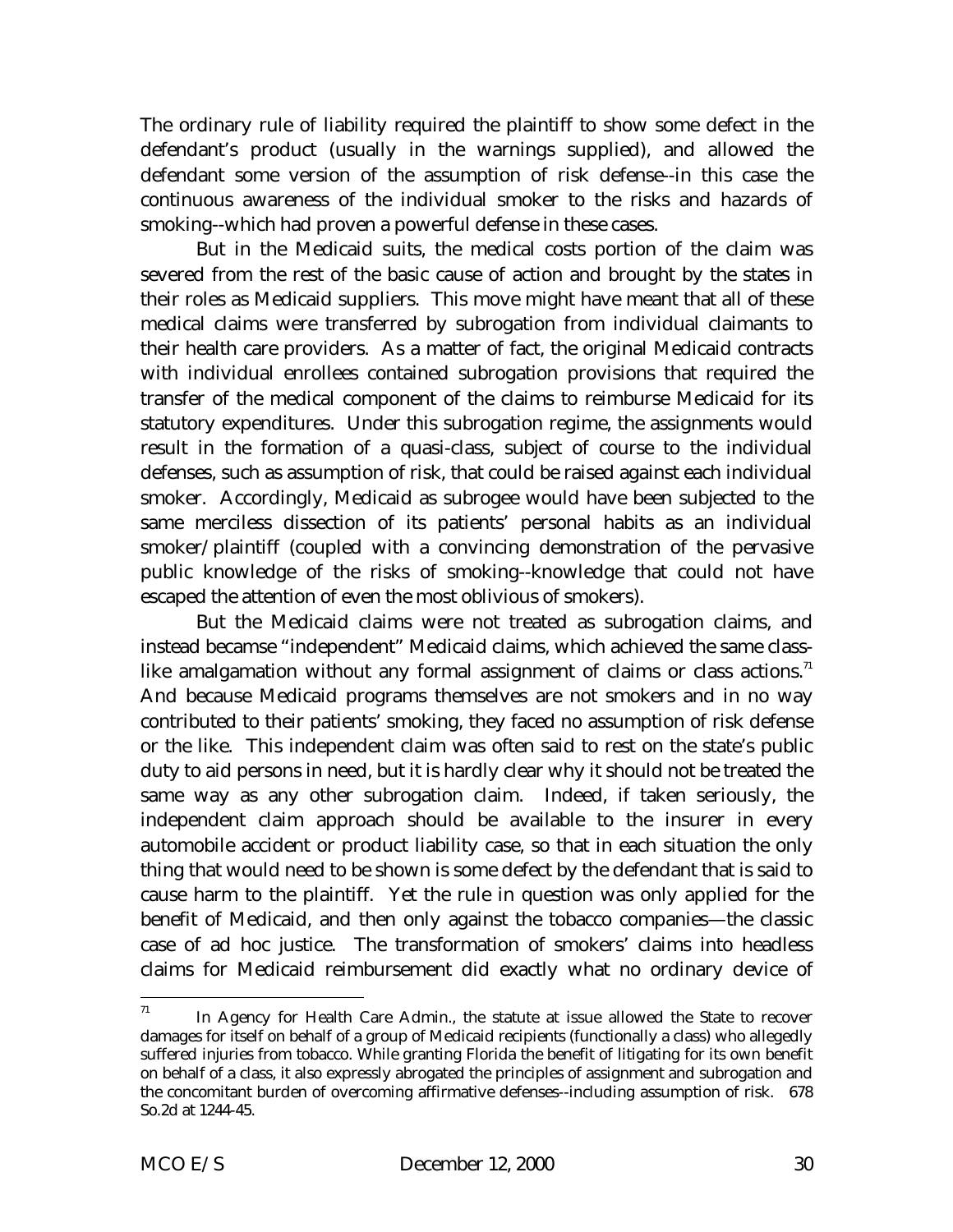assignment or amalgamation could achieve: it tilted the table in plaintiffs' direction.

This same strategy—to avoid the affirmative defenses available in a subrogation action— was also tried in cases brought by private health plans (who are subject to the class action risk in MCO cases). $\frac{1}{12}$  The health plans claimed that the systematic misrepresentation of the dangers of tobacco fooled the health plans (and the plan enrollees) so that both were required to spend more in treating tobacco-related illnesses than they would have if they had received accurate information about the risks. One possible way to maintain these claims is through subrogation parallel to that of the Medicaid cases, but this strategy again created the danger that the individual defenses in each individual case had to be litigated—a distinctive element that reduces the number of common issues needed for class certification under Rule 23(b)(3). The direct action for losses in their own stead avoided these difficulties, but only at the cost of introducing other and greater distortions. The health plans in question may not have known (although this is doubtful) of the risks associated with smoking, but they did have accurate knowledge of the cost of treatment for the populations that they insured. It is the pool characteristics generally that determine the total costs of servicing the assumed risk, and the ultimate question is whether the plans received a normal rate of return for their services as a group, which in the competitive situation that existed surely seems to be the case. The typical judicial response has denied the cause of action by appealing to a notion—privity—that has surely lost its cachet in other contexts. The representations in question were made to smokers, not to the health plans. But the doctrinal head is less important, generally speaking, than the result, which is to recognize that the diffusion of information about the risks of smoking were sufficiently well known to health plans that they cannot claim any unfair surprise. Indeed the nebulous damages sought—"infrastructure" damages and the lost benefits of educational programs (which cost before they can supply any benefit)--speak to a cause of action composed of missing links. For our purpose it indicates the same disturbing trend found in the Medicaid suits against the tobacco companies--the development of novel theories of liability to circumvent the critical proposition of class actions: amalgamation of claims should not lead to an expansion of substantive rights.

Claim Diversification. The second major difficulty associated with the use of class actions is perhaps more subtle but also profound: the loss of

 $72\,$ 72 See, e.g. Laborers Local 17 Health and Benefit Fund v. Philip Morris, Inc., 191 F.3d 229 (2d Cir. 1999). Subsequent to this decision Judge Weinstein opted for the subrogation approach, with all its internal complexities, in National Asbestos Workers Medical Fund v. Philip Morris, Inc*.,* 74 F. Supp. 2d 213 (E.D.N.Y. 1999).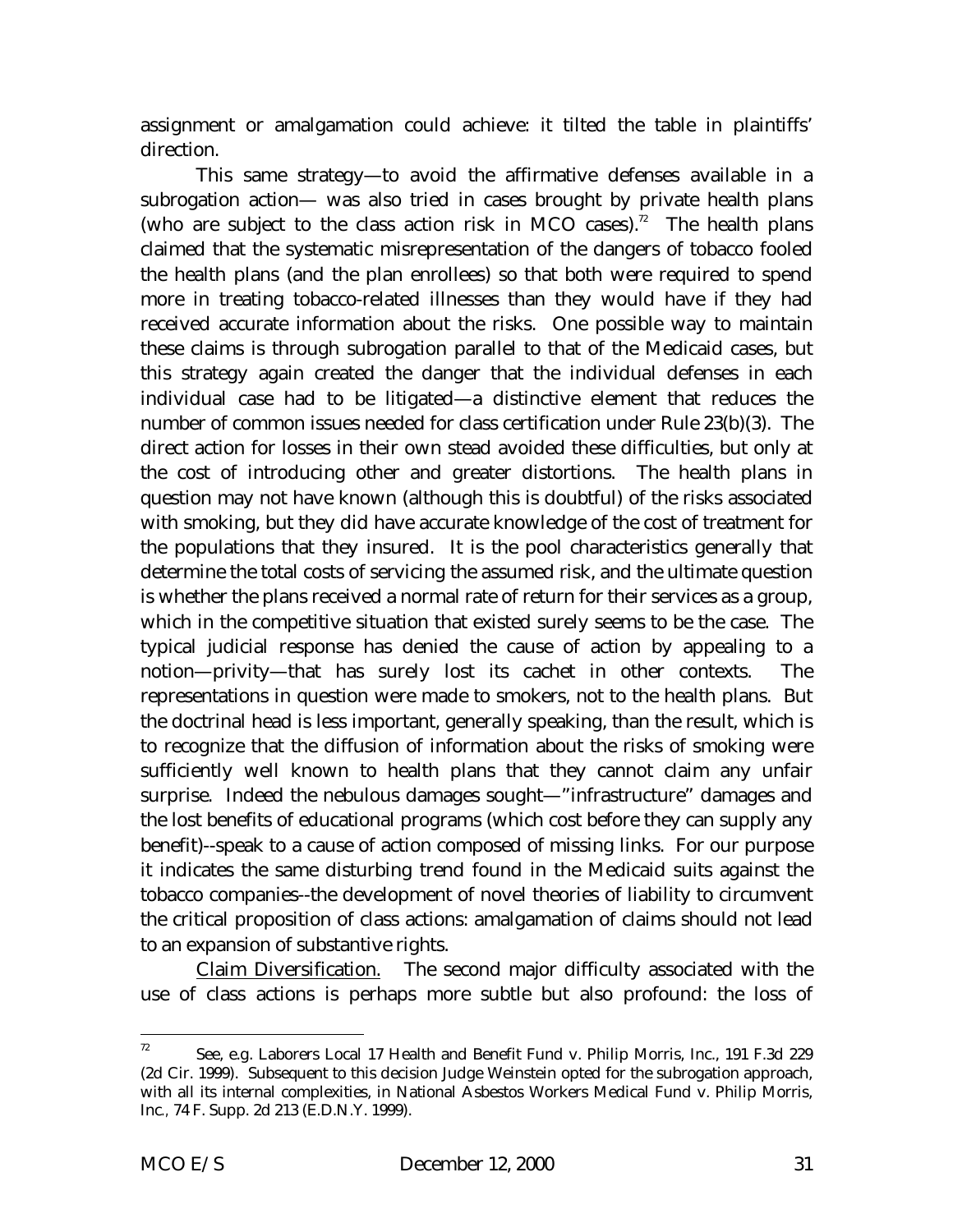diversification in the portfolio of adverse claims. The defendant that faces a large number of individual suits does not face an all-or-nothing risk in actions of this sort. Some cases will win, others lose; and some will settle on the strength of the performance of the other cases. But once all claims are amalgamated, then all claims stand or fall at once. The defendant often faces a risk of financial ruination. Although finance theory may teach that the diversified shareholders of public companies ought care little about such risk, CEOs and general counsels may behave as though they are quite concerned about the possible demise of the company, and may be driven to settlement of cases even if they have doubtful merit. That result can be limited by dividing the large class into smaller ones: certain years, certain states, certain products, or whatever. But even smaller classes can be quite large, and the separations may only eliminate the lockstep connections, but not the positive correlations.

To be sure, large groups of similar claims always present certain nondiversifiable risks: precedent increases the correlation of outcomes, and at a more concrete level the use of offensive collateral estoppel--which has achieved some limited adoption--does the same thing by allowing the plaintiff in case B to rely on the successful proof of some critical fact in case A. All of this is done in the name of administrative cost control, but with real risks: offensive collateral estoppel should not be allowed for the plaintiff who breaks through with success after ten prior failures.<sup>73</sup> The same attitude should carry over to class actions, where broad certifications should be carefully watched to take this risk into account.

#### B. Class Actions Against MCOs

With these preliminaries established, it is worthwhile to look more closely at the class actions recently brought against MCOs on behalf of their plan participants. We begin with the standard elements in the complaint. The plaintiffs well understand that they must be able to show the predominance of common issues over separate ones in order to obtain class certification. The first maneuver is to disclaim any intention of "seeking to remedy claims of personal injury, medical malpractice, and/or wrongful death."74 Personal injury, medical malpractice claims and wrongful death actions all involve particularized proof of professional negligence that vary substantially from case to case, and no court would ever certify a class with such enormous breadth and such ill-defined contours. A further concern is that the class action attorneys do not wish to start

<sup>73</sup> See, e.g., State Farm Fire & Cas. Co. v. Century Home Components, 550 P.2d 1185 (1976) (rejecting offensive collateral estoppel where the defendant had succeeded in one previous judgment and lost two others). For a classic treatment of this problem, see Brainerd Currie, Mutuality of Collateral Estoppel: Limits on the Bernhard Doctrine, 9 Stan. L. Rev. 289 (1957).

See, e.g., Plaintiff's Class Action Complaint at 6,  $\P$  12, Williamson v. Prudential Insurance Company of America, No. 2:99CV326 (S.D. Miss. filed Nov. 22, 1999).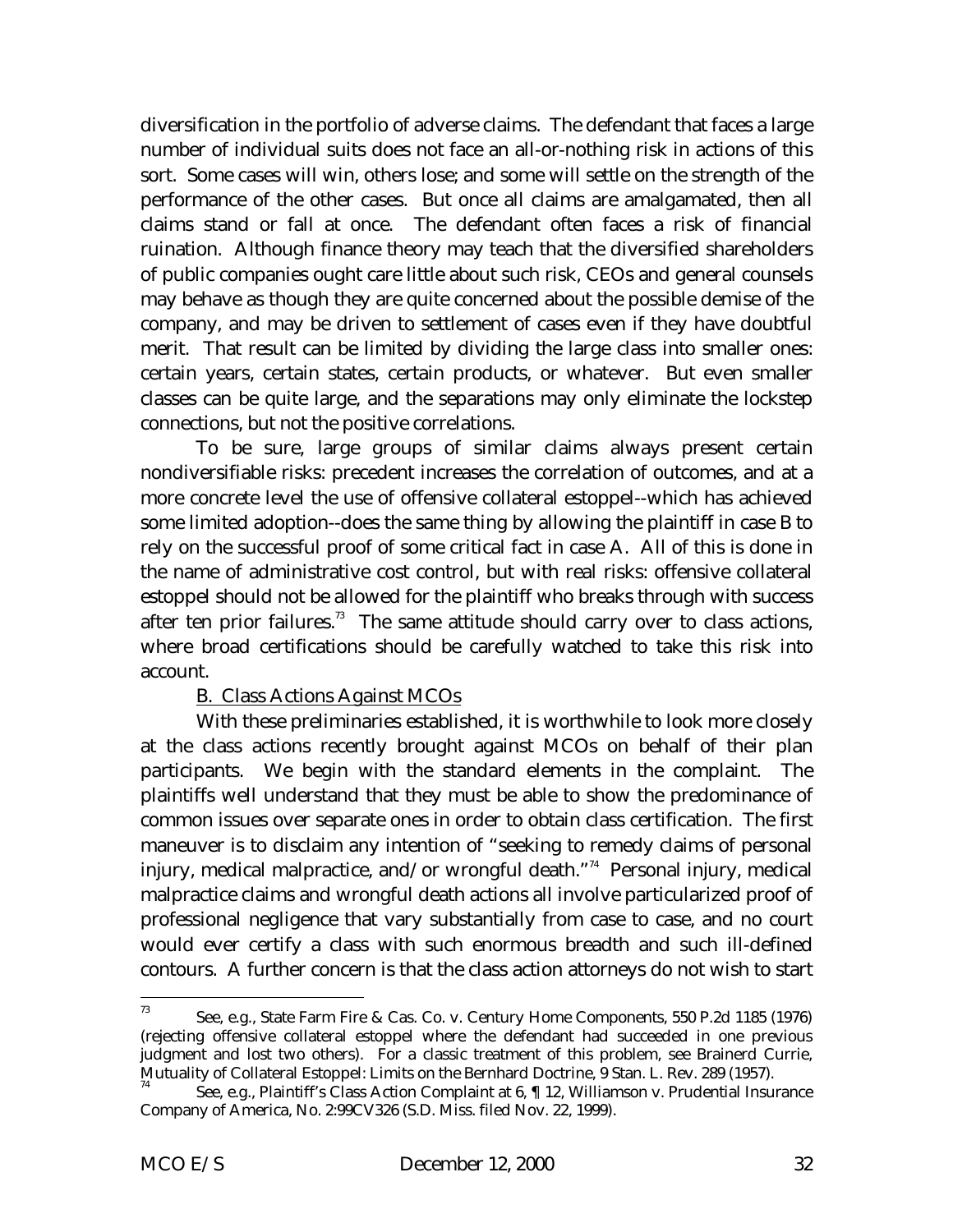a class war with ordinary contingent fee lawyers who specialize in medical malpractice.

A strategic retreat, however, does not a lawsuit make. What then do the plaintiffs allege under their common law and RICO and ERISA hats? The answer is a mix of fraud, nondisclosure and breach of contract and fiduciary claims, all of which stem from the proposition that the health plans consistently promise more than they are able to deliver to their full roster of private subscribers. The number of subscribers tends to be quite large, and thus one class action covers nearly four years, from November 1995 to August 1999, and includes 6.6 million subscribers nationwide.<sup>75</sup> Key allegations read as follows:

9. Contrary to Prudential's false, misleading, and deceptive misrepresentations, Prudential during the relevant time herein alleged aggressively engaged in implementing covert systematic internal policies and practices that resulted in the reduction of the quality of healthcare services provided the plaintiff and the class, rather than maintaining and improving the quality of their healthcare. These covert systematic internal policies and practices were designed, *inter alia*, to discourage Prudential's healthcare providers from delivering medical services and intrude with the medical judgment of Prudential healthcare providers by substituting the judgment of claims reviewers—who had neither the appropriate medical training nor the medical specialization to determine the medical needs of Prudential enrollees—for the medical judgment of its physicians.

13. During the relevant herein alleged, the healthcare services provided or made available to the plaintiff, the class, and the subclass were worth far less than the health care services described in Prudential's advertising, marketing and member materials. $^{76}$ 

In dealing with allegations of this sort, one District Court had little difficulty in dismissing the class complaint by noting that "as a matter of law, it is highly doubtful that advertising one's commitment to 'quality of care' can serve as the predicate for a fraud claim. Such general assertions as to quality are puffery, and do not constitute a fraudulent inducement to membership in defendants' HMO plans, particularly where the complained-of cost containment provisions are disclosed to prospective members."<sup>77</sup>

 $75$ 75 "The class consists of individuals who paid premiums or subscription payments, or on whose behalf such payments had been made, and were or were named enrollees in any of Prudential's HMOs, PPOs, and POS plans at anytime during the class period from November 22, 1995 to August 6, 1999." Id. at 3, ¶3. Excluded from the class are Medicare and Medicaid members and any director, employee and officer of the defendant.

<sup>&</sup>lt;sup>76</sup> Id. at 5-6.<br><sup>77</sup> Maio v. Aetna Inc., No. CIV.A. 99-1969, 1999 WL 800315, at \*2 (E.D. Pa. Sept. 29, 1999).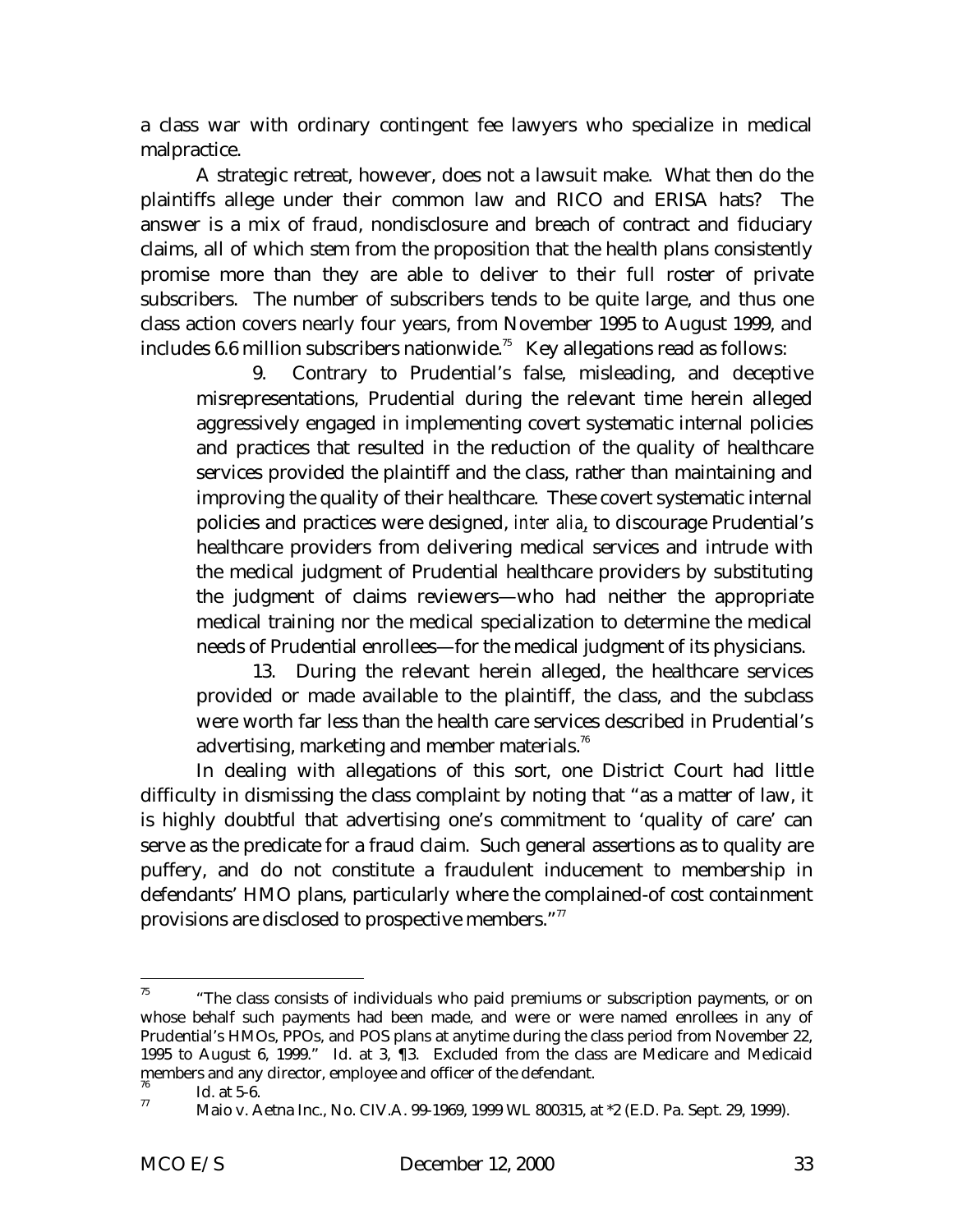This line of argument is as valid against a single action brought by one MCO enrollee as by an entire class, and does not address the question of whether class action status should be applied to this case if the substantive deficiencies in the claim were somehow overcome. In this regard, it is useful to distinguish the fraud from the breach of contract portions of the argument.

The basic law of class actions has long made it clear that suits for fraud are possible, but fragile candidates for class action status: "although having some common core, a fraud case may be unsuited for treatment as a class action if there was material variation in the representations made or in the kinds or degrees of reliance by the persons to whom they were addressed." $38$ 

Thus, the nature and source of the defendant's representations in question must be examined carefully. The plaintiffs duly allege that all the defendant's representations in question were "standardized and uniform" because they came through the usual set of "marketing materials, including certificates of coverage, member handbooks, member information, provider directories, and other documents."79 Unfortunately, this mode of pleading operates as a clear slight-ofhand. The complaint sets out no particulars whatsoever, itself a problem given the somewhat puzzling Federal Rules requirement that fraud be pleaded "with particularity."80 But even if one did catalogue all the communications in these various categories, that proof would provide no reason to believe that each subscriber read and relied on the same set of materials. The case is not like a typical securities case where the defendants have issued a single prospectus that was read and relied upon by all. Different programs had different standardized materials; and even two individuals who were part of the same plan need not have read the same information at the same time. These standardized materials are not, moreover, the only source of communications: oral communications with physicians, nurses and plan personnel certainly help shape the responses of different individuals. These deviations from standard norms were used to

<sup>78</sup> Fed R. Civ. P. 23(b)(3) advisory committee's note (1966). For cases that have denied class certification in fraud/RICO contexts, see Martin v. Dahlberg, Inc., 156 F.R.D. 207 (N.D. Cal. 1994). In Martin, the court analyzed alleged misrepresentations by manufacturers, retailers, franchisees and hearing consultants on the sale of hearing aids and found "[t]he diversity of sources of information, the diversity of messages generated by those interested in selling Dahlberg products, and the potential for differing reliance on varied information weigh strongly against class adjudication of the critical issue of reliance." Id. at 215. See also, Rodriguez v McKinney, 156 F.R.D. 112 (E.D. Pa. 1994) (rejecting fraud/RICO cases for insufficient benefits given to students without high school diplomas who attended trade schools, noting the difficulties on the reliance question, both from affirmative misrepresentations and nondisclosures).

 $^{79}$  Plaintiff's Class Action Complaint at 4, ¶¶4-5.

Fed R. Civ. P. 9(b) states: "In all averments of fraud or mistake, the circumstances constituting fraud or mistake shall be stated with particularity."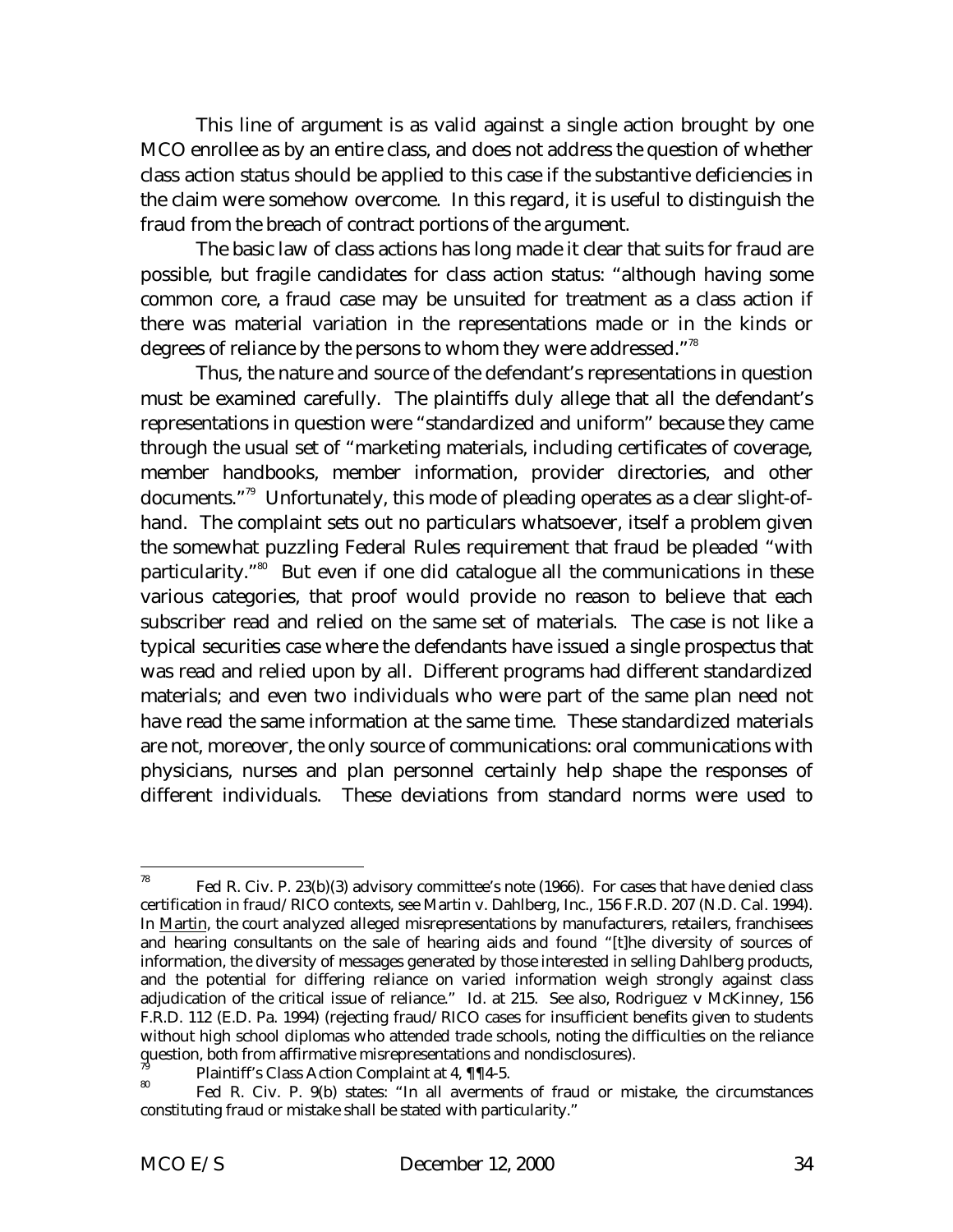undercut the adequacy of written warnings in drug and vaccine cases, $81$  and those differences should not be ignored here. Add to these structural features the observation that many of the negotiations for plan membership were made by informed intermediaries (e.g. employers, unions, churches, fraternal organizations) and the like, and it seems as though the issue of what counts as fraud, and what counts as reliance will differ substantially. One possible response is to break down the single class of 6.6 million into subclasses, so that all persons who were enrolled in HMOs, for example, could be treated separately from those who were enrolled in PPOs and POS plans. But even this move conceals the differences that might arise when individuals join plans at different times, or are subject to somewhat different disclosure requirements as mandated under different systems of state law.

Another way to skirt these difficulties is to hold the plans responsible for what they did not disclose rather than what they said. The argument here is that silence is uniform across different audiences even if speech is not. But the counterarguments seem more cogent here as well. Initially, the content of the required disclosures depends in part on the types of coverage being offered and in part on the nature of the target audience, and these will vary from case to case. In addition, the impact of the nondisclosures will at a minimum depend on both what else has been said, and on what statutory obligations to disclose can be found under local law. In the end, therefore, the same class action fate ought to await the nondisclosure claims as the misrepresentation claims. They do not present the single decisive moment that allows for class amalgamation.

The next question is whether the outcome differs when the issue switches from misrepresentation to breach of contract, as suggested in paragraph 13 set out above. The answer is clearly "no": to figure out whether individuals have been short-changed in the delivery of health care services, someone has to decide just how much health care was given to what individuals. None of the actions contemplate such analysis with respect to individual class members. The theory has to be that on average all individuals received care inferior to what was promised them at the outset so that relief comes in one of two forms: either a comprehensive refund to every class member, or some form of prospective structural relief for the benefit of all class members. These forms of relief raise serious questions, both for the question of class certification and for the soundness of the underlying complaint.

<sup>81</sup> 81 See, e.g, Incollingo v. Ewing, 282 A.2d 206 (Pa. 1971) (finding the written warnings of the dangers of chloromycetin were insufficient in light of overpromotion by Parke, Davis' detail man); Reyes v. Wyeth Laboratories, Inc., 498 F.2d 1264 (5th Cir. 1974) (finding liability in part based upon the lack of individual representations by nurses administering vaccines).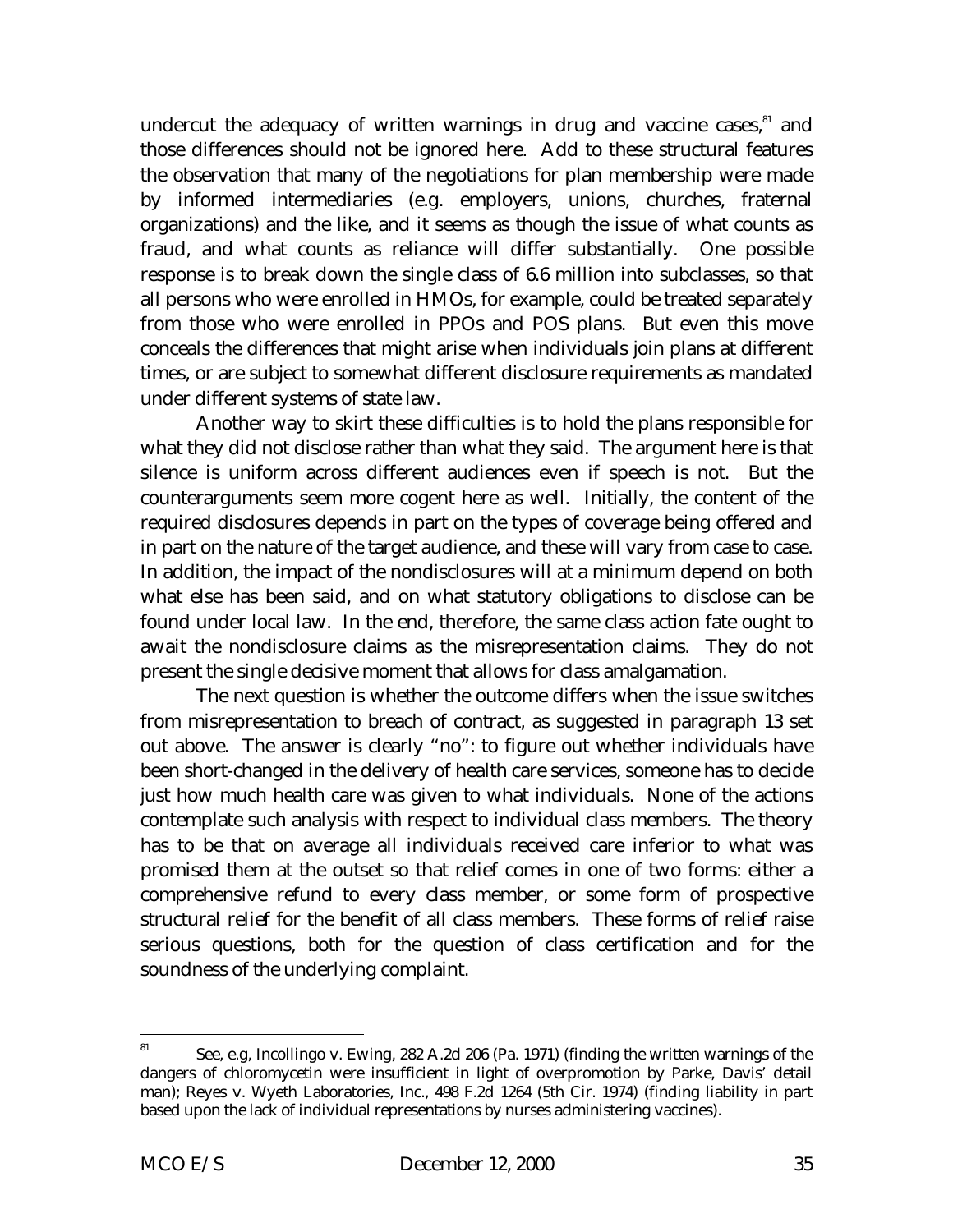The implications of the nonperformance allegations from paragraph 13 of the basic class action complaint are made clearer when those allegations are juxtaposed against the rhetoric that accompanies it: "Aetna is one of the most reprehensible companies in this respect. . . . It's been fairly aggressive about pursuing a policy of cost-containment with its doctors."82 These statements leave it unclear whether the claim for loss of the benefit of bargain works in the interests of any, let alone all members of the putative class. It is easy enough to assume that refunds to all class members might be desirable for past periods, at least if they do not cripple the ability of the firm to operate as before in future periods. But it is far from clear that the class members share a common interest in the nature and quality of services that they wish to receive from MCO organizations. The plaintiffs in effect claim that there is a particular standard of care is required from the defendant across a range of its health plans, but the complaint offers no evidence whatsoever that the standard of care that it stipulates as desirable is in fact optimal for all members of the group given their different financial constraints and consumer preferences. It could well be that the class action would, if allowed to go forward, set the standard of care such that in the mandated equilibrium large numbers of potential enrollees drop out, which in turn could increase the costs on the shrunken group that now remains. The problem of organizing a class action becomes more acute when it is noted that some members of the class may suffer from preexisting conditions, with the special problems that it entails, while others do not. The thought that one should supply uniform care levels to all participants of all plans makes none of the quality differentiation by income and taste that is characteristic of markets. This observation should be more than sufficient for the conclusion that the class action is an inappropriate vehicle for imposing either minimum or uniform standards on the health care industry.

Likewise, the hallmark of managed care is cost-containment, and its proliferation suggests that many consumers desire it ex ante, even if it is reviled ex post by the fraction of individuals to whom it is applied. To take the position that all such efforts are misguided, or even that cost containment must be done in certain judicially prescribed ways, is not a proper fix for the MCO, but its death knell. There can be all sorts of mechanisms for controlling costs: the trade-off between increased (or earlier) access and cost is hardly straightforward. The one wrong approach would be to suppose that a trial court judge knows best what mechanism to decree.

 $\overline{a}$ 

<sup>82</sup> Jennifer M. Gangloff, *"Repair Team" Hits Aetna with Another Class Action Lawsuit* (last modified Nov. 1, 1999) <http://www.insure.com/health/aetnasuit1199.html>. REPAIR stands for RICO and ERISA Prosecutors Advocating for Insurance industry Reform.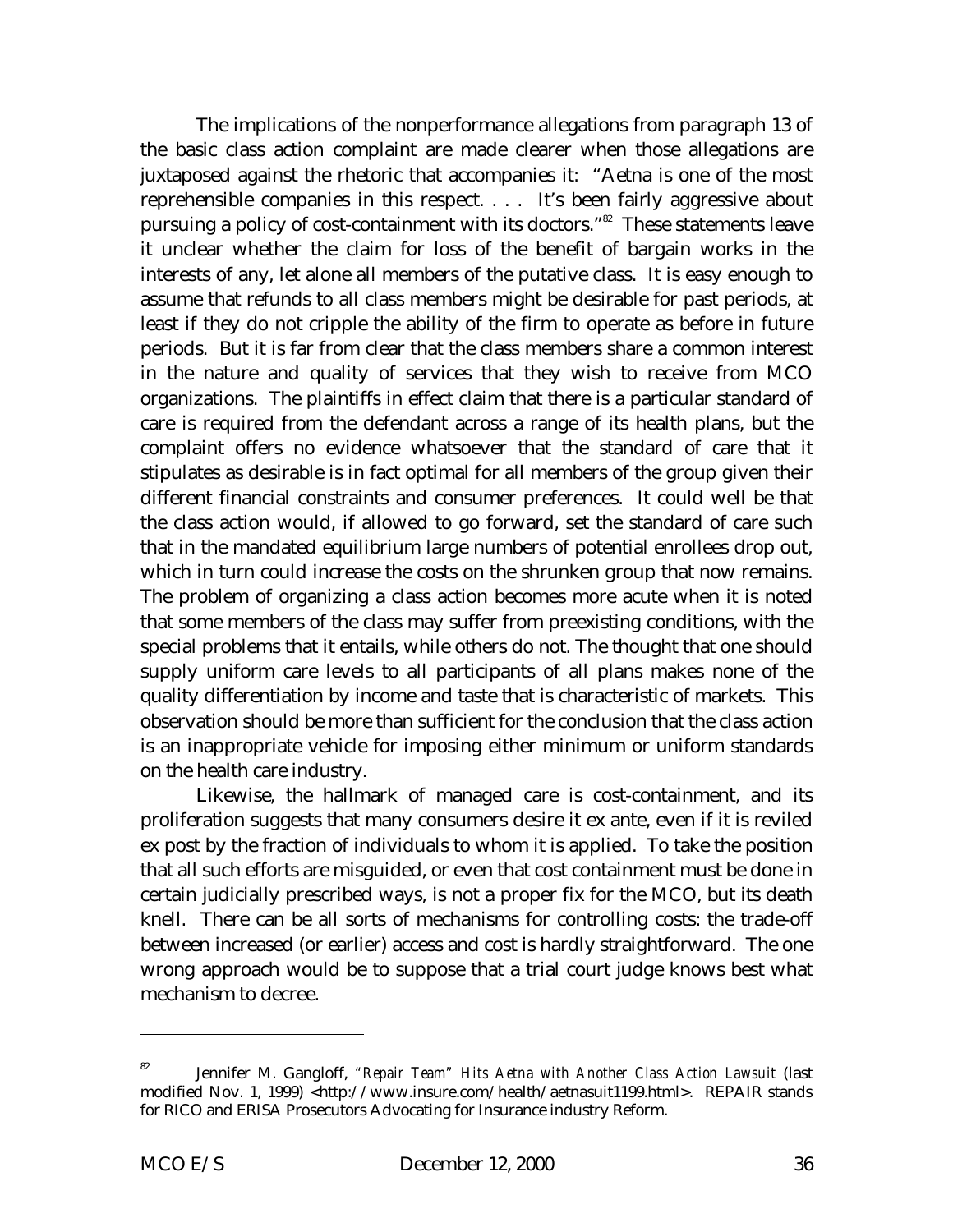Finally, some note must be made of the relationship between these suits alleging lost benefits in quality of care and the availability of individual malpractice actions. As noted earlier, the class action complaint carves out from consideration all malpractice actions and remits them to the tort system. But the consequence of supplying insufficient medical benefits to patients in relation to what was promised may often be actionable malpractice as well. If a court chooses to order a refund under these umbrella contract claims plaintiffs may in effect receive double compensation for at least those mistakes in treatment that are caught by the medical malpractice system

As a concluding caution, while we oppose many of the substantive provisions of the various so-called patients' bills of rights, we think that the merits of managed care regulation are better resolved in the legislative arena. Regulatory proposals have been the source of contentious debates in Congress and the states, and it is dangerous to assume that the democratic process has in some sense failed because these proposals have not always been enacted into law. Both sides have a fair crack at success, and each is armed with ample funds to pursue its object in the political arena. A political defeat should not be regarded as a miscarriage of justice to be remedied by other means, often judicial in character. Rather, the central question should be the level at which legislative reforms, if any, should be introduced. If single, comprehensive national reforms are required, then federal legislation becomes the appropriate vehicle of reform. If matters are properly resolved differently by different states, then statewide legislation seems to be appropriate. Our instinct is that a period of experimental reform at the state level certainly makes sense before any blanket policy is mandated nationally. But in any event, everyone should have some rights of participation on matters of this importance, not just the parties to a particular lawsuit. The class action is simply not a suitable vehicle for any system-wide reform of the health care delivery system.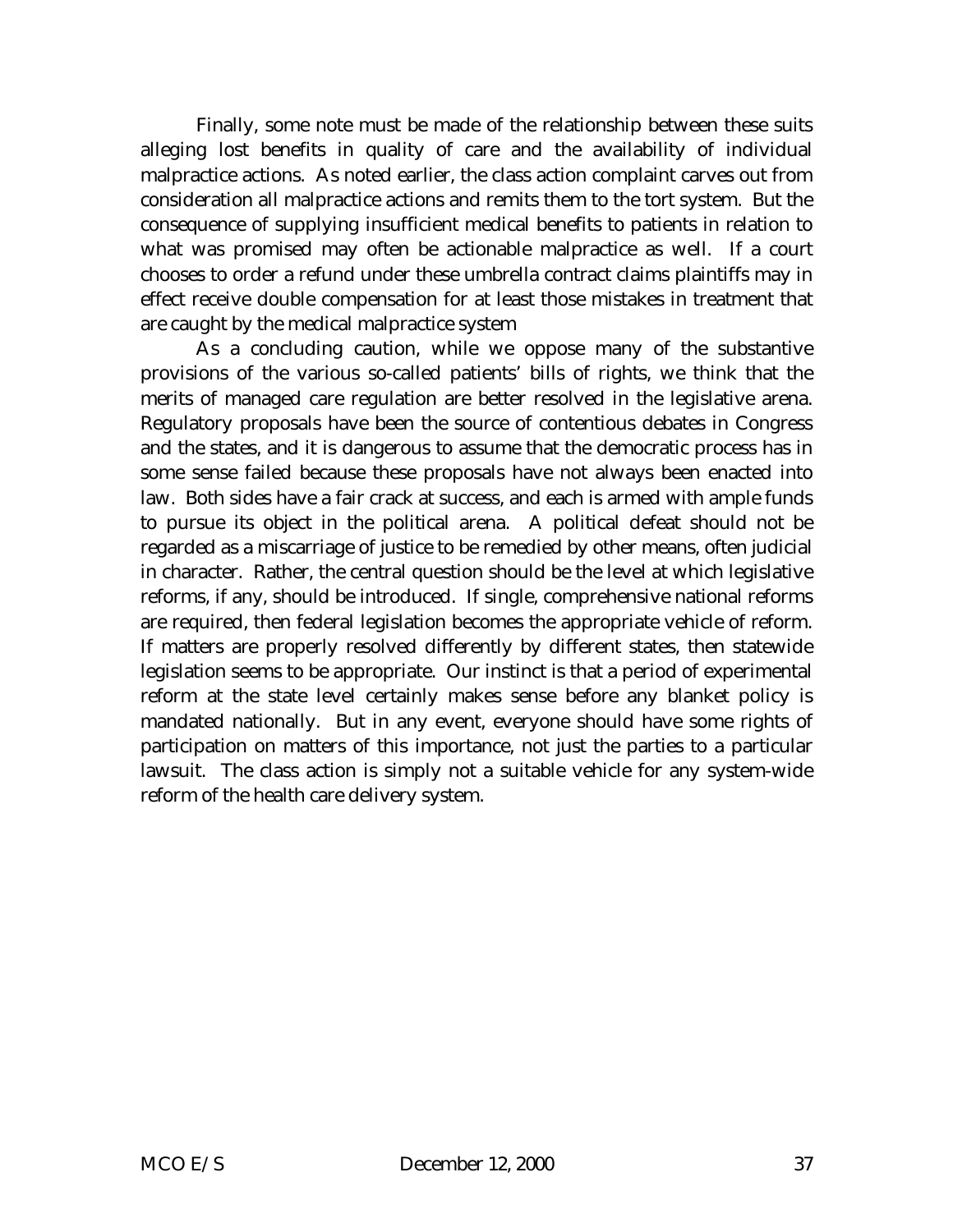Readers with comments should address them to:

Richard A. Epstein James Parker Hall Distintuised Service Professor of Law University of Chicago Law School 1111 East 60th Street Chicago, IL 60637 repstein@nsit-popmail.uchicago.edu

Alan O. Sykes Frank and Bernice J. Greenberg Professor of Law University of Chicago Law School 1111 East 60th Street Chicago, IL 60637 alan\_sykes@law.uchicago.edu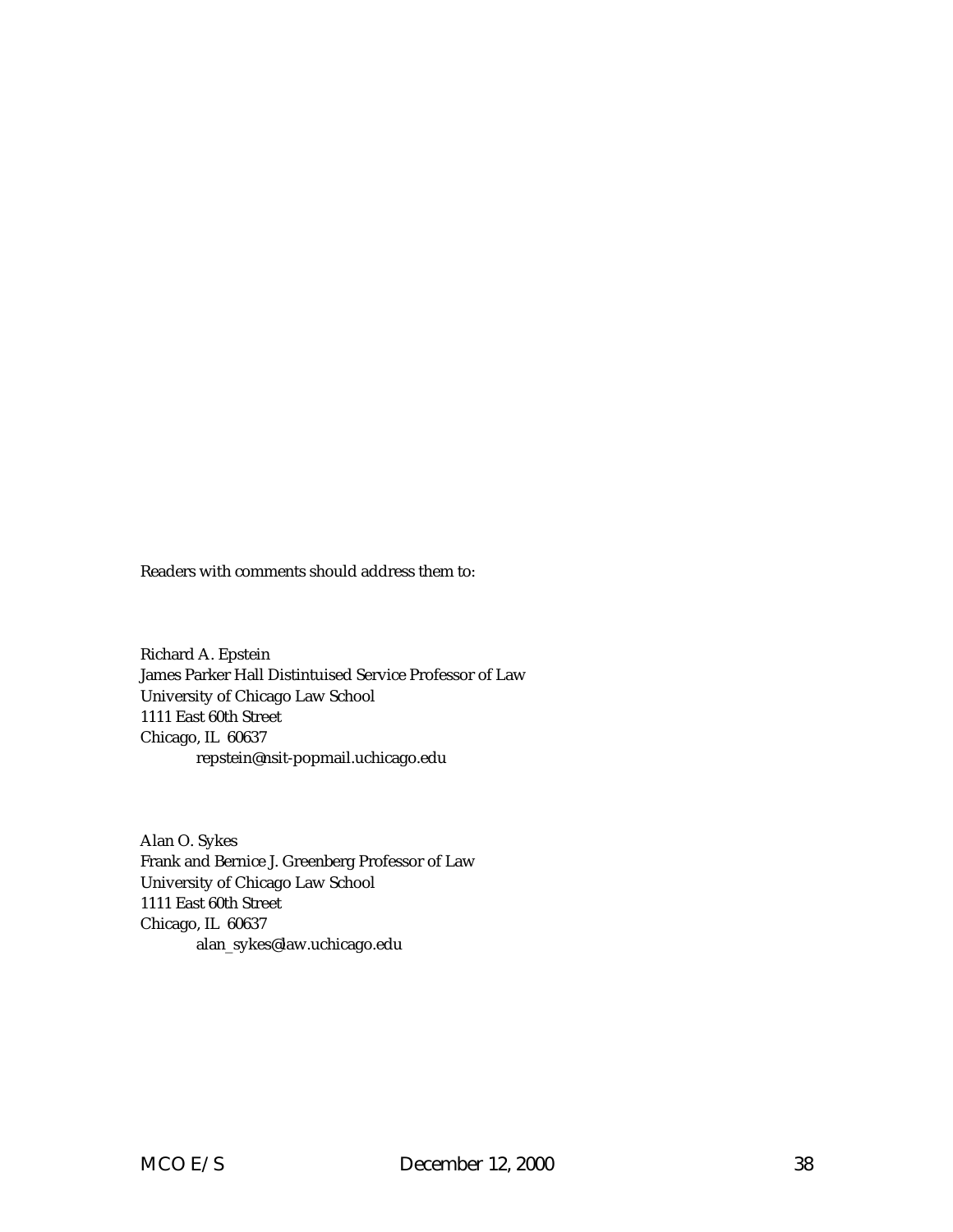#### Chicago Working Papers in Law and Economics (Second Series)

- 1. William M. Landes, Copyright Protection of Letters, Diaries and Other Unpublished Works: An Economic Approach (July 1991).
- 2. Richard A. Epstein, The Path to *The T. J. Hooper*: The Theory and History of Custom in the Law of Tort (August 1991).
- 3. Cass R. Sunstein, On Property and Constitutionalism (September 1991).
- 4. Richard A. Posner, Blackmail, Privacy, and Freedom of Contract (February 1992).
- 5. Randal C. Picker, Security Interests, Misbehavior, and Common Pools (February 1992).
- 6. Tomas J. Philipson & Richard A. Posner, Optimal Regulation of AIDS (April 1992).
- 7. Douglas G. Baird, Revisiting Auctions in Chapter 11 (April 1992).
- 8. William M. Landes, Sequential versus Unitary Trials: An Economic Analysis (July 1992).
- 9. William M. Landes & Richard A. Posner, The Influence of Economics on Law: A Quantitative Study (August 1992).
- 10. Alan O. Sykes, The Welfare Economics of Immigration Law: A Theoretical Survey With An Analysis of U.S. Policy (September 1992).
- 11. Douglas G. Baird, 1992 Katz Lecture: Reconstructing Contracts (November 1992).
- 12. Gary S. Becker, The Economic Way of Looking at Life (January 1993).
- 13. J. Mark Ramseyer, Credibly Committing to Efficiency Wages: Cotton Spinning Cartels in Imperial Japan (March 1993).
- 14. Cass R. Sunstein, Endogenous Preferences, Environmental Law (April 1993).
- 15. Richard A. Posner, What Do Judges and Justices Maximize? (The Same Thing Everyone Else Does) (April 1993).
- 16. Lucian Arye Bebchuk and Randal C. Picker, Bankruptcy Rules, Managerial Entrenchment, and Firm-Specific Human Capital (August 1993).
- 17. J. Mark Ramseyer, Explicit Reasons for Implicit Contracts: The Legal Logic to the Japanese Main Bank System (August 1993).
- 18. William M. Landes and Richard A. Posner, The Economics of Anticipatory Adjudication (September 1993).
- 19. Kenneth W. Dam, The Economic Underpinnings of Patent Law (September 1993).
- 20. Alan O. Sykes, An Introduction to Regression Analysis (October 1993).
- 21. Richard A. Epstein, The Ubiquity of the Benefit Principle (March 1994).
- 22. Randal C. Picker, An Introduction to Game Theory and the Law (June 1994).
- 23. William M. Landes, Counterclaims: An Economic Analysis (June 1994).
- 24. J. Mark Ramseyer, The Market for Children: Evidence from Early Modern Japan (August 1994).
- 25. Robert H. Gertner and Geoffrey P. Miller, Settlement Escrows (August 1994).
- 26. Kenneth W. Dam, Some Economic Considerations in the Intellectual Property Protection of Software (August 1994).
- 27. Cass R. Sunstein, Rules and Rulelessness, (October 1994).
- 28. David Friedman, More Justice for Less Money: A Step Beyond *Cimino* (December 1994).
- 29. Daniel Shaviro, Budget Deficits and the Intergenerational Distribution of Lifetime Consumption (January 1995).
- 30. Douglas G. Baird, The Law and Economics of Contract Damages (February 1995).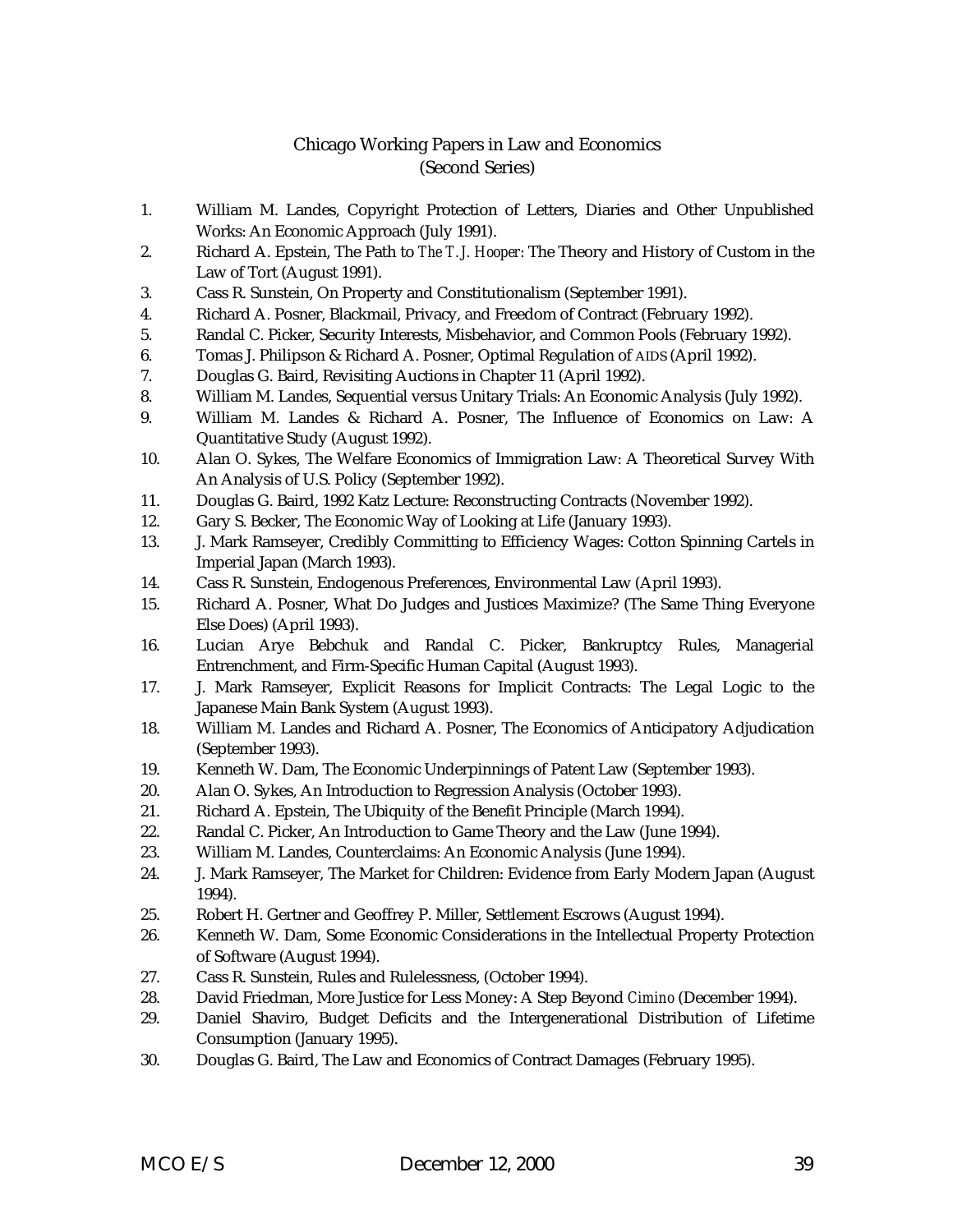- 31. Daniel Kessler, Thomas Meites, and Geoffrey P. Miller, Explaining Deviations from the Fifty Percent Rule: A Multimodal Approach to the Selection of Cases for Litigation (March 1995).
- 32. Geoffrey P. Miller, Das Kapital: Solvency Regulation of the American Business Enterprise (April 1995).
- 33. Richard Craswell, Freedom of Contract (August 1995).
- 34. J. Mark Ramseyer, Public Choice (November 1995).
- 35. Kenneth W. Dam, Intellectual Property in an Age of Software and Biotechnology (November 1995).
- 36. Cass R. Sunstein, Social Norms and Social Roles (January 1996).
- 37. J. Mark Ramseyer and Eric B. Rasmusen, Judicial Independence in Civil Law Regimes: Econometrics from Japan (January 1996).
- 38. Richard A. Epstein, Transaction Costs and Property Rights: Or Do Good Fences Make Good Neighbors? (March 1996).
- 39. Cass R. Sunstein, The Cost-Benefit State (May 1996).
- 40. William M. Landes and Richard A. Posner, The Economics of Legal Disputes Over the Ownership of Works of Art and Other Collectibles (July 1996).
- 41. John R. Lott, Jr. and David B. Mustard, Crime, Deterrence, and Right-to-Carry Concealed Handguns (August 1996).
- 42. Cass R. Sunstein, Health-Health Tradeoffs (September 1996).
- 43. G. Baird, The Hidden Virtues of Chapter 11: An Overview of the Law and Economics of Financially Distressed Firms (March 1997).
- 44. Richard A. Posner, Community, Wealth, and Equality (March 1997).
- 45. William M. Landes, The Art of Law and Economics: An Autobiographical Essay (March 1997).
- 46. Cass R. Sunstein, Behavioral Analysis of Law (April 1997).
- 47. John R. Lott, Jr. and Kermit Daniel, Term Limits and Electoral Competitiveness: Evidence from California's State Legislative Races (May 1997).
- 48. Randal C. Picker, Simple Games in a Complex World: A Generative Approach to the Adoption of Norms (June 1997).
- 49. Richard A. Epstein, Contracts Small and Contracts Large: Contract Law through the Lens of Laissez-Faire (August 1997).
- 50. Cass R. Sunstein, Daniel Kahneman, and David Schkade, Assessing Punitive Damages (with Notes on Cognition and Valuation in Law) (December 1997).
- 51. William M. Landes, Lawrence Lessig, and Michael E. Solimine, Judicial Influence: A Citation Analysis of Federal Courts of Appeals Judges (January 1998).
- 52. John R. Lott, Jr., A Simple Explanation for Why Campaign Expenditures are Increasing: The Government is Getting Bigger (February 1998).
- 53. Richard A. Posner, Values and Consequences: An Introduction to Economic Analysis of Law (March 1998).
- 54. Denise DiPasquale and Edward L. Glaeser, Incentives and Social Capital: Are Homeowners Better Citizens? (April 1998).
- 55. Christine Jolls, Cass R. Sunstein, and Richard Thaler, A Behavioral Approach to Law and Economics (May 1998).
- 56. John R. Lott, Jr., Does a Helping Hand Put Others At Risk?: Affirmative Action, Police Departments, and Crime (May 1998).
- 57. Cass R. Sunstein and Edna Ullmann-Margalit, Second-Order Decisions (June 1998).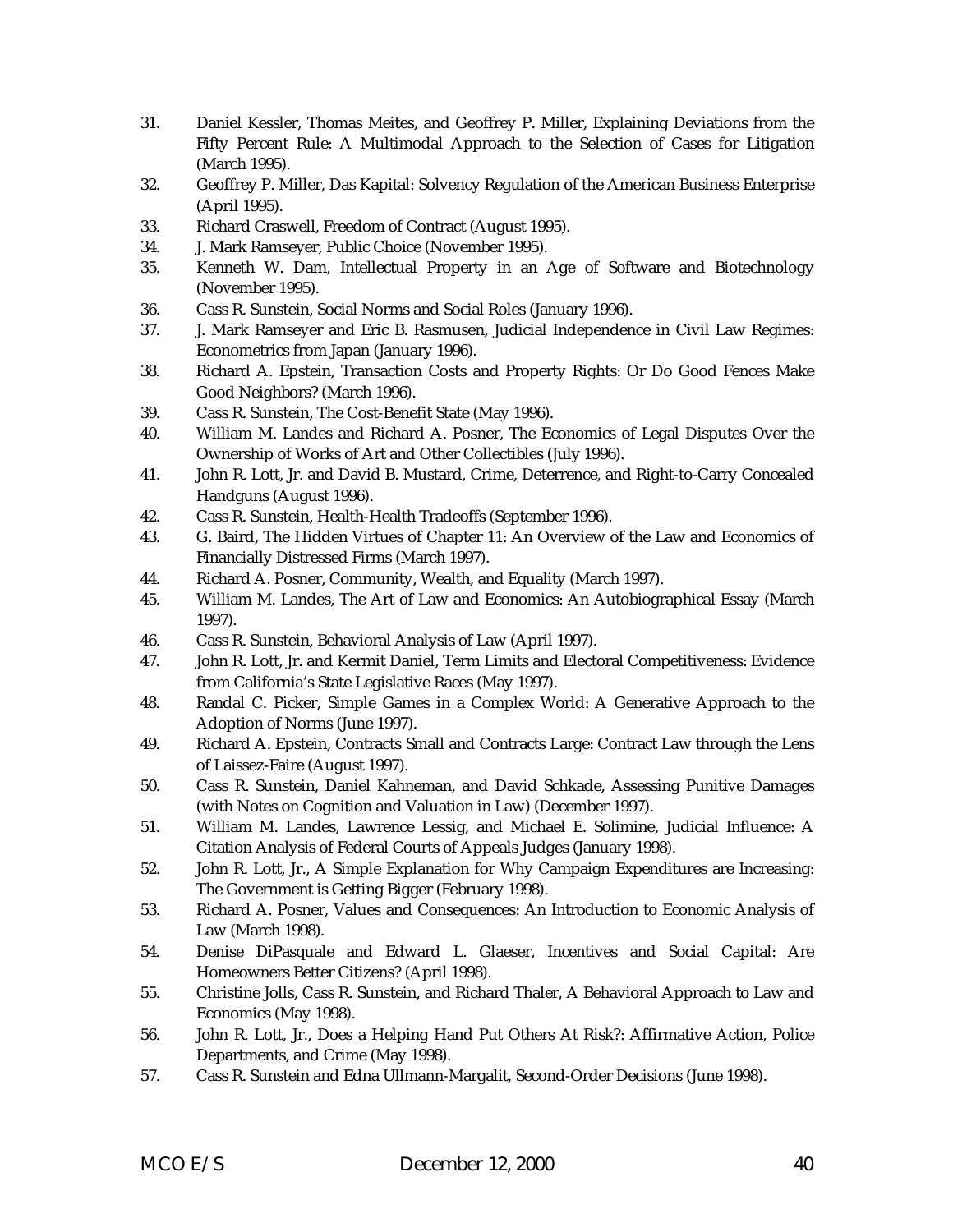- 58. Jonathan M. Karpoff and John R. Lott, Jr., Punitive Damages: Their Determinants, Effects on Firm Value, and the Impact of Supreme Court and Congressional Attempts to Limit Awards (July 1998).
- 59. Kenneth W. Dam, Self-Help in the Digital Jungle (August 1998).
- 60. John R. Lott, Jr., How Dramatically Did Women's Suffrage Change the Size and Scope of Government? (September 1998)
- 61. Kevin A. Kordana and Eric A. Posner, A Positive Theory of Chapter 11 (October 1998)
- 62. David A. Weisbach, Line Drawing, Doctrine, and Efficiency in the Tax Law (November 1998)
- 63. Jack L. Goldsmith and Eric A. Posner, A Theory of Customary International Law (November 1998)
- 64. John R. Lott, Jr., Public Schooling, Indoctrination, and Totalitarianism (December 1998)
- 65. Cass R. Sunstein, Private Broadcasters and the Public Interest: Notes Toward A "Third Way" (January 1999)
- 66. Richard A. Posner, An Economic Approach to the Law of Evidence (February 1999)
- 67. Yannis Bakos, Erik Brynjolfsson, Douglas Lichtman, Shared Information Goods (February 1999)
- 68. Kenneth W. Dam, Intellectual Property and the Academic Enterprise (February 1999)
- 69. Gertrud M. Fremling and Richard A. Posner, Status Signaling and the Law, with Particular Application to Sexual Harassment (March 1999)
- 70. Cass R. Sunstein, Must Formalism Be Defended Empirically? (March 1999)
- 71. Jonathan M. Karpoff, John R. Lott, Jr., and Graeme Rankine, Environmental Violations, Legal Penalties, and Reputation Costs (March 1999)
- 72. Matthew D. Adler and Eric A. Posner, Rethinking Cost-Benefit Analysis (April 1999)
- 73. John R. Lott, Jr. and William M. Landes, Multiple Victim Public Shooting, Bombings, and Right-to-Carry Concealed Handgun Laws: Contrasting Private and Public Law Enforcement (April 1999)
- 74. Lisa Bernstein, The Questionable Empirical Basis of Article 2's Incorporation Strategy: A Preliminary Study (May 1999)
- 75. Richard A. Epstein, Deconstructing Privacy: and Putting It Back Together Again (May 1999)
- 76. William M. Landes, Winning the Art Lottery: The Economic Returns to the Ganz Collection (May 1999)
- 77. Cass R. Sunstein, David Schkade, and Daniel Kahneman, Do People Want Optimal Deterrence? (June 1999)
- 78. Tomas J. Philipson and Richard A. Posner, The Long-Run Growth in Obesity as a Function of Technological Change (June 1999)
- 79. David A. Weisbach, Ironing Out the Flat Tax (August 1999)
- 80. Eric A. Posner, A Theory of Contract Law under Conditions of Radical Judicial Error (August 1999)
- 81. David Schkade, Cass R. Sunstein, and Daniel Kahneman, Are Juries Less Erratic than Individuals? Deliberation, Polarization, and Punitive Damages (September 1999)
- 82. Cass R. Sunstein, Nondelegation Canons (September 1999)
- 83. Richard A. Posner, The Theory and Practice of Citations Analysis, with Special Reference to Law and Economics (September 1999)
- 84. Randal C. Picker, Regulating Network Industries: A Look at *Intel* (October 1999)
- 85. Cass R. Sunstein, Cognition and Cost-Benefit Analysis (October 1999)